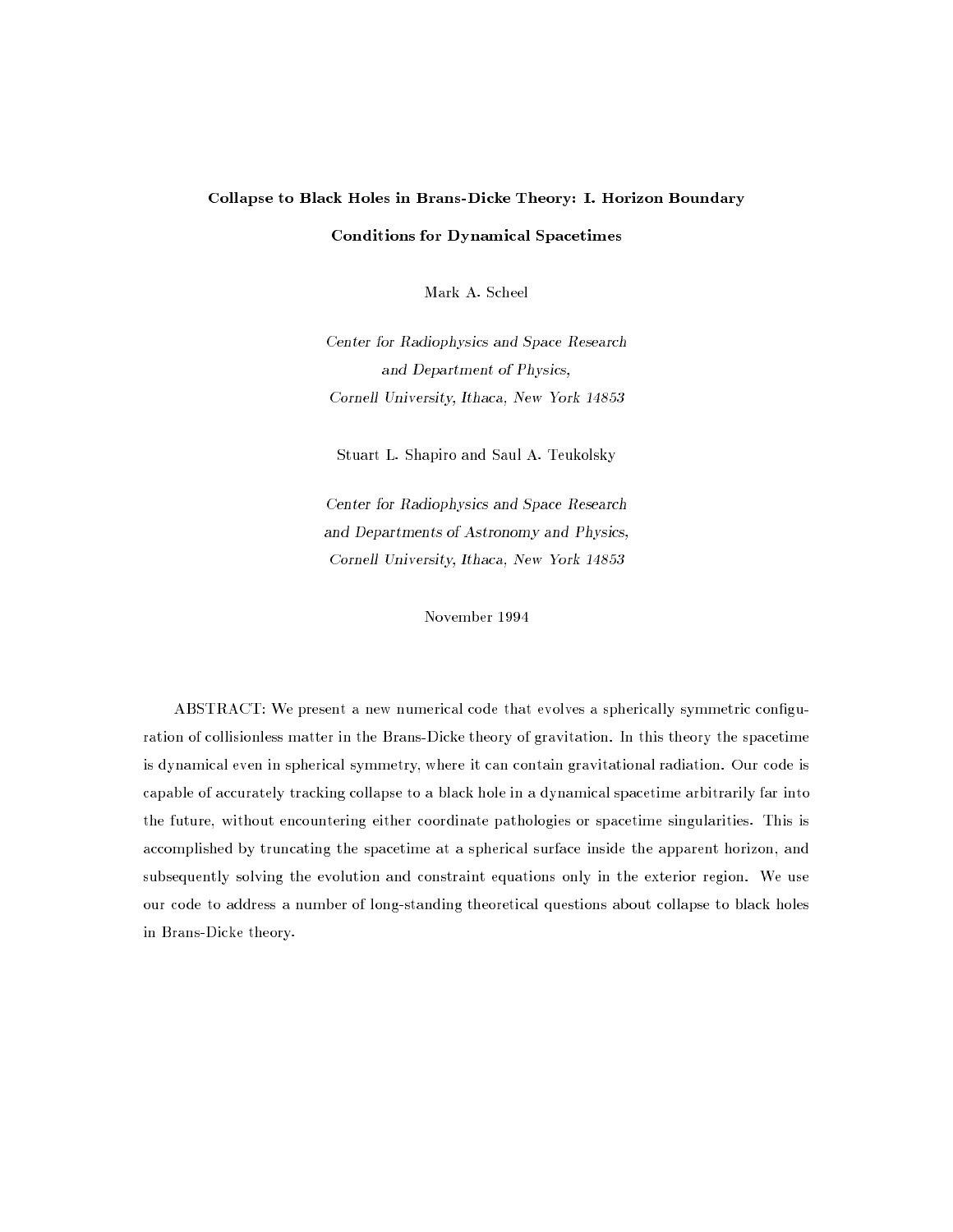#### I. INTRODUCTION

In recent years, there has been renewed interest in scalar-tensor theories of gravitation. One reason is that these theories are important for cosmological inflation models [1], in which the scalar field allows the inflationary epoch to end via bubble nucleation without the need for fine-tuning cosmological parameters (the "graceful exit" problem). In addition, scalar-tensor gravitation ("dilaton gravity") arises naturally from the low-energy limit of superstring theories[2; 3]. Finally, with the construction of LIGO, it may be possible to test scalar-tensor theories to high precision[4] by looking for monopole and dipole gravitational radiation from astrophysical sources.

Quite apart from their potential physical significance, scalar-tensor theories play another very useful role: they provide an ideal laboratory for testing new algorithms for numerical relativity. In general relativity, numerical methods for treating spacetimes containing gravitational radiation require at least two spatial dimensions, since a time-varying quadrupole moment is needed to produce gravitational waves. In scalartensor theories, one can study many of the same strong-field phenomena that occur in general relativity, including gravitational radiation and dynamical black holes, while still working in spherical symmetry.

We have developed a numerical code that solves the coupled matter and gravitational field equations for the evolution of a spherically symmetric configuration of noninteracting particles in Brans-Dicke[5] gravitation, the simplest of the scalar-tensor theories. We use this code to study gravitational collapse to a black hole in Brans-Dicke theory. This process has been discussed extensively in the literature[6], but these studies have been limited to addressing the final state of the black hole after collapse, or have used linearized approximations of the field equations. Other than an early simulation by Matsuda and Nariai[7], it is only very recently[4] that this process has been calculated in any detail.

In constructing numerical models of gravitational collapse in Brans-Dicke theory, we have been forced to address the same difficulty that has plagued the field of numerical relativity for the last 30 years: how does one handle the spacetime singularity at the origin that inevitably develops during the formation of a black hole?

The traditional approach has been to utilize the "many-fingered time" gauge freedom of general relativity to avoid the singularity altogether. Specically, one chooses coordinates such that the passage of proper time grinds to a halt near the origin before the singularity appears, while weak-field regions of spacetime farther from the origin evolve farther into the future. This singularity-avoiding (SA) method works well for short times, but eventually pathologies develop in the transition region between the "frozen" interior and the "evolving" exterior. These typically take the form of steep gradients or spikes in the metric functions, and will eventually cause the numerical code to crash[8]. Countermeasures such as increasing the grid resolution produce little improvement because the pathologies increase exponentially with time.

Our solution to this problem is to use an apparent horizon boundary condition (AHBC) method after the formation of a black hole. The basic idea of this approach is to truncate a black hole spacetime at a surface inside the apparent horizon (AH) that cannot causally influence the exterior. One then discards the singular interior entirely, and only evolves the physically relevant exterior.

Seidel and Suen[9] have implemented this idea in general relativity for the case of a black hole with a Klein-Gordon field in spherical symmetry. Their method involves a coordinate system that is locked to the AH, so that the coordinate speed of radially outgoing light rays inside the AH is negative. This enables them to use a causal difference scheme, similar to the Causal Reconnection Scheme of Alcubierre and Schutz[10], to solve evolution equations in such a way that information does not escape from the black hole, and no explicit boundary condition is needed on the AH.

Our AHBC method is different from that of Seidel and Suen. Although we also use a coordinate system that is locked to the AH, we solve the wave equation for the Brans-Dicke scalar field using an implicit differencing scheme motivated by the work of Alcubierre $[11]$ . In addition, we solve for the metric variables using the elliptic constraint equations rather than the evolution equations. We obtain the required boundary conditions for this approach from asymptotic flatness, properties of the apparent horizon, and by solving a single evolution equation only on the AH, as explained in Section IV.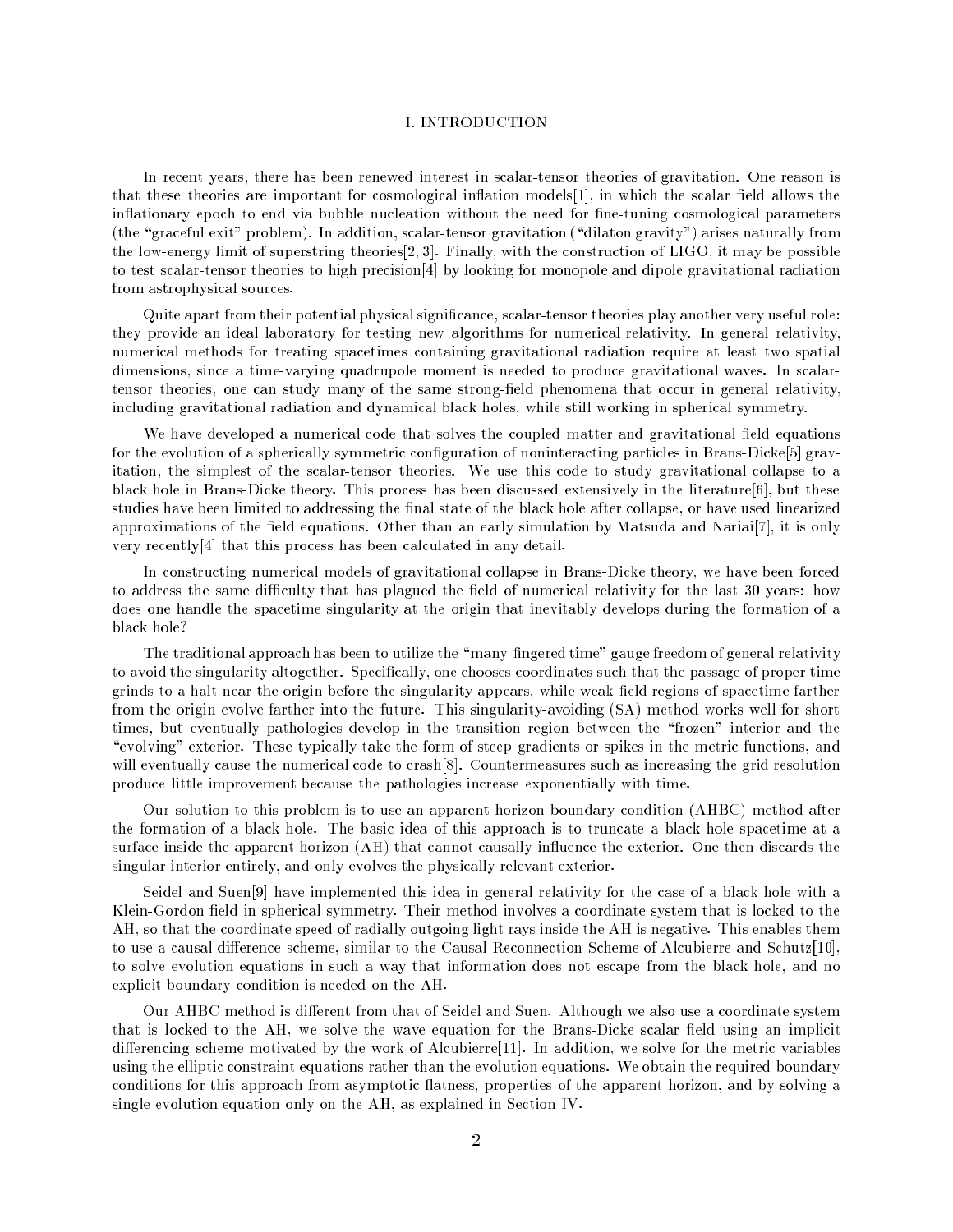With our code we are able to follow accurately Brans-Dicke collapse to black holes and the associated generation of monopole gravitational waves. We are able to integrate the equations to arbitrarily late times into the future, when all of the radiation has propagated out to large distances and the central black hole has settled down to final equilibrium. Using our code we are able to resolve a number of long-standing, theoretical questions about collapse in Brans-Dicke theory. We are also able to refine a promising technique for evolving black hole spacetimes with radiation by integrating only in the observable regions of spacetime.

This paper is primarily concerned with numerical methods. The reader not interested in the numerical details should read section II and then skip to Paper II[12], in which we discuss Brans-Dicke gravitation in more detail, and we show how black holes formed in Brans-Dicke theory behave differently than those in general relativity.

# II. BASIC EQUATIONS

#### A. Brans-Dicke Theory

The action for Brans-Dicke gravitation is[5]

$$
I = \int \mathcal{L}_{\rm BD}(-g)^{1/2} d^4x,\tag{2.1}
$$

where the Lagrangian density is

$$
\mathcal{L}_{\rm BD} = g^{ab} R_{ab} \phi + \frac{16\pi}{c^4} \mathcal{L} - \frac{\omega}{\phi} g^{ab} \partial_a \phi \partial_b \phi.
$$
 (2.2)

The coupling constant  $\omega$  is dimensionless, and the scalar field  $\phi$  has dimensions of  $G^{-1}$ , where G is Newton's gravitational constant. The Lagrangian density  $\mathcal L$  for matter and nongravitational fields depends on the metric  $g^{ab}$  but not on  $\phi$ . The Ricci tensor  $R_{ab}$  is related to the metric in the usual way. In general relativity, the third term in Eq. (2.2) is absent, and one sets  $\phi = G^{-1}$ . In other scalar-tensor theories [13], the Lagrangian is more complicated. In particular, the coupling parameter  $\omega$  can be a function of  $\phi$ .

In general relativity we are free to choose our units of mass and time such that  $G = c = 1$ . In Brans-Dicke theory, the inverse of the scalar field  $\phi^{-1}$  plays the role of G, so multiplying  $\phi$  by a global scaling factor changes the unit of mass. We choose units such that

$$
c = \phi_{\infty} = 1,\tag{2.3}
$$

where  $\phi_{\infty}$  is the value of the scalar field far from any sources.

Variation of Eq. (2.1) with respect to  $g^{ab}$  and  $\phi$  yields the Brans-Dicke field equations, which can be written in the form

$$
\Box \phi = \frac{8\pi T}{3 + 2\omega},\tag{2.4}
$$

$$
G_{ab} = 8\pi T'_{ab},\tag{2.5}
$$

where

$$
8\pi T'_{ab} \equiv \frac{1}{\phi} \left[ 8\pi T_{ab} + \frac{\omega}{\phi} \left( \nabla_a \phi \nabla_b \phi - \frac{1}{2} g_{ab} \nabla_a \phi \nabla^a \phi \right) + \nabla_a \nabla_b \phi - g_{ab} \Box \phi \right].
$$
 (2.6)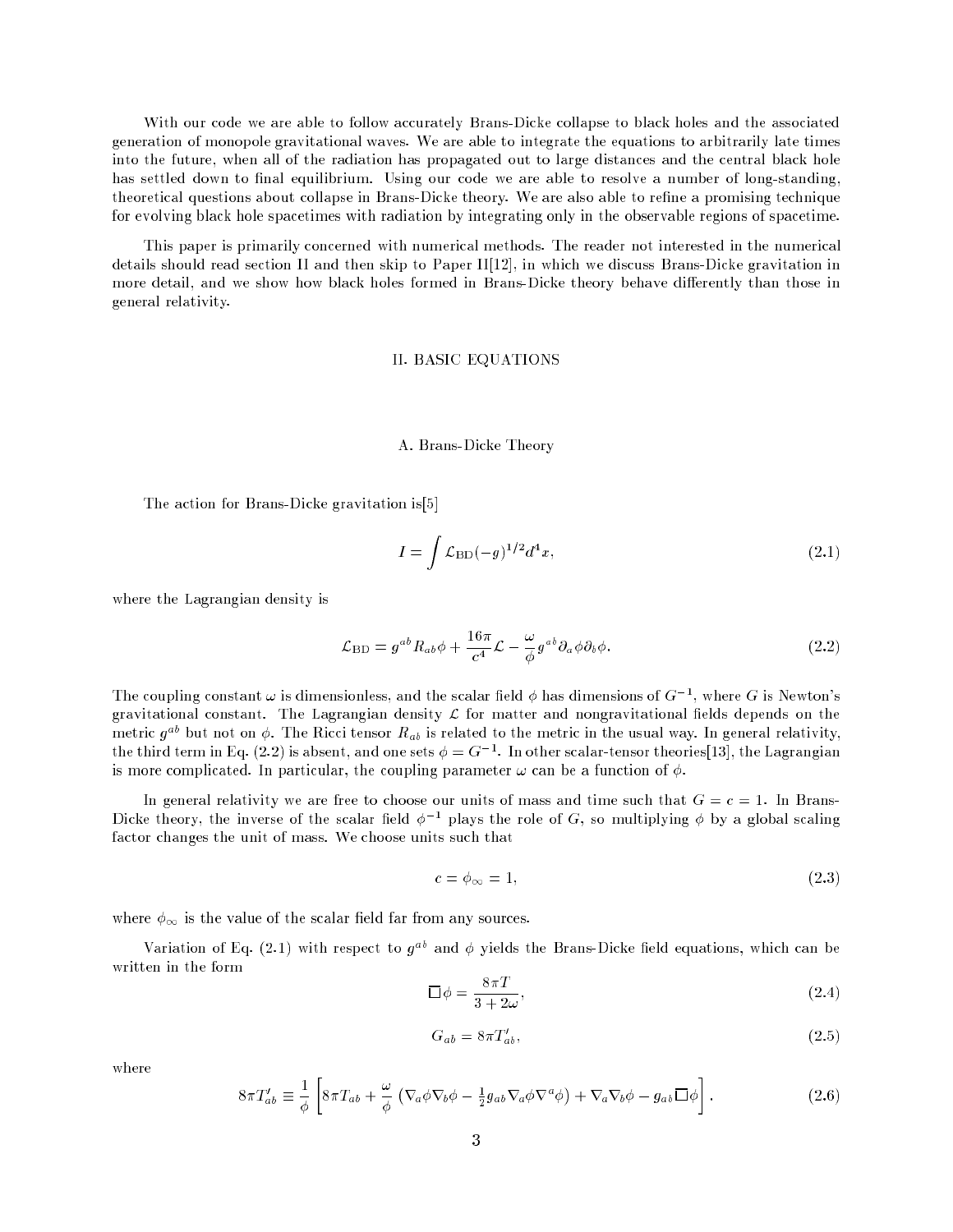Here  $\nabla$  denotes covariant differentiation with respect to the metric  $g_{ab}$ ,  $\Box$  is the covariant Laplacian  $\nabla^a \nabla_a$ , and  $G_{ab}$  is the usual Einstein tensor. The symmetric tensor  $T_{ab}$  is the energy-momentum tensor for matter and nongravitational fields, and  $T$  is its trace:

$$
T_{ab} \equiv g_{ab}\mathcal{L} - 2\frac{\delta \mathcal{L}}{\delta g^{ab}},\tag{2.7}
$$

$$
T \equiv T^a{}_a = T_{ab} g^{ab},\tag{2.8}
$$

$$
\nabla_b T^{ab} = 0. \tag{2.9}
$$

Although we have written the field equations  $(2.5)$  in a form that resembles Einstein's equations, we emphasize that Brans-Dicke gravitation is not the same as general relativity with a Klein-Gordon scalar field. The difference is the factor of  $\phi$  in the first term in the Lagrangian density (2.2), which leads to second derivatives of  $\phi$  in the field equations (2.5). Physically, this manifests itself as a violation of the weak equivalence principle for massive bodies[14]. This is discussed in more detail in Paper II.

Notice that the matter stress-energy is conserved (Eq. 2.9), even though  $T$  " is not equal to  $8\pi G$  " (the quantity  $\mathbf{v}_bT$   $\infty$  also vanishes because of the Bianchi identity  $\mathbf{v}_b\mathbf{G}^\ast = 0$ ). As a result, the equations of motion of matter do not involve the scalar field; test particles move on geodesics of the metric. Notice also that it is the trace of the *matter* stress-energy tensor  $I_{ab}$ , not the enective tensor  $I_{ab}$ , that appears in the wave equation (2.4).

In vacuum,  $\varphi =$  constant is a solution of Eq. (2.4) for any  $\omega$ . In this case,  $T_{ab}$  reduces to  $T_{ab}$  and the field equations (2.5) become Einstein's equations. Therefore, any vacuum solution of Einstein's equations is also a vacuum solution of the Brans-Dicke equations. In addition, many (but not all) Brans-Dicke solutions with  $|\omega| \to \infty$  have  $\phi \to$  constant and obey Einstein's equations. It is therefore said (but not rigorously correct—See Paper II) that Brans-Dicke theory reduces to general relativity in the limit  $|\omega| \to \infty$ .

#### B. Equations  $(2.5)$  in  $(3+1)$  form

Adopting the usual  $\text{ADM}[15]$  (3 + 1) decomposition, we introduce a set of spacelike hypersurfaces, or time sitces, and a timelike vector neid  $n^{\perp}$  normal to these hypersurfaces. We adopt the convention that the 4-metric  $g_{ab}$  has signature  $(- + + +)$ , so that

$$
n^a n_a = -1.\tag{2.10}
$$

Spatial distances on a particular time slice are measured by the 3-metric  $\gamma_{ab}$ , defined by

$$
\gamma_{ab} \equiv g_{ab} + n_a n_b. \tag{2.11}
$$

The extrinsic curvature  $K_{ab}$  describes the rate of change of the three-metric along  $n^*$  (the "time" direction):

$$
K_{ab} \equiv -\frac{1}{2} \pounds_n \gamma_{ab} \,. \tag{2.12}
$$

Here £ denotes a Lie derivative. The field equations are split into spatial constraints that relate  $K_{ab}$  and  $\gamma_{ab}$  on each time slice, and first-order (in time) evolution equations that take  $K_{ab}$  and  $\gamma_{ab}$  from one slice to the next.

We work in spherical symmetry, and we choose the maximal time slicing and isotropic radial coordinate conditions. This gauge is defined by the isotropic line element

$$
ds^{2} = -(\alpha^{2} - A^{2}\beta^{2}) dt^{2} + 2A^{2}\beta dr dt + A^{2}(dr^{2} + r^{2} d\Omega^{2})
$$
\n(2.13)

and the maximal slicing condition

$$
K = K_{,t} = 0. \t\t(2.14)
$$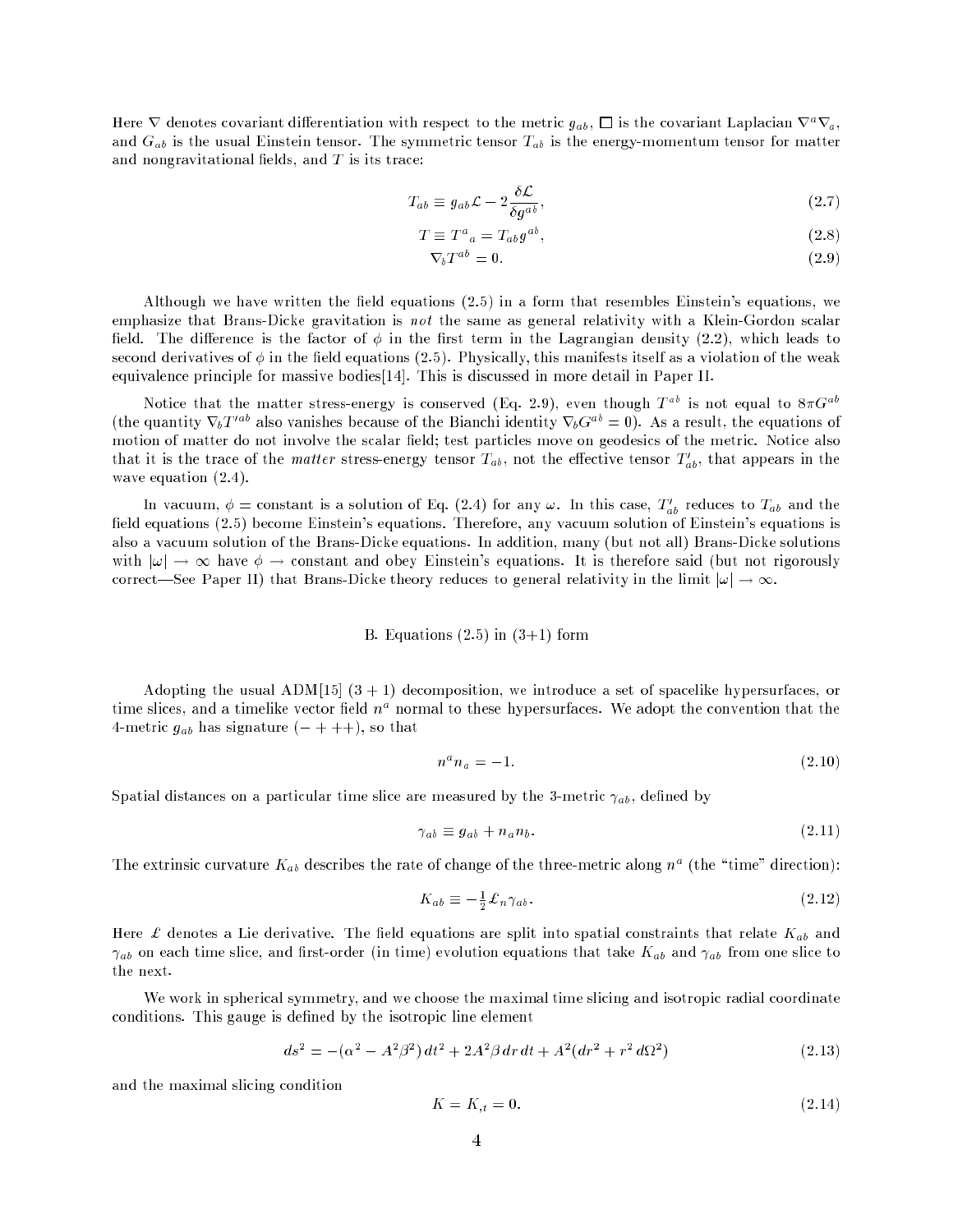Here K is the trace of the extrinsic curvature  $K_{ab}$ . The 3-dimensional metric  $\gamma_{ij}$  on each  $t =$  constant time slice is given by

$$
^{(3)}ds^2 = A^2(dr^2 + r^2 d\Omega^2). \tag{2.15}
$$

Eqs.  $(2.10)$  and  $(2.11)$  imply

$$
n_a = (-\alpha, 0, 0, 0). \tag{2.16}
$$

The lapse function  $\alpha$  measures the ratio of proper time to coordinate time for a normal observer:

$$
d\tau = \alpha \, dt. \tag{2.17}
$$

The shift  $\beta$  is the velocity of the spatial coordinates with respect to normal observers. It is a vector quantity, but in spherical symmetry only the radial component is nonzero  $(\rho^{\perp} = 0$  for  $a \neq r$ ), so we write  $\rho \equiv \rho^{\perp}$ . The shift is crucial for our AHBC method: in order for a coordinate grid point to have no causal effect on the region exterior to that point, the coordinate speed of radially outgoing photons must not be positive, and this requires a (positive) shift.

The maximal slicing condition (2.14) is important for our conventional SA method because it causes the lapse function to become small in the strong-field region of a spatial slice that is about to hit a singularity. This slows down the passage of proper time in this region while other regions on the slice propagate farther into the future. In a typical black hole spacetime, maximal slices will never encounter the singularity at  $r = 0$ . For the AHBC method, maximal slicing is not at all necessary, but it is convenient because it eliminates a component of  $K_{ab}$  from the equations.

We choose the isotropic spatial gauge primarily for convenience. The most general spherically symmetric metric can be written in the form

$$
ds^{2} = -(\alpha^{2} - A^{2}\beta^{2})dt^{2} + 2A^{2}\beta dr dt + A^{2}dr^{2} + B^{2}r^{2}d\Omega^{2}.
$$
 (2.18)

The isotropic gauge condition  $A = B$  eliminates B from the field equations. This choice is not necessary for either the SA or AHBC methods. However, there are gauge choices (for instance,  $\beta \equiv 0$ ) that would spoil the AHBC method.

Note that Seidel and Suen[9] do not use isotropic coordinates, but instead choose the metric (2.18) and the gauge condition  $\partial A/\partial t = 0$ . This choice is useful because the proper distance between two coordinate radii remains fixed in time, but it does not seem to be necessary for the success of the AHBC method, at least in spherical symmetry. In fact, it tends to complicate the analysis after matching onto the SA method, especially in the linearized regime where it produces a frozen coordinate wave that adds gauge terms to the metric variables.

In maximal isotropic gauge, the field equations  $(2.5)$  break up into two evolution equations,

$$
\frac{A_{,t}}{A} - \beta \frac{A_{,r}}{A} = \frac{\beta}{r} - \frac{1}{2} \alpha K_{\rm T},\tag{2.19}
$$

$$
K_{\mathrm{T},t} - \beta K_{\mathrm{T},r} = \alpha \left[ 8\pi S^{r}{}_{r}{}' + \frac{3}{4} K_{\mathrm{T}}^{2} - \frac{A_{,r}}{A^{3}} \left( \frac{A_{,r}}{A} + \frac{2}{r} \right) \right] - \frac{2\alpha_{,r}}{A^{2}} \frac{(Ar)_{,r}}{Ar},\tag{2.20}
$$

and four spatial constraint equations

$$
\frac{1}{r^2} \left( r^2 (A^{1/2})_{,r} \right)_{,r} = -\frac{A^{5/2}}{4} \left( 8\pi \rho' + \frac{3}{4} K_{\rm T}^2 \right),\tag{2.21}
$$

$$
K_{\mathbf{T},r} = 8\pi S'_r - 3K_{\mathbf{T}} \frac{(Ar)_{,r}}{Ar},\tag{2.22}
$$

$$
\frac{1}{\alpha A^3 r^2} \left( Ar^2 \alpha_{,r} \right)_{,r} = \frac{3}{2} K_{\rm T}^2 + 8\pi \rho' + 4\pi T', \tag{2.23}
$$

$$
r\left(\frac{\beta}{r}\right)_{,r} = -\frac{3}{2}\alpha K_{\rm T}.\tag{2.24}
$$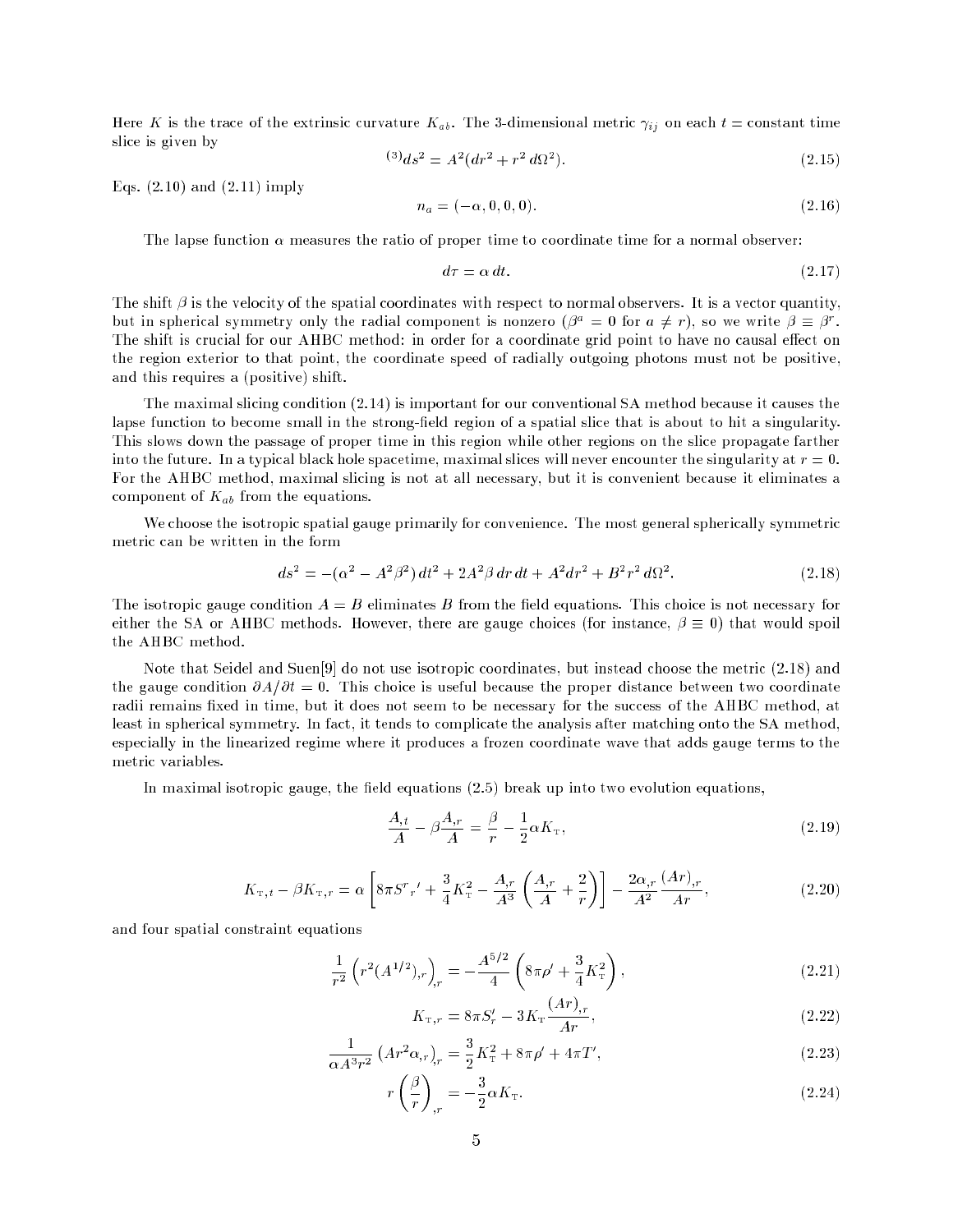Here and elsewhere in this paper, commas denote partial derivatives and

$$
K_{\rm T} \equiv 2K^{\theta}_{\ \theta} = 2K^{\phi}_{\ \phi}.\tag{2.25}
$$

Eqs. (2.21) and (2.22) are the Hamiltonian and momentum constraints. Eqs. (2.23) and (2.24) result from the maximal slicing condition  $K_T = -K \frac{1}{r}$  and the isotropic coordinate condition  $A = B$ , respectively. It is important to note that Eqs.  $(2.19)-(2.24)$  are not all independent: one may use the Bianchi identities to eliminate two of the six equations.

The effective source terms appearing in Eqs.  $(2.19)-(2.24)$  are defined by

$$
T' \equiv g^{ab} T'_{ab},
$$
  
\n
$$
\rho' \equiv n^a n^b T'_{ab},
$$
  
\n
$$
S'_a \equiv \gamma_a^b n^c T'_{bc},
$$
  
\n
$$
S'_a \equiv \gamma_a^b n^c T'_{bc},
$$
  
\n
$$
S'_{ab} \equiv \gamma_a^c \gamma_b^d T'_{cd},
$$
  
\n(2.26)

where  $T_{ab}$  is given by Eq. (2.6). Similarly, matter source terms  $\rho, T, S_a$ , and  $S_{ab}$  (without the prime) are defined as in Eqs. (2.26), with the unprimed  $T_{ab}$  appearing on the right hand side of each equation. If one replaces the primed source terms in Eqs.  $(2.19)-(2.24)$  with their unprimed counterparts, one recovers the Einstein equations.

#### C. Scalar Field

To solve the scalar wave equation  $(2.4)$  numerically, it is useful to define the variables

$$
\Pi \equiv -\pounds_n \phi,\tag{2.27}
$$

$$
\Phi \equiv \phi_{,r}.\tag{2.28}
$$

In our coordinate system, Eq. (2.27) reduces to

$$
\phi_{,t} = \beta \Phi - \alpha \Pi,\tag{2.29}
$$

and the scalar wave equation (2.4) becomes

$$
\Phi_{,t} = \beta \Phi_{,r} + \beta_{,r} \Phi - (\alpha \Pi)_{,r},\tag{2.30}
$$

$$
\Pi_{,t} = \beta \Pi_{,r} + \frac{8\pi T\alpha}{3 + 2\omega} - \frac{1}{A^3 r^2} \left( Ar^2 \alpha \Phi \right)_r. \tag{2.31}
$$

Using II rather than  $\phi_{,t}$  as a dynamical variable eliminates explicit time derivatives of  $\alpha$  and  $\beta$  in Eq. (2.31). Furthermore, like the extrinsic curvature  $K_{ab}$ , the quantity II is defined geometrically (by Eq. 2.27) on each time slice, independent of how one gets from one slice to the next: in other words, its value on a given slice is independent of  $\alpha$  and  $\beta$ . This is not true for  $\phi_{,t}$ . This is important when making the transition from the SA method to the AHBC method: the lapse and shift are discontinuous across the time slice that defines this transition.

The quantity  $\Phi$  is a useful dynamical variable for the AHBC method because it eliminates explicit second derivatives from the wave equation. However, in the SA method it is sufficient to use  $\phi$  as a dynamical variable and to explicitly compute  $\phi_{,r}$  and  $\phi_{,rr}$  by finite differencing when necessary.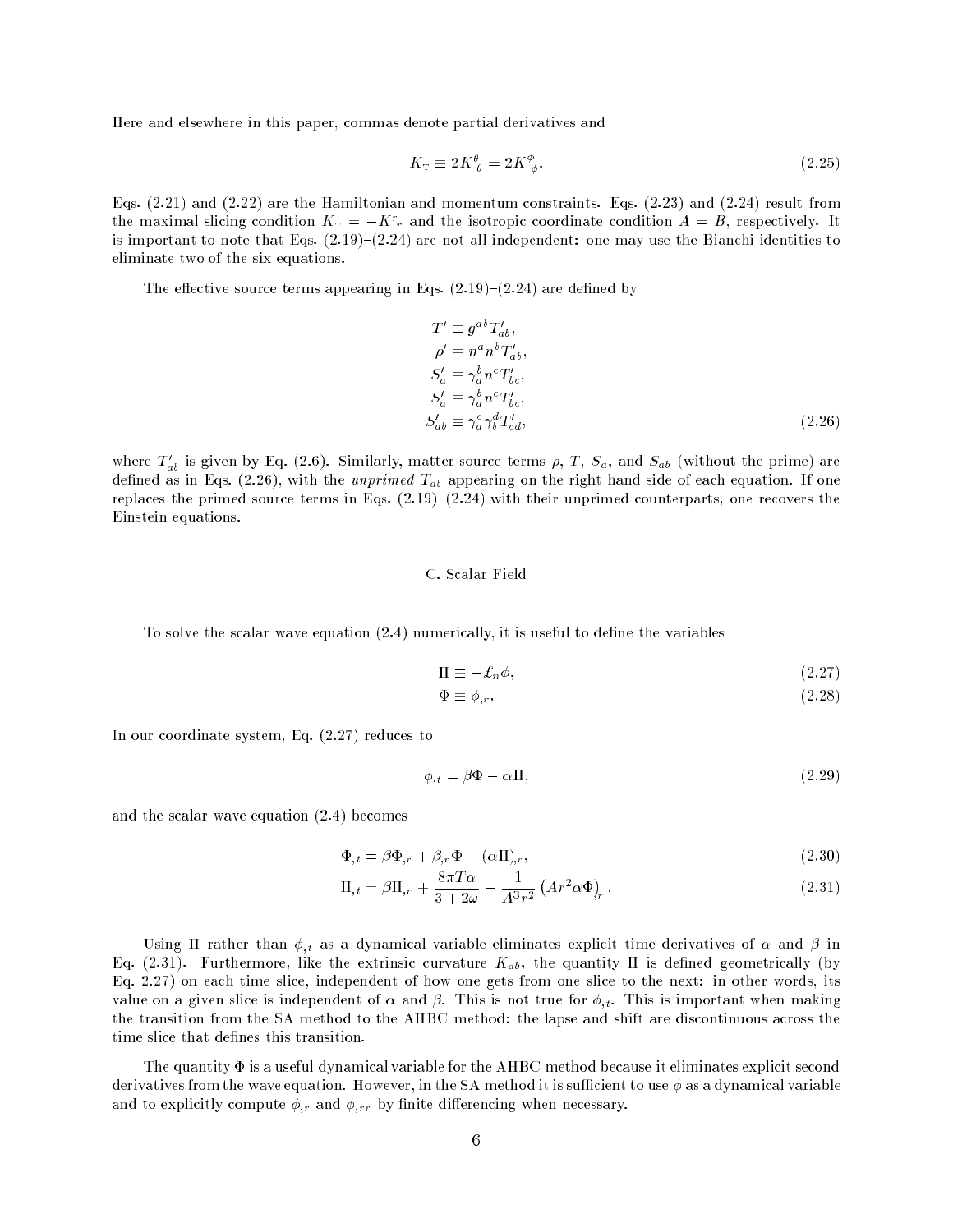Evaluating the effective source terms  $(2.26)$  using Eq.  $(2.6)$  and the metric  $(2.13)$  yields

$$
8\pi T'\phi = \frac{16\pi T}{(2+3/\omega)} + \frac{\omega}{\phi} \left(\Pi^2 - \frac{\Phi^2}{A^2}\right),\tag{2.32a}
$$

$$
8\pi\rho'\phi = 8\pi\rho + \frac{\omega}{2\phi} \left( \Pi^2 + \frac{\Phi^2}{A^2} \right) + \frac{1}{A^3r^2} \left( \Phi A r^2 \right), \qquad (2.32b)
$$

$$
8\pi S^{r}{}_{r}\phi = 8\pi S^{r}{}_{r} - \frac{8\pi T}{(3+2\omega)} + \frac{\omega}{2\phi} \left(\Pi^{2} + \frac{\Phi^{2}}{A^{2}}\right) + \Pi K_{\text{T}} + \frac{1}{A} \left(\frac{\Phi}{A}\right)_{r},\tag{2.32c}
$$

$$
8\pi S'_r \phi = 8\pi S_r - \frac{\Phi \Pi \omega}{\phi} - \Pi_{,r} - \Phi K_{\mathcal{T}}.
$$
\n(2.32d)

# D. Linearized Equations in Vacuum

In the weak-field regime, we can use linearized theory to describe the gravitational field. By matching our numerical variables to the linearized solution, we can determine the gravitational radiation seen by an observer at infinity, and we can set boundary conditions at the outer edge of our finite-difference grid. These boundary conditions, including the ones imposed on elliptic equations, are valid even while the wave is passing through the boundary. Such a matching technique was introduced in numerical relativity by Abrahams and Evans[16].

Define the new variables

$$
a \equiv A - 1,\tag{2.33}
$$

$$
\epsilon \equiv \alpha - 1,\tag{2.34}
$$

$$
\xi \equiv \phi - 1. \tag{2.35}
$$

If we set all matter terms to zero in Eqs.  $(2.19)-(2.24)$  and Eqs.  $(2.29)-(2.32)$ , and if we keep only terms linear in a,  $K_{\text{t}}$ ,  $\epsilon$ ,  $\beta$ ,  $\xi$ ,  $\Phi$ , and  $\Pi$ , we obtain

$$
\xi_{,tt} = \frac{1}{r^2} \left( r^2 \xi_{,r} \right)_{,r}, \tag{2.36}
$$

$$
\Pi = -\xi, t,\tag{2.37}
$$
\n
$$
\Phi = \xi
$$
\n
$$
(2.38)
$$

$$
\Phi = \xi_r, \tag{2.38}
$$
\n
$$
\beta = 1 \tag{2.39}
$$

$$
a_{,t} = \frac{1}{r} - \frac{1}{2} \mathbf{A}_{\mathrm{T}},\tag{2.39}
$$
\n
$$
a_{,t} = \frac{2\epsilon_{,r} - 2a_{,r}}{r} + \frac{1}{2} \tag{2.39}
$$

$$
K_{\mathbf{T},t} = -\frac{\mathbf{v}}{r} - \frac{\mathbf{v}'}{r} + \Phi_{,r},\tag{2.40}
$$
\n
$$
2a_{\mathbf{T}} - \Phi_{,\mathbf{T}} - \Phi_{,\mathbf{T}}
$$

$$
a_{,rr} = -\frac{2a_{,r}}{r} + \frac{\Psi_{,r}}{2} - \frac{\Psi}{r},\tag{2.41}
$$

$$
K_{\mathbf{T},r} = -\frac{3K_{\mathbf{T}}}{r} - \Pi_{,r},\tag{2.42}
$$

$$
\left(r^2\epsilon_{,r}\right)_{,r} = \left(r^2\xi_{,r}\right)_{,r},\tag{2.43}
$$

$$
r\left(\frac{\beta}{r}\right)_{,r} = -\frac{3}{2}K_{\rm T}.\tag{2.44}
$$

If only outgoing waves are present, the solution of Eq. (2.36) is

$$
r\xi = f(t - r),\tag{2.45}
$$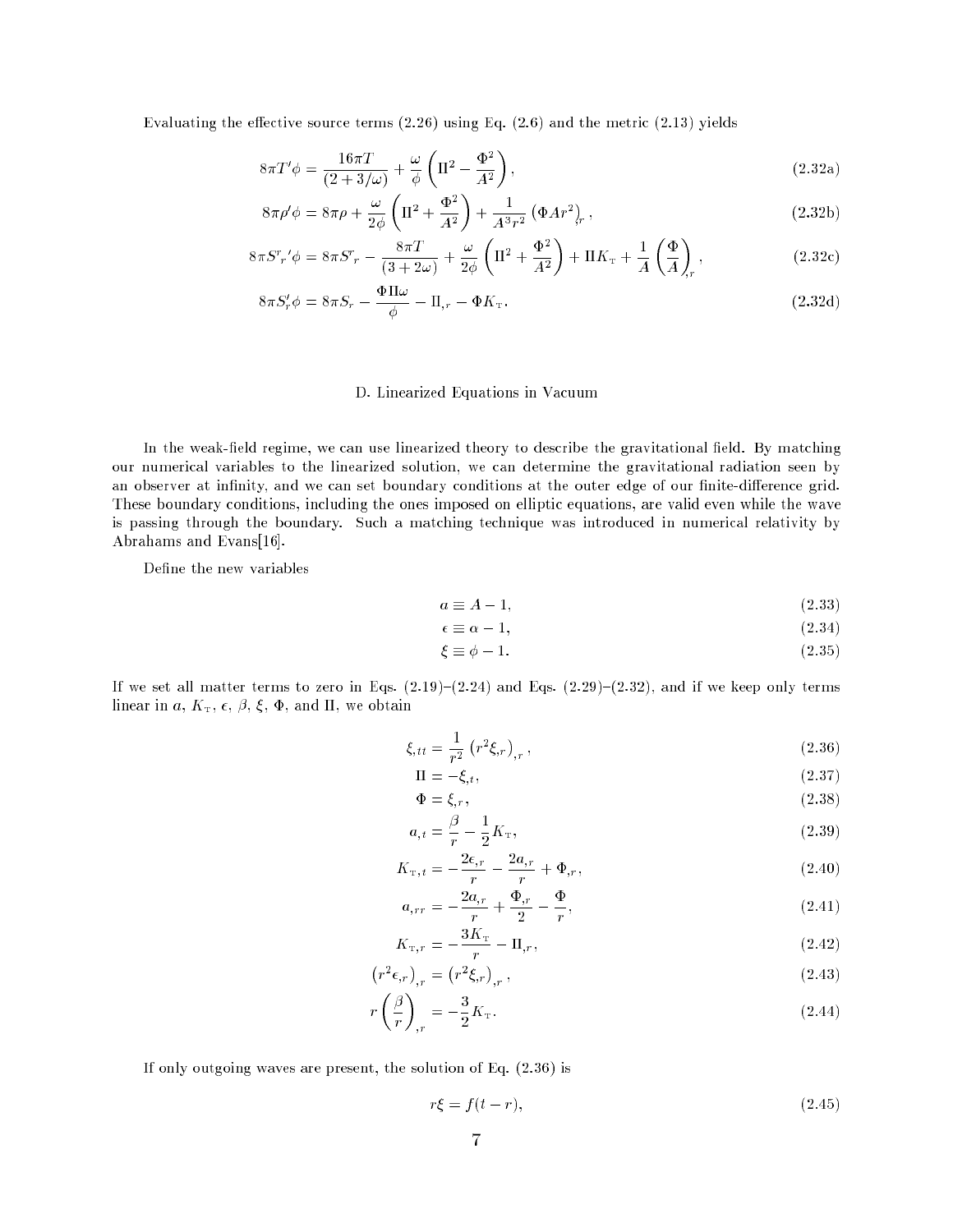where f is an arbitrary function of  $(t - r)$ . We now insert Eq. (2.45) into Eqs. (2.39)-(2.44), and impose the boundary conditions  $\epsilon = a = 0$  at  $r = \infty$ . We find the solution:

$$
A = 1 + a = 1 + \frac{M_{\rm T}}{r} - \frac{f(t - r)}{2r},\tag{2.46}
$$

$$
\alpha = 1 + \epsilon = 1 + \frac{C(t)}{r} + \frac{f(t - r)}{r},\tag{2.47}
$$

$$
\beta = \frac{rK_{\rm T}}{2} - \frac{f'(t - r)}{2},\tag{2.48}
$$

$$
K_{\rm T} = \frac{f'(t-r)}{r} + \frac{3f(t-r)}{r^2} + \frac{1}{r^3} \int_0^t \left(2M_{\rm T} + 3f(\tilde{t} - r) + 2C(\tilde{t})\right) d\tilde{t}.
$$
 (2.49)

Here  $C(t)$  is an arbitrary function of time,  $M<sub>T</sub>$  is a constant, and a prime denotes a derivative with respect to the argument. The gauge function  $C(t)$  results from the presence of a nonzero shift.

#### E. Masses

In order to define the mass of a spherical body in Brans-Dicke theory, it is convenient to transform the solution  $(2.45)-(2.49)$  into a simpler gauge. Let

$$
h_{ab}^{\text{LT}} = h_{ab}^{\text{MI}} + \zeta_{a,b} + \zeta_{b,a},\tag{2.50}
$$

where

$$
\zeta_0 = \frac{1}{r} \int_0^t \left( M_{\rm T} + \frac{3}{2} f(\tilde{t} - r) + C(\tilde{t}) \right) d\tilde{t},\tag{2.51}
$$

$$
\zeta_i = 0. \tag{2.52}
$$

Here  $h_{ab}^{\text{ML}}$  is the metric perturbation in maximal isotropic gauge, and  $h_{ab}^{\text{LT}}$  is the perturbation in Lorentz-Thorne (LT) gauge[16]. In LT gauge, we have

$$
h_{00}^{\text{LT}} = \frac{2M_{\text{T}}}{r} + \frac{f(t-r)}{r},\tag{2.53}
$$

$$
h_{0i}^{\text{LT}} = 0,\tag{2.54}
$$

$$
h_{ij}^{\text{LT}} = \delta_{ij} \left( \frac{2M_{\text{T}}}{r} - \frac{f(t-r)}{r} \right),\tag{2.55}
$$

$$
\phi = 1 + \frac{f(t - r)}{r}.
$$
 (gauge invariant) (2.56)

Note that there is no shift in LT gauge.

For a static situation,  $f$  is a constant, so it will appear as an additional "mass" in the metric. We will therefore write

$$
f \equiv 2M_{\rm s} = \text{constant}, \qquad \text{time-independent case.} \tag{2.57}
$$

Hence,

$$
h_{00}^{\text{LT}} = \frac{2M_{\text{T}} + 2M_{\text{s}}}{r},\tag{2.58}
$$

$$
h_{0i}^{\text{LT}} = 0,\tag{2.59}
$$

$$
h_{ij}^{\text{LT}} = \delta_{ij} \left( \frac{2M_{\text{T}} - 2M_{\text{s}}}{r} \right),\tag{2.60}
$$

$$
\phi = 1 + \frac{2M_s}{r}.\tag{2.61}
$$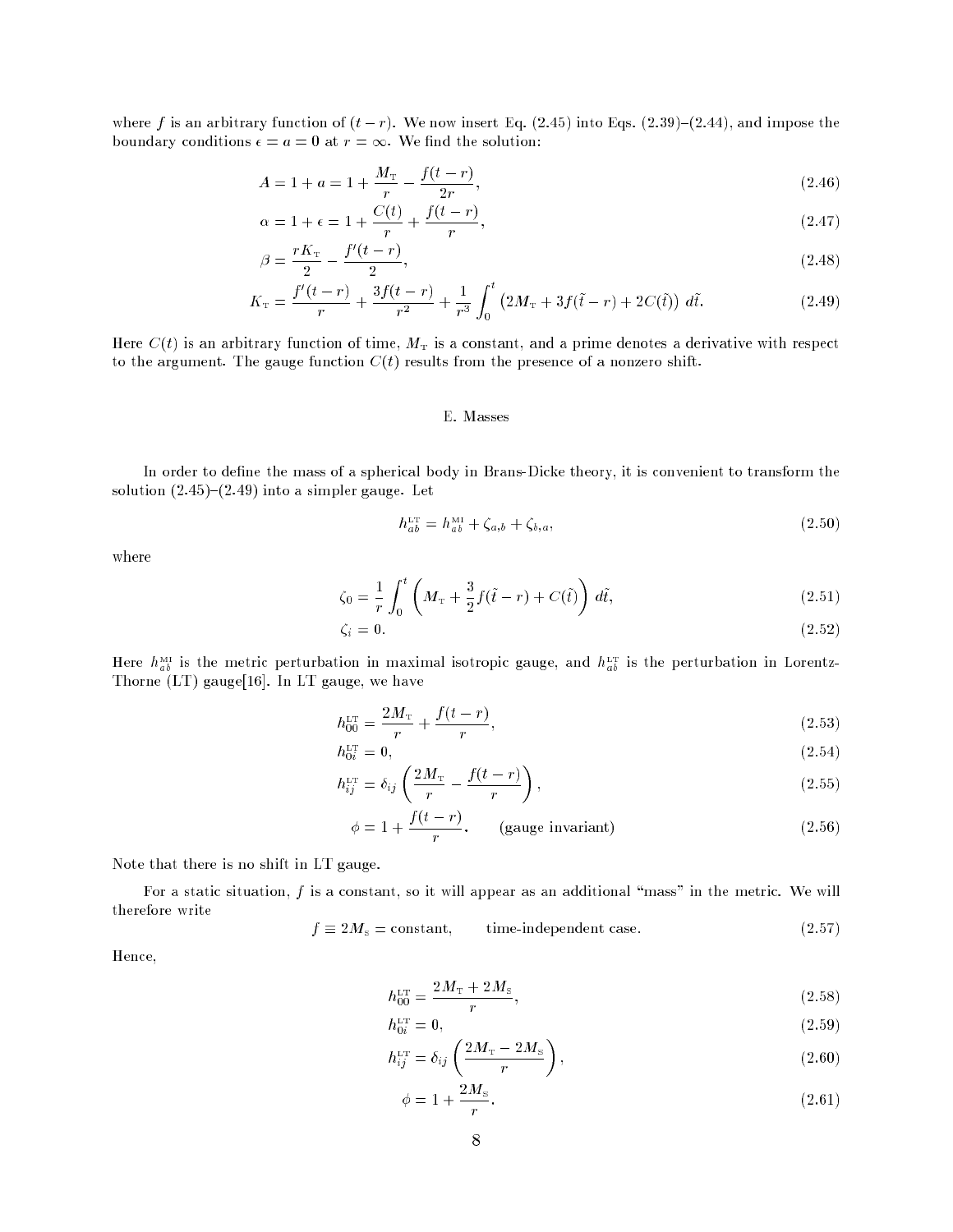We see from Eq.  $(2.58)$  that a test particle in a Keplerian orbit measures a total mass M equal to  $M<sub>T</sub> + M<sub>s</sub>$ . The "scalar mass"  $M<sub>s</sub>$  is the portion of the active gravitational mass produced by the scalar field. As discussed further in Paper II, the "tensor mass"  $M<sub>T</sub>$  is the mass measured by a test black hole in a Keplerian orbit. In general relativity,  $M_{\rm s} = 0$  and  $M_{\rm T} = M$ .

Lee[17] has derived expressions and conservation laws for the tensor and scalar masses in terms of superpotentials. He defines the gauge-invariant quantities

$$
\mathcal{M}_{\rm T} \equiv \frac{1}{16\pi} \int \left[ \phi^2(-g) \left( g^{00} g^{ij} - g^{0i} g^{0j} \right) \right]_{,j} d^2 \Sigma_i, \tag{2.62a}
$$

$$
\mathcal{M}_{\rm T} - \mathcal{M}_{\rm s} \equiv \frac{1}{16\pi} \int \left[ (-g) \left( g^{00} g^{ij} - g^{0i} g^{0j} \right) \right]_{,j} d^2 \Sigma_i, \tag{2.62b}
$$

which in the time-independent case reduce to  $M<sub>T</sub>$  and  $M<sub>T</sub> - M<sub>s</sub>$ , respectively. Here we assume Cartesian coordinates, and  $\Sigma_i$  is the two-dimensional area element in the asymptotic rest frame of the source.

Evaluating Eqs.  $(2.62)$  using the metric  $(2.13)$ , we obtain

$$
\mathcal{M}_{\rm T} = \frac{1}{16\pi} \int \left( \phi^2 A^4 \right)_r r^2 d\Omega = -\frac{r^2}{4} \left( \phi^2 A^4 \right)_r, \tag{2.63a}
$$

$$
\mathcal{M}_{\rm T} - \mathcal{M}_{\rm s} = \frac{1}{16\pi} \int \left( A^4 \right)_r r^2 \, d\Omega = -\frac{r^2}{4} \left( A^4 \right)_r. \tag{2.63b}
$$

In the linearized regime, we can expand these expressions to first order in  $(\phi - 1)$  and  $(A - 1)$ . The result is

$$
\mathcal{M}_{\rm T} = -r^2 A_{,r} - \frac{1}{2}r^2 \Phi,
$$
\n(2.64a)

$$
\mathcal{M}_{\rm s} = -\frac{1}{2}r^2\Phi. \tag{2.64b}
$$

Further simplification using the linearized equations  $(2.45)-(2.49)$  yields

$$
\mathcal{M}_{\rm T} = M_{\rm T},\tag{2.65a}
$$

$$
\mathcal{M}_{\rm s} = \frac{f}{2} + \frac{rf'}{2}.\tag{2.65b}
$$

Although these reduce to  $M_{\rm T}$  and  $M_{\rm s}$  in the time-independent case, the scalar mass is not well-defined during dynamical epochs:  $m_s$  approaches  $r_f$  ( $t=r$ )/2 as  $r$   $\rightarrow$   $\infty$ . The scalar mass has other unusual properties, which are discussed in detail by Lee $[17]$ . For example, the scalar mass is not positive definite, and scalar mass carried by a gravitational wave does not curve up the background spacetime. Because the tensor mass  $M<sub>T</sub>$  does not suffer from such difficulties, it is the quantity that most deserves to be called "mass". The quantity  $M<sub>T</sub>$  is positive definite, can only decrease by the emission of gravitational radiation, and has other energy-like properties, unlike the scalar mass or the active gravitational mass M.

Gauge-invariant formulas for the fluxes of  $M<sub>T</sub>$  and  $M<sub>S</sub>$  can be expressed in terms of the Landau-Lifshitz pseudotensor and other pseudotensors involving the scalar field [17]. In the case of spherical symmetry, it is easier to obtain these expressions by differentiating Eqs.  $(2.63)$  with respect to time and using the field equations to eliminate second derivatives of the metric. The two methods must give the same answer. The result, to second order in the amplitudes, is

$$
\frac{-2\mathcal{M}_{\text{T},t}}{r^2} = \frac{\beta}{r} (6A_{,r} + 3\Phi) - \frac{5}{2} \Phi K_{\text{T}} + \Pi \Phi(\omega - 1) - (\Pi + K_{\text{T}})(4A_{,r} + \alpha_{,r}),
$$
\n
$$
(M_{\text{T}} - M_{\text{T}}) + \frac{6A}{r^2} + \frac{2\Phi}{r^2}.
$$
\n(2.66a)

$$
\frac{-2(\mathcal{M}_{\rm T} - \mathcal{M}_{\rm s})_{,t}}{r^2} = \beta \left( \frac{6A_{,r}}{r} - \Phi_{,r} - \frac{2\Phi}{r} \right) + \Phi K_{\rm T} + \omega \Pi \Phi - K_{\rm T}(4A_{,r} + \alpha_{,r}) + \Pi_{,r}(1 + \epsilon - \xi + 4a),\tag{2.66b}
$$

$$
\frac{-2\mathcal{M}_{s,t}}{r^2} = \beta \left( \frac{5\Phi}{r} + \Phi_{,r} \right) - \frac{7}{2} \Phi K_{\mathcal{T}} - \Pi \Phi - \Pi (4A_{,r} + \alpha_{,r})
$$

$$
- \Pi_{,r} (1 + \epsilon - \xi + 4a), \tag{2.66c}
$$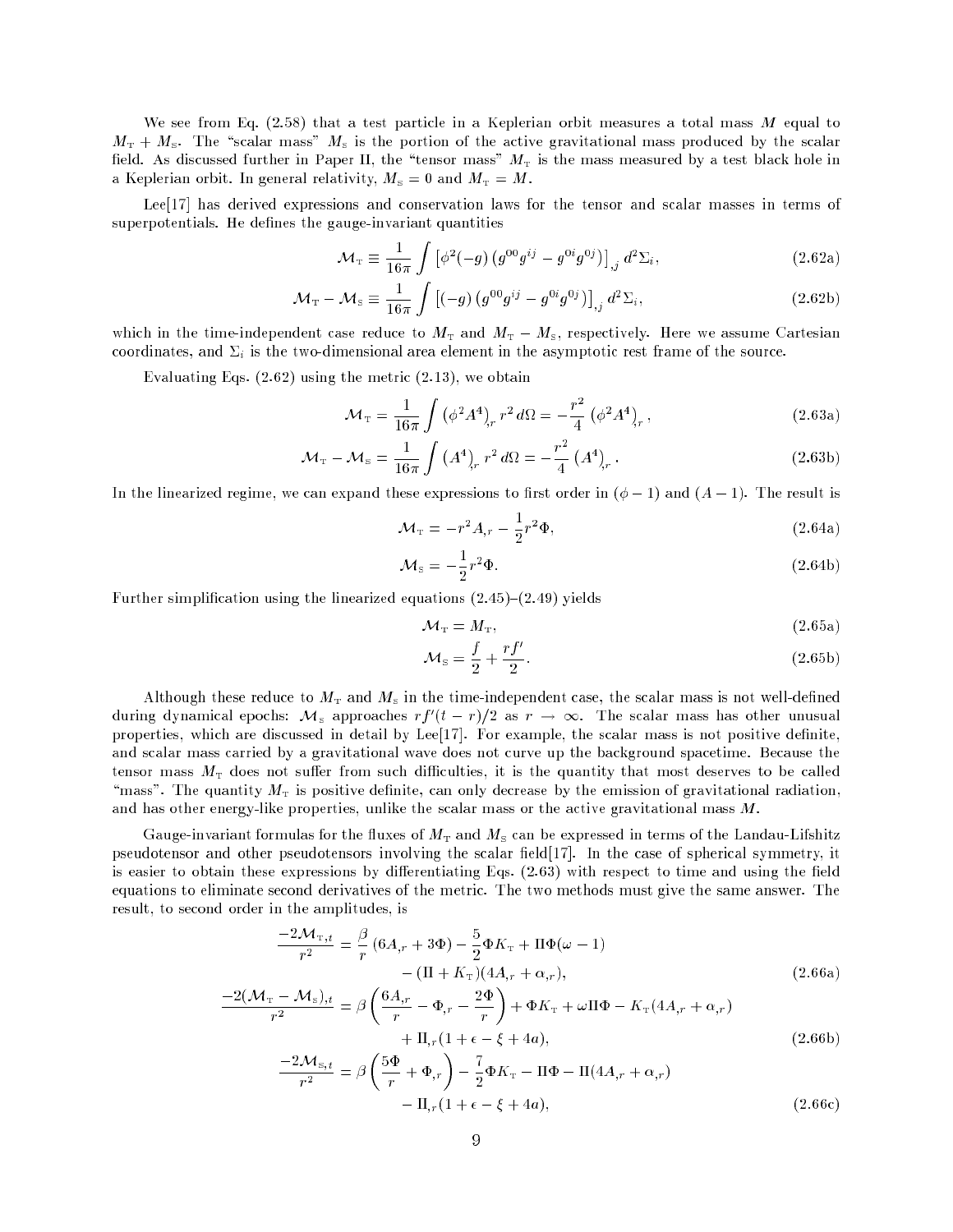where the variables  $\epsilon$ , a and  $\zeta$  are defined by Eqs. (2.33)–(2.35), and we assume that the fluxes are evaluated in vacuum. Notice that  $\mathcal{M}_{T,t} = 0$  to first order. This is because  $M_T$  is strictly constant in linearized theory. However, there is a nonzero first-order contribution to  $\mathcal{M}_{s,t}$  (the  $\Pi_{,r}$  term).

If we convert the surface integrals in Eqs. (2.63) to volume integrals by Gauss' theorem, and we eliminate second derivatives of A using the Hamiltonian constraint, we obtain

$$
\mathcal{M}_{\rm T} = \frac{1}{2} \int_0^{\infty} \left[ 8\pi \tilde{\rho} \phi A^3 + \frac{3}{4} A^6 (K_{\rm T})^2 \phi^2 + \left( \frac{\omega}{2} - 1 \right) \Phi^2 A^4 \right. \\ \left. + \frac{\omega}{2} \Pi^2 A^6 - 7 \phi \Phi A^3 A_{,r} - 7 \phi^2 A^2 (A_{,r})^2 \right] r^2 dr, \tag{2.67a}
$$

$$
\mathcal{M}_{\rm T} - \mathcal{M}_{\rm s} = \frac{1}{2} \int_0^{\infty} \left[ \frac{8\pi\tilde{\rho}A^3}{\phi} + \frac{3}{4}A^6(K_{\rm T})^2 + \frac{\omega A^4}{2\phi^2} \left( \Pi^2 A^2 + \Phi^2 \right) + \frac{\Phi}{\phi}A^3 A_{,r} - 7A^2(A_{,r})^2 + \frac{A^4 \Phi_{,r}}{\phi} + \frac{2A^4 \Phi}{\phi r} \right] r^2 dr.
$$
 (2.67b)

These expressions will give us an additional check on our numerical code. Because the region of integration contains the origin, this check is only useful in the SA method.

#### F. Light Rays and Apparent Horizons

From the metric (2.13), one can determine the coordinate velocity of radial light rays

$$
\frac{dr}{dt}_{\pm} = \pm \frac{\alpha}{A} - \beta,\tag{2.68}
$$

and the ingoing and outgoing radial null vectors

$$
N_{\pm}^{a} = \left(1, \pm \frac{\alpha}{A} - \beta\right). \tag{2.69}
$$

A marginally trapped surface is defined by

$$
\nabla_{N_+} \mathcal{A} = 0, \tag{2.70}
$$

where A is the area of a  $(t, r = \text{const})$  surface:

$$
\mathcal{A} = 4\pi r^2 A^2. \tag{2.71}
$$

In maximal isotropic gauge, Eq. (2.70) takes the form

$$
\frac{1}{r} + \frac{A_{,r}}{A} = \frac{1}{2}AK_{\rm T},\tag{2.72}
$$

where we have used Eq.  $(2.19)$  to eliminate the time derivative of A.

The apparent horizon is the outermost marginally trapped surface. In our standard SA method, we use Eq. (2.72) to locate trapped surfaces. In the AHBC method, we place a grid point on the apparent horizon and use Eq. (2.72) as a boundary condition at that grid point.

For the AHBC method, we also need a relation that forces the apparent horizon to remain at a constant grid point as the metric variables and scalar field evolve in time. Such an equation can be obtained by differentiating Eq.  $(2.72)$  with respect to t (holding r constant), and then using Eqs.  $(2.19)-(2.22)$  to eliminate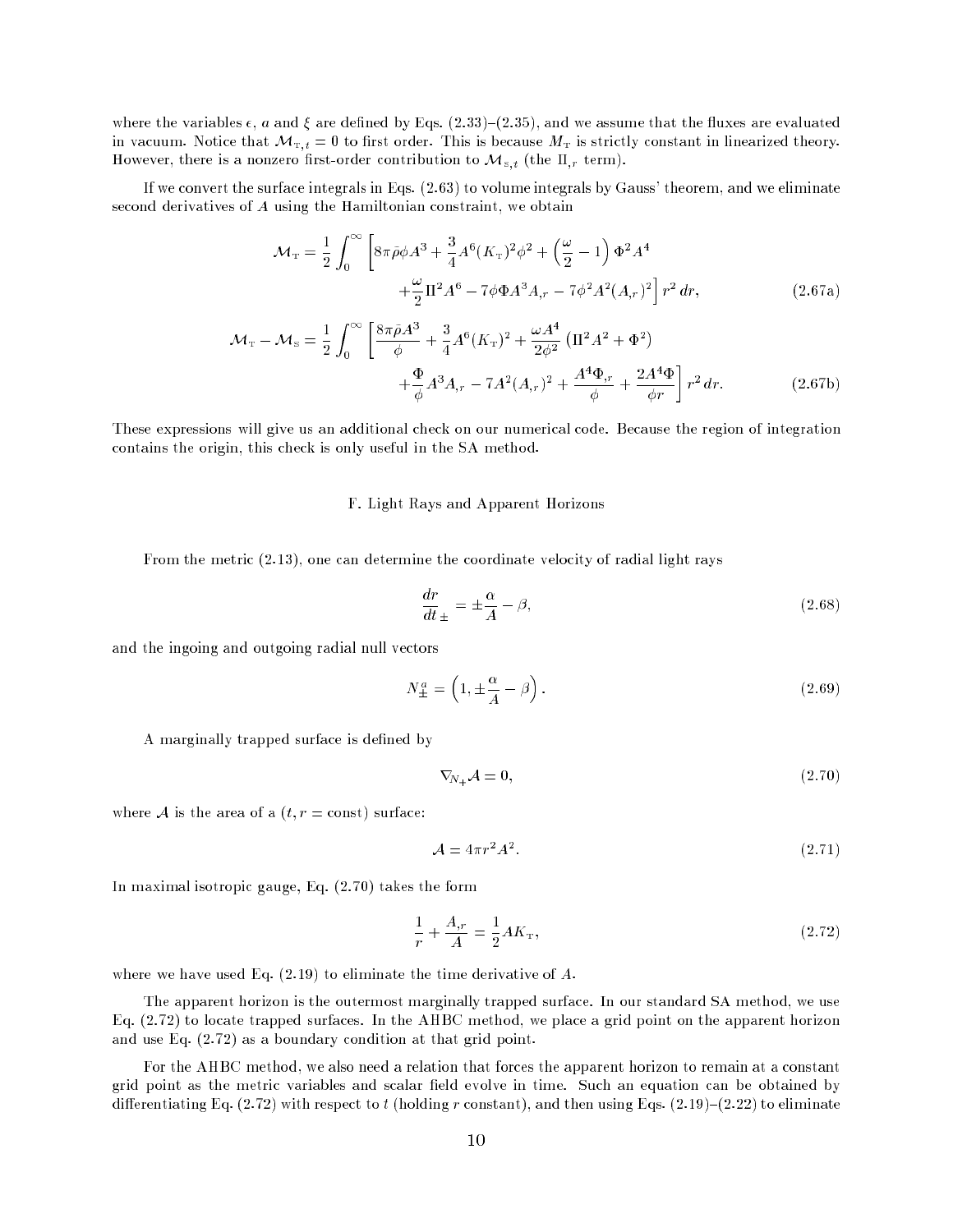time derivatives, second radial derivatives of A, and first radial derivatives of  $K<sub>T</sub>$ . After some algebra, we arrive at the result

$$
\frac{\alpha}{\beta A} = \frac{1 - 8\pi A^2 r^2 (\rho' + S'_r/A)}{1 + 8\pi A^2 r^2 (S^r r' + S'_r/A)},
$$
\n(2.73)

where the primed source terms are given by Eq. (2.32).

# III. SINGULARITY-AVOIDING (SA) METHOD

Here we present our singularity-avoiding numerical method for solving the Brans-Dicke equations for a spherically symmetric distribution of dust. Except for the addition of the Brans-Dicke source terms in the field equations, this method is very similar to that of Ref. [18].

We use a mean field particle simulation scheme in which the collisionless matter distribution is sampled by a finite number of noninteracting particles, and the gravitational field variables are defined on a finite number of grid zones. At each time step, the particles are moved according to the geodesic equation. By binning the particles, we calculate the source terms  $\rho$ ,  $S_r$ , and T in each grid zone. The source term T is used to determine the scalar field via the wave equation, which is solved by finite differencing on the grid. All three source terms appear in the constraint equations, from which we determine the metric variables. The process is then repeated for the next time step.

We sample the matter by a finite number of noninteracting particles. If each particle has rest mass  $m$ ,  $4$ -velocity  $u$ ), and comoving number density  $\cal N$  , the stress-energy tensor is given by

$$
T^{ab} = \sum m \mathcal{N} u^a u^b, \qquad (3.1)
$$

where the sum is over all of the particles. The source terms defined by Eq.  $(2.26)$  are

$$
\rho = \sum m \mathcal{N}(\alpha u^0)^2, \qquad (3.2)
$$

$$
T = -\sum m\mathcal{N},\tag{3.3}
$$

$$
S_r = -\sum m\mathcal{N}(\alpha u^0)u_r,\tag{3.4}
$$

$$
S^r{}_r = \sum m \mathcal{N} u_r^2 / A^2. \tag{3.5}
$$

The comoving number density  $\mathcal N$  of each particle is proportional to a delta function for point particles, but can be treated as a continuous quantity if the number of particles is large and the particle distribution is smooth. In evaluating the source terms, we average over all particles in each grid zone, so that we can think of each particle as occupying the entire volume of the zone. Therefore, we write

$$
\frac{1}{\mathcal{N}} = 4\pi(\alpha u^0) A^3 r^2 \Delta r,\tag{3.6}
$$

where  $\Delta r$  is the width of a grid zone.

Notice that the source terms in Eqs.  $(3.2)-(3.5)$  depend on the metric function A. Since we use these source terms to solve for the metric functions, it is helpful to define quantities that can be calculated from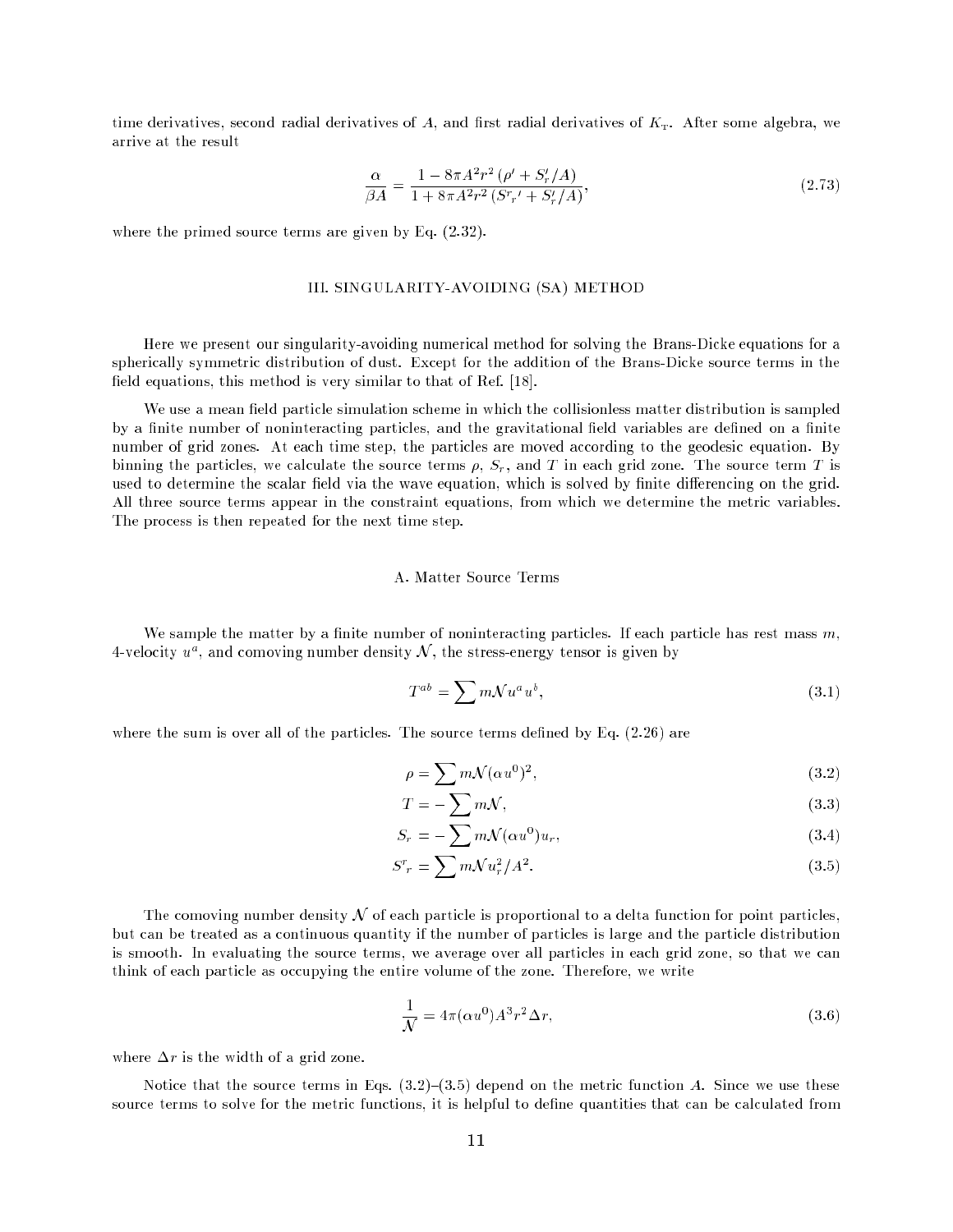the particle variables alone, without referring to the metric. This is especially important when solving the nonlinear Hamiltonian constraint (2.21) for A. We define

$$
\tilde{\rho} \equiv \rho A^3 = \sum \frac{m(\alpha u^0)}{4\pi r^2 \Delta r},\tag{3.7}
$$

$$
\tilde{T} \equiv T A^3 = -\sum \frac{m}{4\pi (\alpha u^0) r^2 \Delta r},\tag{3.8}
$$

$$
\tilde{S}_r \equiv S_r A^3 = -\sum \frac{m u_r}{4\pi r^2 \Delta r},\tag{3.9}
$$

$$
\tilde{S}^r{}_r \equiv S^r{}_r A^5 = \sum \frac{m u_r^2}{4\pi (\alpha u^0) r^2 \Delta r}.\tag{3.10}
$$

Although the metric function  $\alpha$  still appears in these expressions, it is always multiplied by  $u^0$ . The quantity  $\alpha u^0$  depends only weakly on the metric (Eq. 3.12).

Simply evaluating the sums in Eqs.  $(3.7)-(3.10)$  in each grid zone gives reasonable values for the source terms in that zone. Even better is to use the algorithm of Hockney and Eastwood[19] to distribute each particle's rest mass among its own grid zone and each of the two neighboring zones. This procedure reduces the stochastic fluctuations associated with having only a finite number of particles, giving us smoother results[20].

#### B. Geodesic Equations

Since the matter is made up of particles, the equation of motion  $\nabla_a T^{ab} = 0$  reduces to the geodesic equation for each particle. Using the metric (2.13), we write the geodesic equation as

$$
\frac{dr}{dt} = \frac{\alpha u_r}{A^2(\alpha u^0)} - \beta,\tag{3.11a}
$$

$$
\frac{du_r}{dt} = -(\alpha u^0)\alpha_{,r} + u_r\beta_{,r} + \frac{\alpha u_r^2}{(\alpha u^0)}\frac{A_{,r}}{A^3} + \frac{\alpha u_\phi^2}{(\alpha u^0)A^2r^2} \left(\frac{1}{r} + \frac{A_{,r}}{A}\right). \tag{3.11b}
$$

The normalization of four-velocity gives us

$$
\alpha u^0 = \left(1 + \frac{u_r^2}{A^2} + \frac{u_\phi^2}{A^2 r^2}\right)^{1/2}.
$$
\n(3.12)

These equations are solved for the variables r,  $u_r$ , and  $\alpha u^0$  for each particle at each time step by an embedded fourth-fifth order Runge-Kutta scheme with adaptive step size[21]. The quantity  $u_{\phi}$  is a constant of the motion. Derivatives of the metric that appear in Eqs.  $(3.11)-(3.12)$  are obtained on the grid by finite differencing. The values of these derivatives and the metric functions at the particle position are then determined by interpolating from the grid.

#### C. Scalar Wave Equation

After moving the particles and determining the source terms, we proceed to the wave equation. In order to minimize roundoff error in the nearly GR regime ( $\phi$  close to unity), we use the variable

$$
\xi \equiv \phi - 1. \tag{3.13}
$$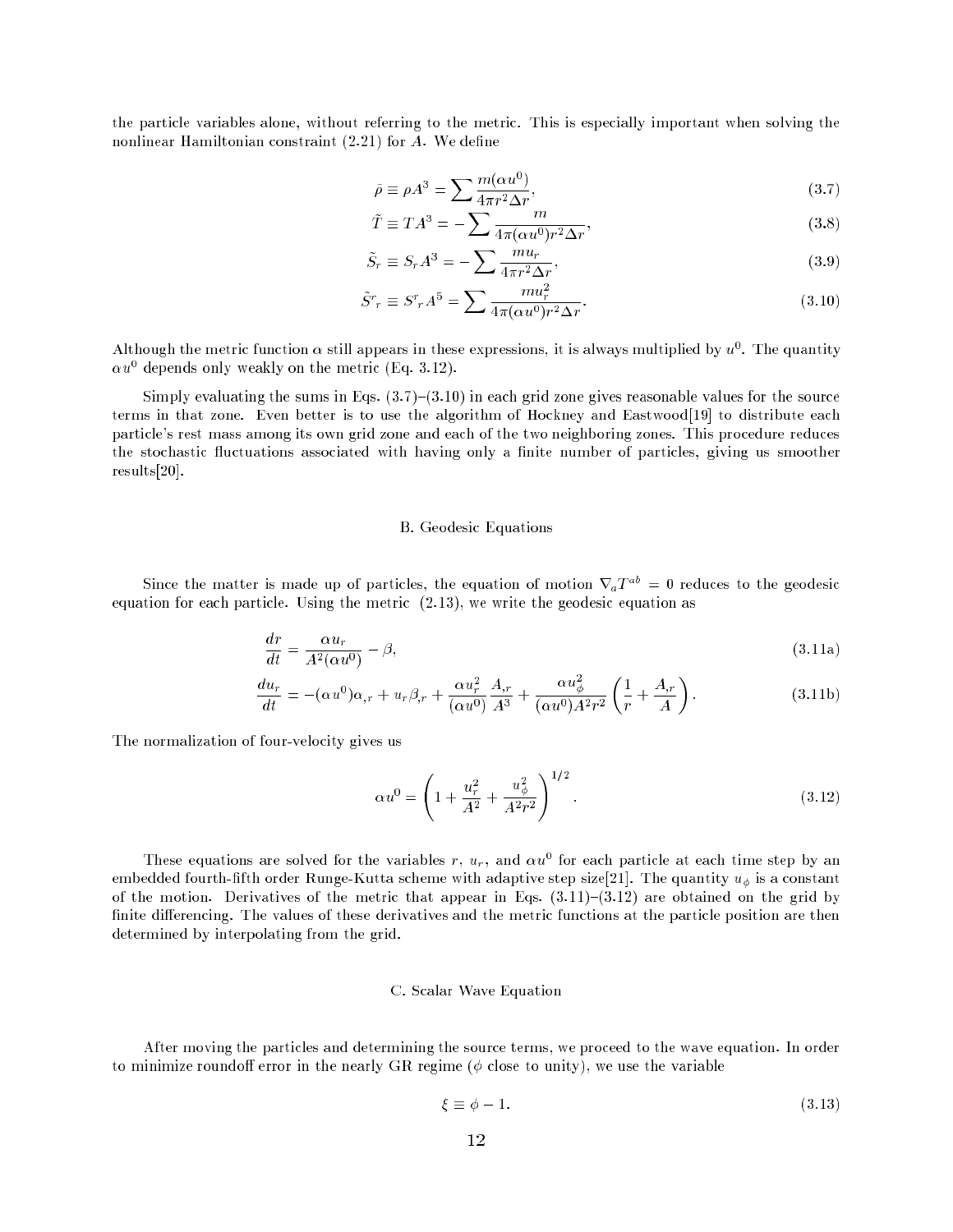The wave equation can then be written

$$
\xi_{,t} - 2\beta r \xi_{,r2} = -\alpha \Pi,\tag{3.14a}
$$

$$
\Pi_{,t} - 2\beta r \Pi_{,r^2} = \frac{8\pi T\alpha}{A^3 (3+2\omega)} - \frac{6}{A^3} \left( r^3 A \alpha \xi_{,r^2} \right)_{r^3} . \tag{3.14b}
$$

These are Eqs. (2.29) and (2.31) written without explicit use of the variable  $\Phi$ . It is not necessary to use  $\Phi$ as a dynamical variable until we introduce the AHBC method in Section IV.

The regularity condition at the origin is

$$
\xi_{,r} = \Pi_{,r} = 0. \tag{3.15}
$$

Since  $\xi$  and  $\Pi$  behave like

$$
C_1 + C_2 r^2, \t C_1, C_2 \t constant \t (3.16)
$$

for small r, we take radial derivatives with respect to  $r^2$  rather than r in Eqs. (3.14). This ensures that our finite difference equations yield the correct result near the origin[22].

The outgoing-wave condition at infinity is

$$
(rY)_{,r} + (rY)_{,t} = 0,\t\t(3.17)
$$

where Y is either  $\Pi$  or  $\xi$ . For spherical symmetry, Eq. (3.17) is exact in linearized theory, as one can verify by substituting Eq. (2.45).

We solve Eqs. (3.14) by an explicit staggered leapfrog scheme that determines  $\xi$  and  $\Pi$  at timestep  $n+1$ given their values at timesteps n and  $n-1$ . No information at timestep  $n+1$  is needed to solve the equations. After determining  $\xi$  and  $\Pi$ , we calculate  $\phi$  from Eq. (3.13). Finite difference approximations are presented in Appendix A.1.

#### D. Constraints

After determining the quantities  $\xi$ ,  $\Pi$ , and  $\phi$ , we then solve for A and  $K<sub>T</sub>$ .

By introducing the new variables

$$
Z \equiv A^3 r^3 \phi K_{\rm T},\tag{3.18}
$$

$$
\psi \equiv A^{1/2},\tag{3.19}
$$

we can rewrite the momentum constraint (2.22) and the Hamiltonian constraint (2.21) in the form

$$
5Z_{,r^5} = \frac{8\pi \tilde{S}_r}{r} - 2\psi^6 \Pi_{,r^2} - \frac{2\psi^6 \omega \Pi \xi_{,r^2}}{\phi},\tag{3.20}
$$

$$
\frac{6}{\phi^{1/2}} \left( r^3 \phi^{1/2} \psi_{,r^2} \right)_{,r^3} = -\frac{3}{16r^6 \psi^7 \phi^2} Z^2 - \frac{2\pi \tilde{\rho}}{\phi \psi} \n- \frac{\omega \psi^5 \Pi^2}{8\phi^2} - \frac{\omega \psi}{2} \left( \frac{r\xi_{,r^2}}{\phi} \right)^2 - \frac{3\psi}{2} \left( r^3 \xi_{,r^2} \right)_{,r^3} .
$$
\n(3.21)

In general relativity  $\Pi = \xi_r = 0$ , so one can determine Z from Eq. (3.20) and then compute  $\psi$  from Eq. (3.21). This is the reason for using the variable Z instead of  $K<sub>T</sub>$ . In Brans-Dicke theory, Eqs. (3.20) and (3.21) are coupled because of the last two terms in Eq. (3.20), so we must solve these equations simultaneously.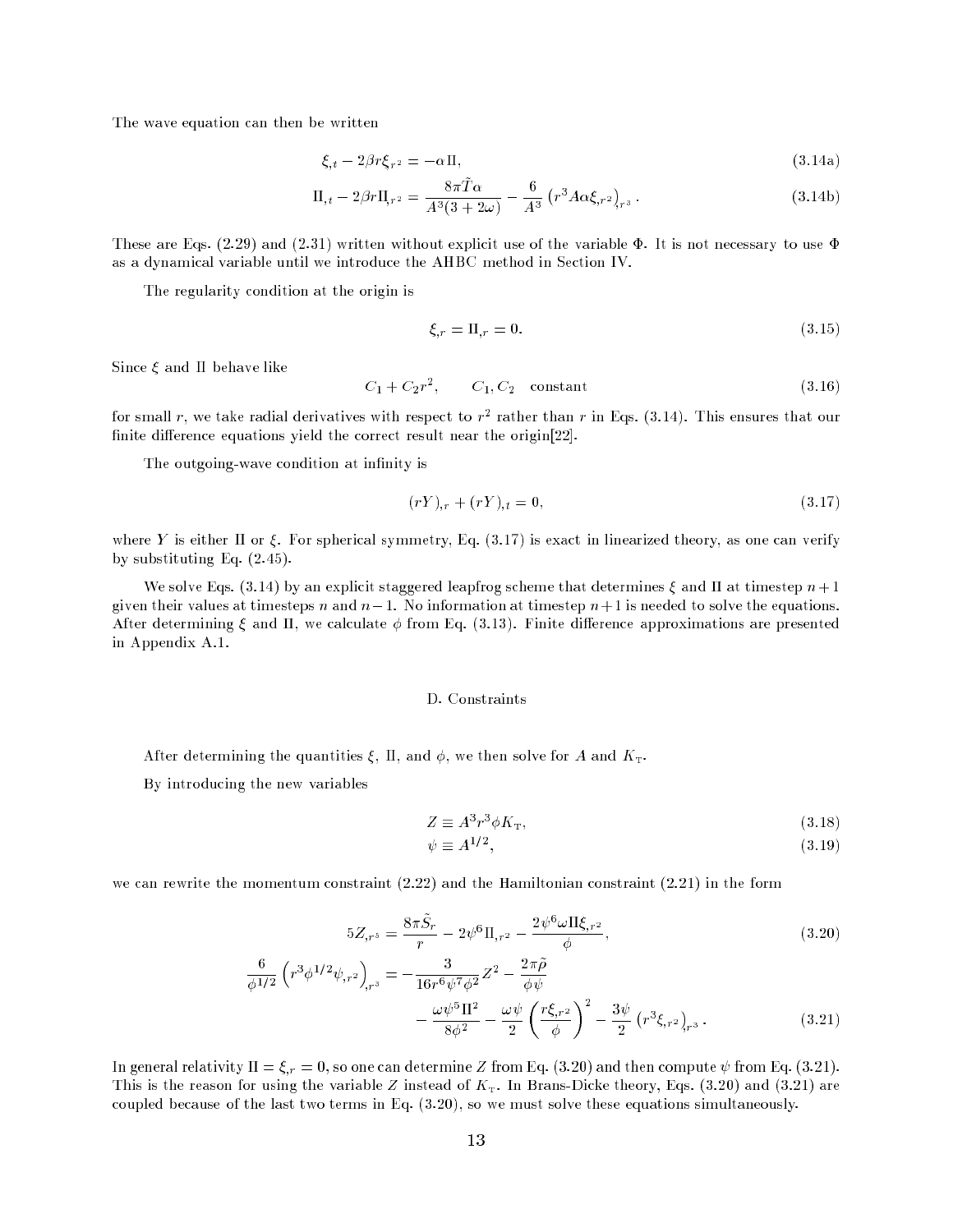Eq. (3.20) requires a single boundary condition. For regularity, we set  $Z = 0$  at the origin. Eq. (3.21) requires two boundary conditions. The regularity condition at the origin is

$$
\psi_{,r} = 0.\tag{3.22}
$$

At infinity, we match to the linearized solution (2.46). Differentiating this equation yields

$$
(r\psi)_{,r} = 1 - \frac{r\Pi}{4},\tag{3.23}
$$

which does not require knowledge of the tensor mass  $M_{\text{T}}$ .

We determine the variable  $Z$  using the momentum constraint  $(3.20)$ , and we solve the nonlinear Hamiltonian constraint (3.21) for  $\psi$  using the iterative scheme described in Appendix A.2. Because  $\psi$  appears in Eq. (3.20), we must recompute Z at each step in the iteration. We obtain an initial guess for  $\psi$  from the evolution equation (2.19), which we write as

$$
\psi_{,t} - \beta \psi_{,r} = \frac{\beta \psi}{2r} - \frac{1}{4} \alpha \psi K_{\mathcal{T}}.
$$
\n(3.24)

After determining Z and  $\psi$ , the variables A and  $K<sub>T</sub>$  are found from Eqs. (3.18) and (3.19). Finite difference forms of Eqs.  $(3.20)-(3.24)$  are presented in Appendix A.2.

#### E. Lapse and Shift

Having determined the scalar field variables and the spatial metric variables, we can now calculate  $\alpha$ and  $\beta$ . The lapse equation (2.23) can be written

$$
\frac{6}{\alpha A^3} \left( r^3 A \alpha_{,r^2} \right)_{r^3} = \frac{6}{\phi A^3} \left( r^3 A \xi_{,r^2} \right)_{r^3} + \frac{8\pi}{\phi} \left( \tilde{\rho} + \frac{\tilde{T}}{2 + 3/\omega} \right) + \frac{\omega \Pi^2}{\phi^2} + \frac{3}{2} K_{\rm T}^2. \tag{3.25}
$$

The regularity condition at the origin is

$$
\alpha_{,r} = 0.\tag{3.26}
$$

We match to the linearized solution to obtain the boundary condition at infinity: by differentiating Eq.  $(2.47)$ , we obtain

$$
(r\alpha)_{,r} = 1 + r\Pi. \tag{3.27}
$$

This condition is independent of the gauge function  $C(t)$  that appears in Eq. (2.47).

After solving for  $\alpha$ , we calculate  $\beta$  from the shift equation (2.24). This equation requires a single boundary condition. We impose Eq. (2.48) at the outermost grid point:

$$
\beta = \frac{rK_{\rm T}}{2} + \frac{r\Pi}{2}.\tag{3.28}
$$

Finite difference forms of Eqs.  $(3.25)$ –  $(3.28)$  are given in Appendix A.3.

# F. Grid

Our numerical grid extends from  $r_1 = 0$  to  $r_{i_{\text{max}}} = r_{\text{max}}$ . All variables are centered at half-grid points  $r_{i+1/2}$ . In order to obtain a nearly constant number of particles in each grid zone, we divide the grid into inner and outer regions. The inner region, which contains all the particles, extends from  $r_1$  to  $r_{i_{\text{part}}}$  where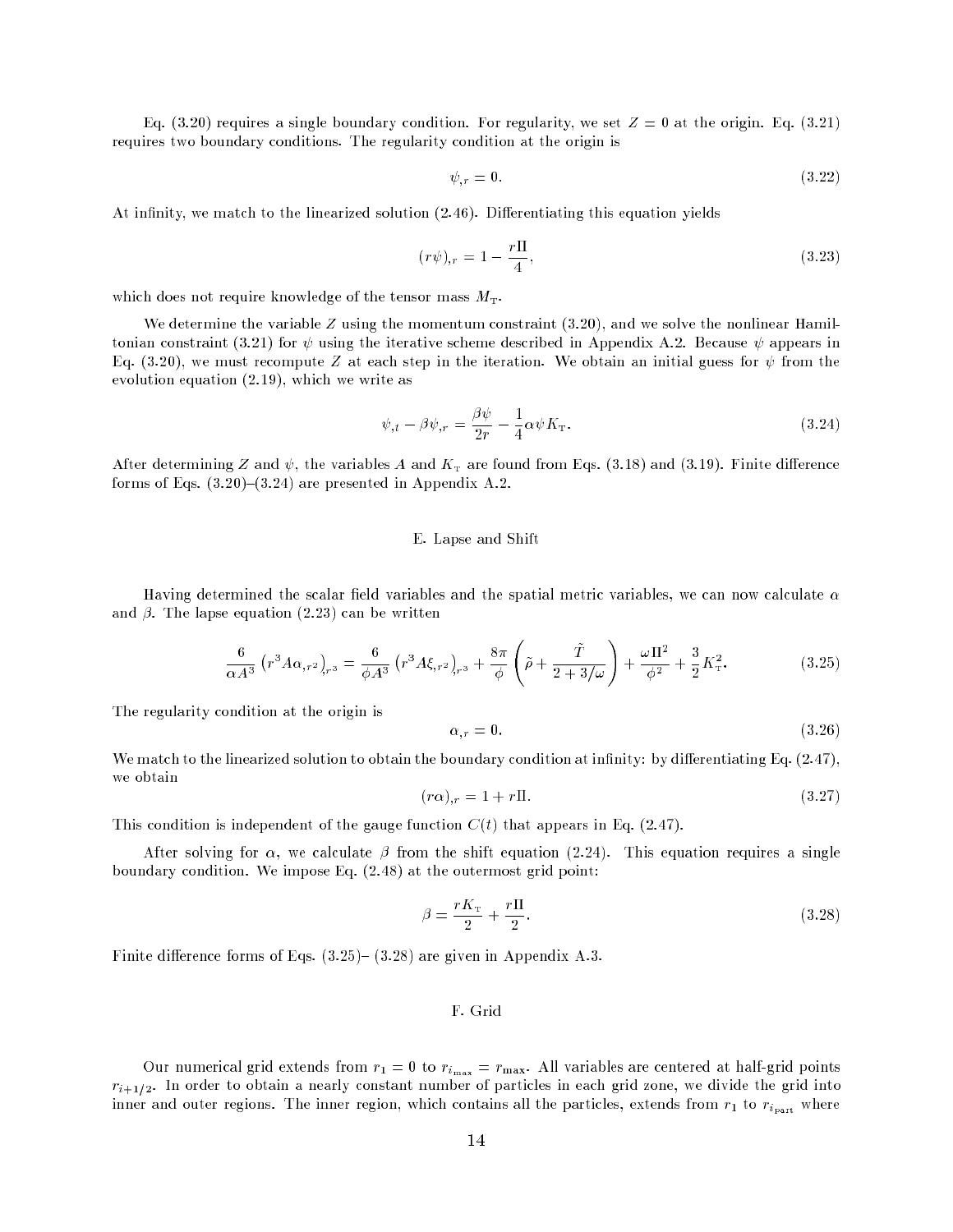$r_{i_{part}}$  is the grid point just outside the outermost particle. The grid point  $r_2$  is chosen so that it contains a fraction  $1/i_{\text{part}}$  of the rest mass. Spacing between other grid points in the inner region is geometric in  $r^3$ :

$$
\frac{r_{i+1}^3 - r_i^3}{r_i^3 - r_{i-1}^3} = \frac{r_{i+2}^3 - r_i^3}{r_{i+1}^3 - r_i^3}.\tag{3.29}
$$

This ensures that the grid spacing is close to uniform in  $r<sup>3</sup>$ , so that for a uniform particle distribution each zone has approximately the same number of particles. The outer grid, which extends from  $r_{i_{\text{max}}}$  to  $r_{i_{\text{max}}}$ , is matched smoothly onto the inner grid. The spacing between outer grid points is also geometric in  $r<sup>3</sup>$ .

The grid is allowed to move at every time step so that it follows the particle distribution. Each time the grid is moved, all gravitational field variables are interpolated from the old grid onto the new one. Moving the grid allows us to place many grid points where they are required to maintain accuracy. If the grid remained stationary during gravitational collapse, the particles would soon end up only in the innermost grid zones, invalidating our finite difference approximations.

#### G. Identifying Apparent Horizons

To determine the location of an apparent horizon, we evaluate the quantity

$$
\theta = \frac{1}{r} + 2\frac{\psi_{,r}}{\psi} - \frac{1}{2}\psi^2 K_{\rm T}
$$
\n(3.30)

at each grid point. By Eq. (2.72), all grid points with  $\theta < 0$  are contained within a trapped surface. Therefore, if  $r_{i_{\text{AH}}}$  is the outermost grid point with  $\theta < 0$ , then the apparent horizon lies between  $r_{i_{\text{AH}}}$  and  $r_{i_{\text{AH}}+1}$ . We obtain the approximate value of  $r_{\text{AH}}$  by

$$
r_{\rm AH} = r_{i_{\rm AH}} - \theta_{i_{\rm AH}} \frac{r_{i_{\rm AH}+1} - r_{i_{\rm AH}}}{\theta_{i_{\rm AH}+1} - \theta_{i_{\rm AH}}}.\tag{3.31}
$$

#### H. Initial Data

Our initial time slice occurs at a moment of time symmetry, so that  $K<sub>T</sub> = \Pi = \beta = 0$ . We first calculate the initial values of the metric and scalar field using a method similar to that of Matsuda[23]. This method is discussed in Appendix B. It involves only ODEs, which can be solved to arbitrary accuracy by standard numerical methods.

After obtaining the ODE solution, we re-solve for the initial data using the mean-field particle scheme. We first randomly place particles in the interior according to the rest mass function  $M_{\text{rest}}(r)$  obtained from the ODE solution. We then compute the matter source terms by binning the particles, and we solve for  $\xi$ using Eq. (3.14b) with  $\Pi = \beta = 0$ . Next we solve for  $\psi$  and  $\alpha$  using the Hamiltonian constraint (3.21) and the lapse equation (3.25). By comparing  $\xi$ ,  $\psi$ , and  $\alpha$  with the result of the ODE solution, we obtain an important check on our method.

#### I. Diagnostics

There are two evolution equations, Eqs. (2.19) and (2.20), that we did not use in solving the Brans-Dicke equations (Although we used Eq. (2.19) as an initial guess for  $\psi$ , we refined our guess using the Hamiltonian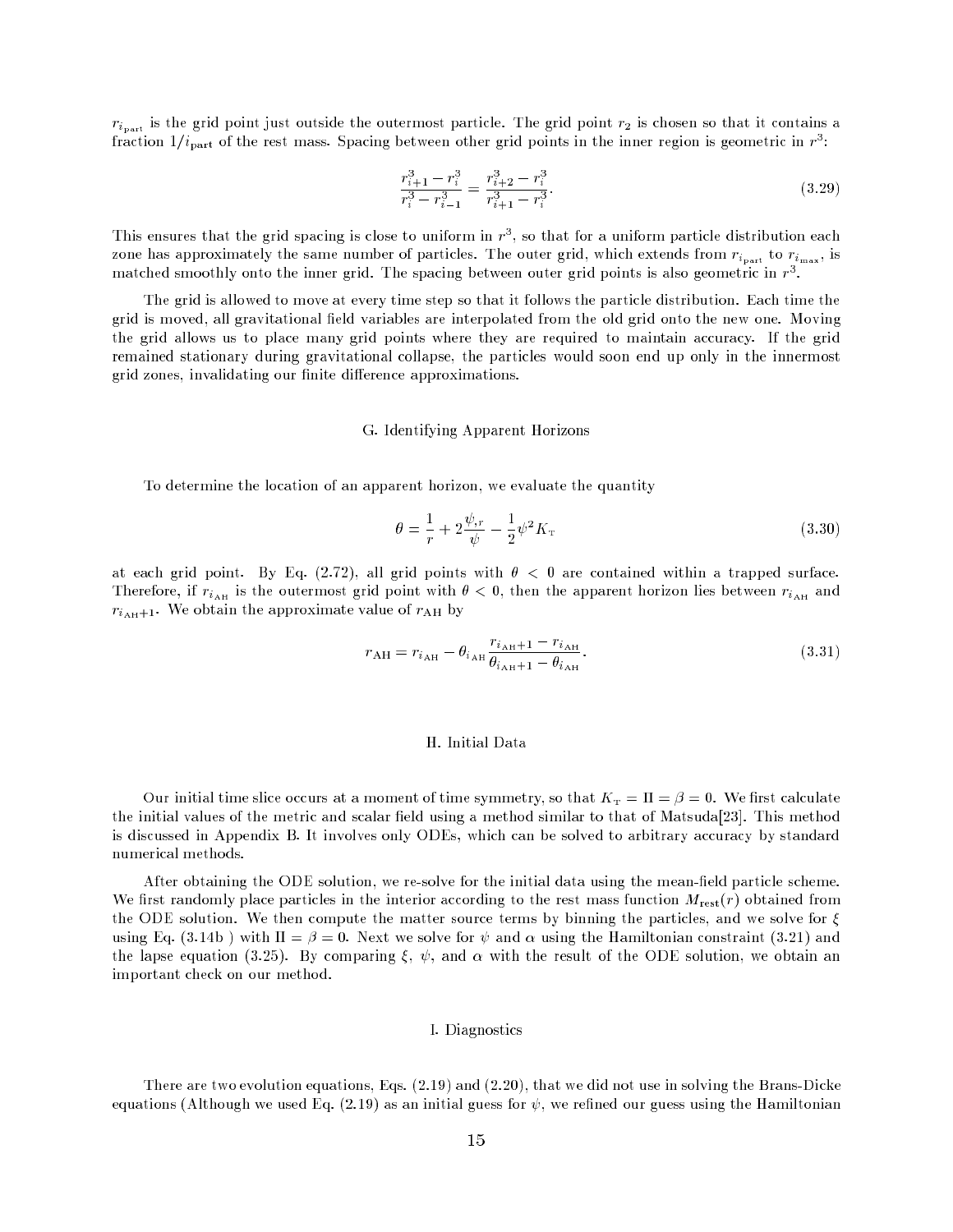constraint). We can test the accuracy of our code by comparing the left and right-hand sides of these equations at each time step.

Another check is obtained by mass conservation. In the linearized region far from the origin, we calculate the quantities  $\mathcal{M}_5$  and  $\mathcal{M}_T$  by Eqs. (2.65), and compare with the result given by Eqs. (2.66) and with the volume integrals (2.67). This is more useful than evaluating the evolution equations at each time step because it is sensitive to errors that accumulate over time.

#### IV. APPARENT HORIZON BOUNDARY CONDITION (AHBC) METHOD

Here we present our AHBC method of solving the Brans-Dicke equations for a spacetime that contains a black hole. Our method depends on two primary ingredients. The first is the existence of what we call a coordinate causal horizon (CCH), which is a coordinate surface inside of which the coordinate velocity of radially outgoing light rays is negative, so that instantaneously any point inside the CCH cannot causally in
uence a point in the exterior. Note that a CCH is coordinate dependent, and can exist even in Minkowski space by choosing a coordinate system that moves faster than light.

The second ingredient is a horizon-locked coordinate system, similar to that of Seidel and Suen[9]. We place the AH at a fixed radial coordinate  $r_{\text{AH}}$ , and require it to remain there at all times.

We truncate our spacetime at some radial coordinate  $r_1$  such that  $0 < r_1 \le r_{\text{AH}}$ , and we discard the interior region. As long as a CCH exists for some  $r \geq r_1$ , discarding the interior cannot in principle affect the evolution of the exterior. In general relativity, a horizon-locked coordinate system guarantees that the AH is on or inside a CCH, since a light ray at the AH cannot propagate outwards. In this case, one can set  $r_1 = r_{\text{AH}}$ . In Brans-Dicke theory, we find that this is not the case, as discussed further in Paper II. We therefore leave a small buffer zone between  $r_1$  and  $r_{\rm AH}$ , and check that a CCH is always present in the portion of spacetime that we retain. Even in general relativity, this buffer zone is also useful for computing radial derivatives at the AH.

We solve the wave equation in a manner that takes advantage of the causal structure of the spacetime. We define a "causal boundary" at some radial grid point  $r_{CB}$  which coincides with either the AH or the CCH, whichever is smaller. Given any  $r~\leq r_{\rm CB}$ , our difference scheme ensures that the scalar field at  $r$ depends only on quantities at  $r > r$  . Furthermore, no explicit boundary condition is needed at the inner grid point  $r_1$ .

To obtain the metric variables  $\alpha$ , A,  $\beta$ , and  $K<sub>T</sub>$ , we solve spatial constraint equations that require a total of six boundary conditions. Three of these are provided by matching to the linearized solution at the outer grid point. The other three, in the SA method described in the last section, were obtained by regularity at the origin. In the AHBC method, however, we exclude the origin from our spacetime, so these three boundary conditions must be imposed at the AH. We obtain two conditions by locking the AH to a fixed radial grid point. One is the marginally trapped surface relation  $(2.72)$ , and the other, Eq.  $(2.73)$ , is the requirement that the AH remain at a constant coordinate radius for all time. A third condition could be obtained by setting the tensor mass,  $M<sub>T</sub>$ , of the black hole to the value obtained by mass conservation, Eq. (2.66a ). However, this would prevent us from using mass conservation as a check on our numerical integrations. Instead, we use a different approach: we use the evolution equation  $(2.19)$  to update A on the AH. Another possibility would be to evolve the value of  $K<sub>T</sub>$  on the AH using Eq. (2.20), but this would be more complicated.

#### A. Matter

As in the SA method, the particles can be moved according to the geodesic equations and the matter source terms can be computed by binning particles into zones. However, in the case of gravitational collapse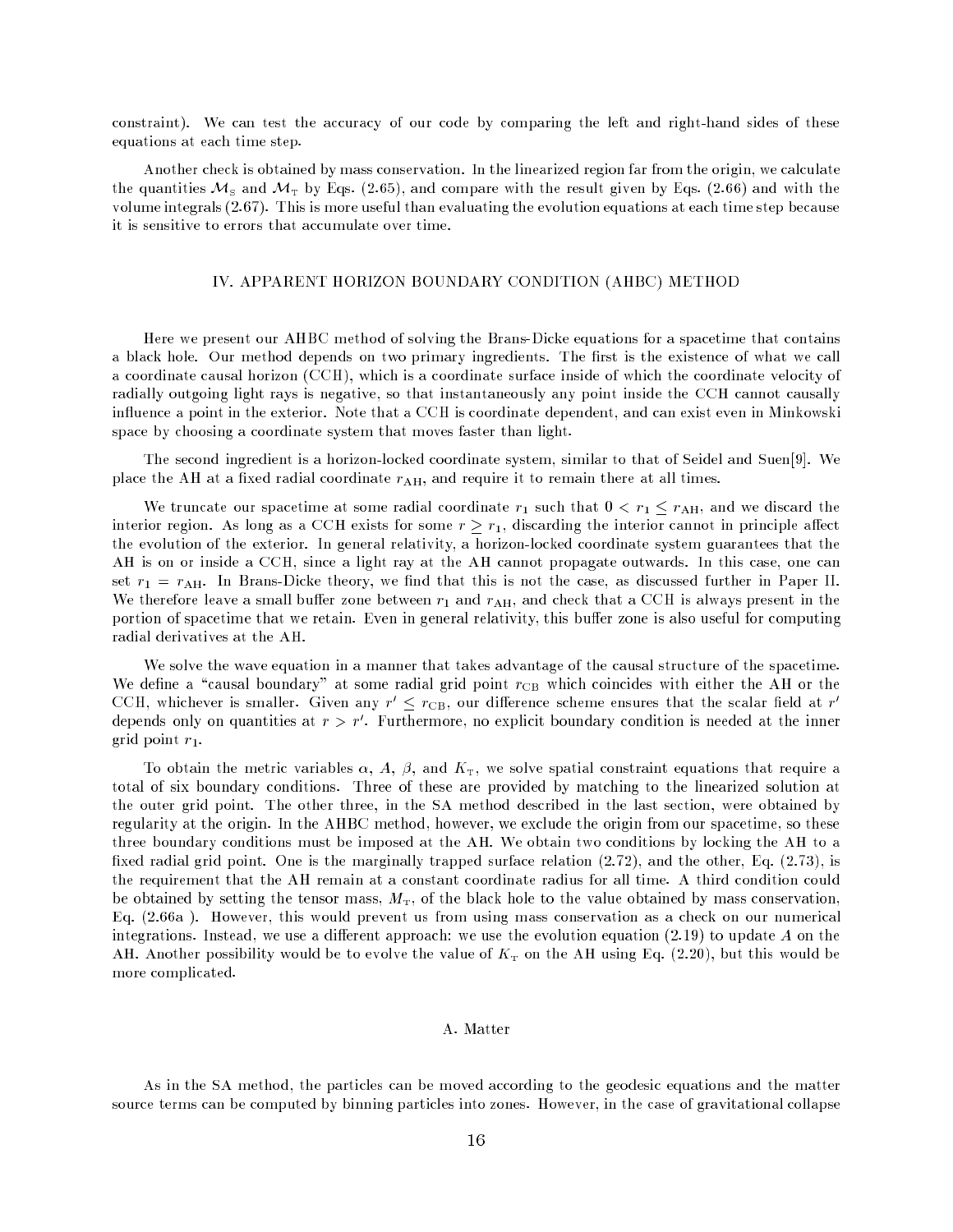starting with a uniform density profile, we will find that an AH does not form until after all matter has fallen into the black hole. For this reason, we only need to solve the AHBC equations in vacuum—it is not necessary to include matter particles in the code. This is a great advantage in terms of efficiency, since in the SA scheme most of the computer time is spent moving the particles, and it also gives us flexibility in the grid choice, since we no longer need to choose grid zones that are approximately constant in volume.

We emphasize that there is no fundamental restriction that prevents us from including matter in the AHBC method, and for some physical situations not investigated in this paper, e. g., the collapse of a distribution with a core-halo structure, an AH may form while there is still matter in the exterior region. In such a case, including particles in the code would not be very difficult. For this reason, in the following sections we will continue to include the matter source terms in our equations.

#### B. Grid

For accuracy, it is usually desirable to choose the finite difference grid to be uniformly spaced. However, a grid uniformly spaced in r does not yield enough grid coverage near the AH. This is because the initial data for the AHBC method is determined by matching onto the SA method after a horizon is formed, and the SA method typically produces an apparent horizon radius  $r_{\text{AH}}$  much less than the outer grid radius and metric quantities that vary exponentially with r near the AH. It is therefore convenient to choose a logarithmically spaced grid, and to take all radial derivatives with respect to  $\ln r$  rather than r. This choice places many grid points near the AH where they are needed, and still allows us to take finite differences on a uniformly spaced (in  $\ln r$ ) grid.

For convenience, we define the new variable

$$
\eta \equiv \ln r. \tag{4.1}
$$

Our radial grid then consists of the  $i_{\max}$  points  $(\eta_1, \eta_2, \ldots, \eta_{i_{\text{AH}}}, \ldots, \eta_{i_{\text{max}}})$ . The AH is located at the grid point  $i = i_{\text{AH}}$ . The point  $r_{i_{\text{max}}}$  is chosen to be far from the black hole, in a region where linearized theory is valid. All variables except  $\Phi$  are defined on the grid points;  $\Phi$  is defined on the half-grid points  $(\eta_{3/2}, \ldots, \eta_{i_{\text{max}}+1/2})$ . The staggering of  $\Phi$  is essential for our method of solving the wave equation.

Unfortunately, spacing the grid uniformly in  $\ln r$  tends to produce too sparse a grid at large radii. A consequence of this is that outgoing waves get partially reflected at the outer edge of the grid. To minimize this effect, we pick a maximum threshold  $\Delta r_0$  for the spacing between grid points. We choose our grid uniform in  $\eta$  unless this choice would yield a grid spacing (in r) greater than  $\Delta r_0$  at the outer boundary. In the latter case, we set  $r_{i_{\text{max}}}-r_{i_{\text{max}}-1}$  equal to  $\Delta r_0$ , and choose the other grid points so that

$$
\frac{\eta_{i+1} - \eta_i}{\eta_i - \eta_{i-1}} = \frac{\eta_{i+2} - \eta_{i+1}}{\eta_{i+1} - \eta_i}.
$$
\n(4.2)

This gives us a grid that is as close as possible to being uniform in  $\eta$  while still obeying  $r_{i+1} - r_i \leq \Delta r_0$  for all i.

# C. Wave equation

The wave equation can be written in the form

$$
\xi_{,t} = \beta \Phi - \alpha \Pi,\tag{4.3}
$$

$$
\Phi_{,t} = \frac{1}{r} \left[ \beta \Phi_{,\eta} + \beta_{,\eta} \Phi - (\alpha \Pi)_{,\eta} \right],\tag{4.4}
$$

$$
\Pi_{,t} = \frac{\beta}{r} \Pi_{,\eta} + \frac{8\pi T \alpha}{3 + 2\omega} - \frac{\alpha}{\psi^4 r} \left[ \Phi_{,\eta} + \Phi \left( 2 + \frac{\alpha_{,\eta}}{\alpha} + 2 \frac{\psi_{,\eta}}{\psi} \right) \right]. \tag{4.5}
$$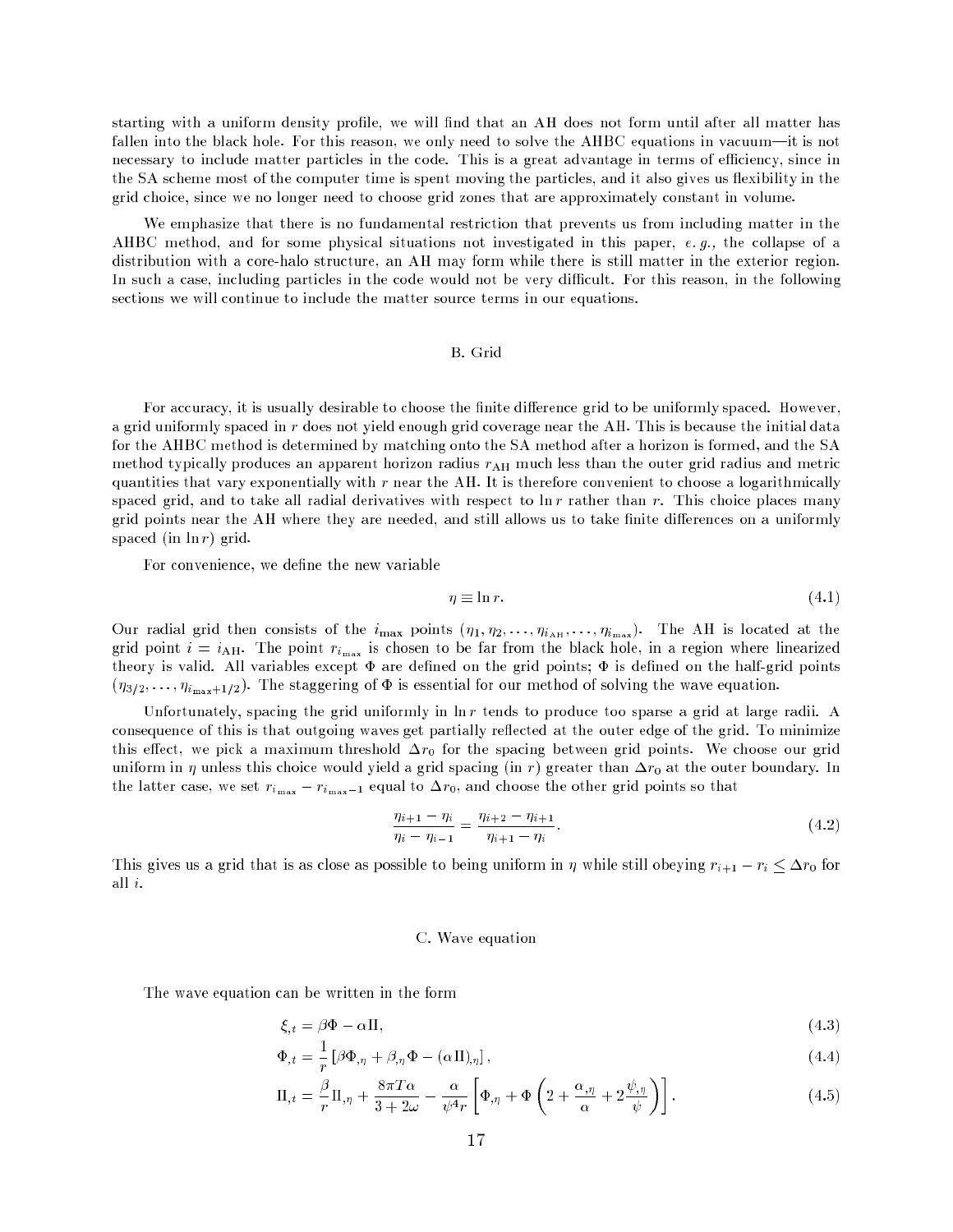We solve Eqs. (4.4) and (4.5) for  $\Pi$  and  $\Phi$  by the causal method described in Appendix C. Because this method takes into account the causal structure of the spacetime, it is not necessary to impose explicit boundary conditions at the inner edge of the grid. Boundary conditions at the outer edge of the grid are obtained by matching both  $\Pi$  and  $\Phi$  to the outgoing-wave linearized solution. Eqs. (2.37), (2.38), and (2.45) yield

$$
\Pi_{,t} + \frac{1}{r}\Phi_{,\eta} + \frac{2\Phi}{r} = 0,\tag{4.6}
$$

$$
\Phi_{,t} + \frac{1}{r}\Phi_{,\eta} + \frac{2\Phi}{r} - \frac{\Pi}{r} = 0.
$$
\n(4.7)

After determining  $\Phi$  and  $\Pi$ , we solve for  $\xi$  using Eq. (4.3). This equation is an ODE in time and requires no boundary conditions. The scalar field  $\phi$  is then calculated from Eq. (3.13).

#### D. Constraints

After solving the wave equation, the Hamiltonian and momentum constraints are solved simultaneously for the variables  $\psi$  and Z, from which we can compute A and  $K<sub>T</sub>$ . These equations are coupled because scalar wave terms containing  $\psi$  appear in the momentum constraint (2.22). Eqs. (2.21) and (2.22) can be written as

$$
Z_{,\eta} = 8\pi r^4 \tilde{S}_r - \psi^6 r^3 \left(\Pi_{,\eta} + \frac{\Pi \Phi \omega r}{\phi}\right),
$$
  

$$
\psi_{,\eta\eta} + \psi_{,\eta} \left(1 + \frac{\Phi r}{2\phi}\right) = -\frac{3}{16} \frac{Z^2}{\phi^2 \psi^7 r^4} - \frac{2\pi \tilde{\rho} r^2}{\phi \psi} - \frac{\omega \psi^5 \Pi^2 r^2}{8\phi^2}
$$
 (4.8)

$$
-\frac{\omega\psi\Phi^2r^2}{8\phi^2}-\frac{r\psi}{4\phi}\left(\Phi_{,\eta}+2\Phi\right).
$$
 (4.9)

Eq. (4.8) requires a single boundary condition. At the apparent horizon, we impose the marginally trapped surface condition (2.72), which we rewrite using the variables  $\psi$ , Z, and  $\eta$ :

$$
\psi_{,\eta} + \frac{\psi}{2} = \frac{1}{4} \frac{Z}{\psi^3 r^2 \phi}.
$$
\n(4.10)

Eq. (4.9) requires two boundary conditions. At the outermost grid point, we match to linearized theory by imposing Eq. (3.23):

$$
(r\psi)_{,\eta} = r - \frac{r^2 \Pi}{4}.\tag{4.11}
$$

Because there is no extra equation for the inner boundary condition, we use the evolution equation (2.19) to compute the value of  $\psi$  at the apparent horizon. This equation takes the form

$$
\frac{\psi_{,t}}{\psi} = \beta \frac{\psi_{,\eta}}{\psi r} + \frac{\beta}{2r} - \frac{1}{4} \alpha K_{\text{T}}.
$$
\n(4.12)

Eqs.  $(4.8)$ — $(4.11)$  comprise a coupled system of nonlinear equations. We solve them simultaneously by the iteration scheme described in Appendix D.

#### E. Lapse and Shift

After obtaining  $\psi$  and Z, we solve the lapse and shift equations simultaneously for  $\alpha$  and  $\beta$ . In the SA method, these equations are solved independently; here they are coupled because of a boundary condition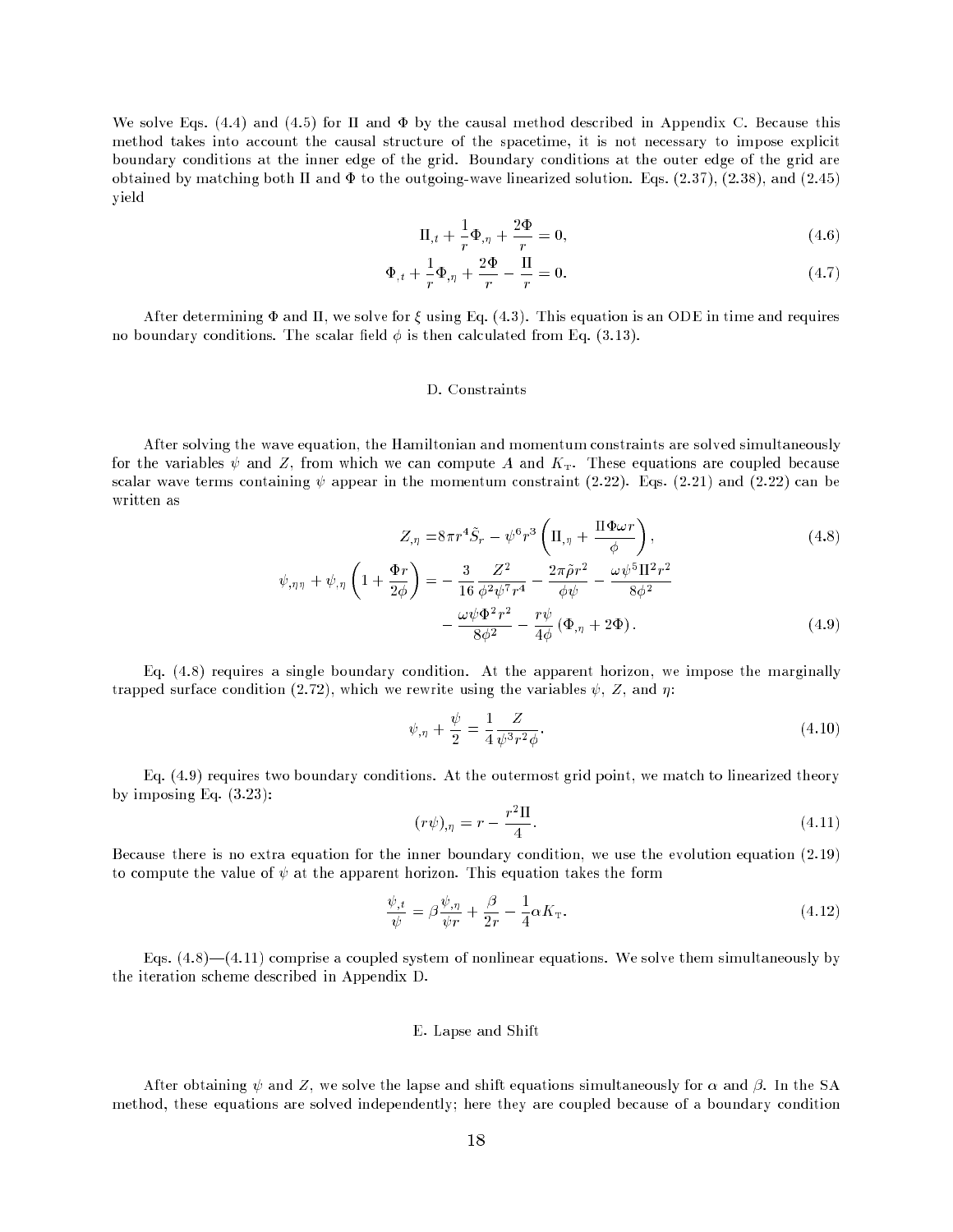that we now impose at the apparent horizon. We write these equations as

$$
\alpha_{,\eta\eta} + \alpha_{,\eta} \left( 1 + 2 \frac{\psi_{,\eta}}{\psi} \right) = \alpha \left[ \frac{3}{2} \left( K_{\text{T}} r \psi^2 \right)^2 + \frac{8\pi r^2}{\phi \psi^2} \left( \frac{\tilde{\rho} + \tilde{T}}{2 + 3/\omega} \right) + \frac{\omega \psi^4 \Pi^2 r^2}{\phi^2} + \frac{r}{\phi} \left( \Phi_{,\eta} + 2\Phi \left( 1 + \frac{\psi_{,\eta}}{\psi} \right) \right) \right],
$$
\n(4.13)

$$
\left(\frac{\beta}{r}\right)_{,\eta} = -\frac{3}{2}\alpha K_{\text{T}}.\tag{4.14}
$$

At the outer grid point, we impose Eqs. (3.27) and (2.48), which take the form

$$
(r\alpha)_{,\eta} = r + r^2 \Pi,\tag{4.15}
$$

$$
\beta = \frac{rK_{\rm T}}{2} + \frac{r\Pi}{2}.
$$
\n(4.16)

For the inner boundary condition on  $\alpha$  we use Eq. (2.73), which can be written as

$$
\frac{\alpha}{\beta \psi^2} = \frac{1/r^2 - F_1 - F_3}{1/r^2 + F_2 + F_3 + F_4},\tag{4.17}
$$

where

$$
F_1 \equiv \frac{8\pi}{\phi} \left( \tilde{\rho} + \frac{\tilde{S}_r}{\psi^2} \right),\tag{4.18a}
$$

$$
F_2 \equiv \frac{8\pi}{\phi} \left( \tilde{S}^r - \frac{\tilde{T}}{3+2\omega} + \frac{\tilde{S}_r}{\psi^2} \right),\tag{4.18b}
$$

$$
F_3 \equiv \frac{\omega}{2\phi^2} \left( \Pi \psi^2 - \Phi \right)^2 - \frac{\psi^2 \Pi_{,\eta}}{r \phi} + \frac{\Phi_{,\eta}}{r \phi} - 2 \frac{\Phi \psi_{,\eta}}{r \phi \psi}, \tag{4.18c}
$$

$$
F_4 \equiv \frac{K_{\rm T}A}{\phi} \left( A\Pi - \Phi \right). \tag{4.18d}
$$

This condition forces a grid point to remain at the apparent horizon. It also couples the lapse and shift equations  $(4.13)$  and  $(4.14)$ , so that we must solve these equations simultaneously. Finite-difference forms of Eqs.  $(4.14)-(4.18)$  are presented in Appendix D.

Notice that in vacuum with constant scalar field, Eq. (4.17) reduces to  $\alpha = A\beta$ . Combining this with Eqs. (4.10) and (4.12), we see that in this case  $\psi_{,t} = 0$  on the apparent horizon. As a result, all quantities are manifestly time independent: Given the value of  $\psi$  on the AH, which is constant in time, the quantities  $A, \alpha, \beta$ , and  $K<sub>T</sub>$  are completely determined by coupled spatial constraint equations with no source terms.

This time independence should come as no great surprise because the vacuum solution with constant scalar field is simply the exterior Schwarzschild solution. However, this result is remarkable from a practical point of view: When one uses standard singularity-avoiding schemes (including our SA scheme) to compute spherical collapse in general relativity, one does not obtain a time-independent system at the end of the simulation. Instead, one finds that the metric functions and their derivatives are changing exponentially with time inside the AH. However, using the AHBC method, any system that results in a Schwarzschild black hole will become manifestly time independent. This is the great benefit of the AHBC method: One can integrate black-hole spacetimes arbitrarily far into the future without encountering singularities and without causing metric functions or their derivatives to blow up.

# F. Initial Data

The initial time slice for the AHBC method can be any maximal isotropic time slice that contains an apparent horizon. We use a slice provided by the SA method. Because  $\phi$  is a scalar and  $\psi$ ,  $K_T$ , and  $\Pi$  are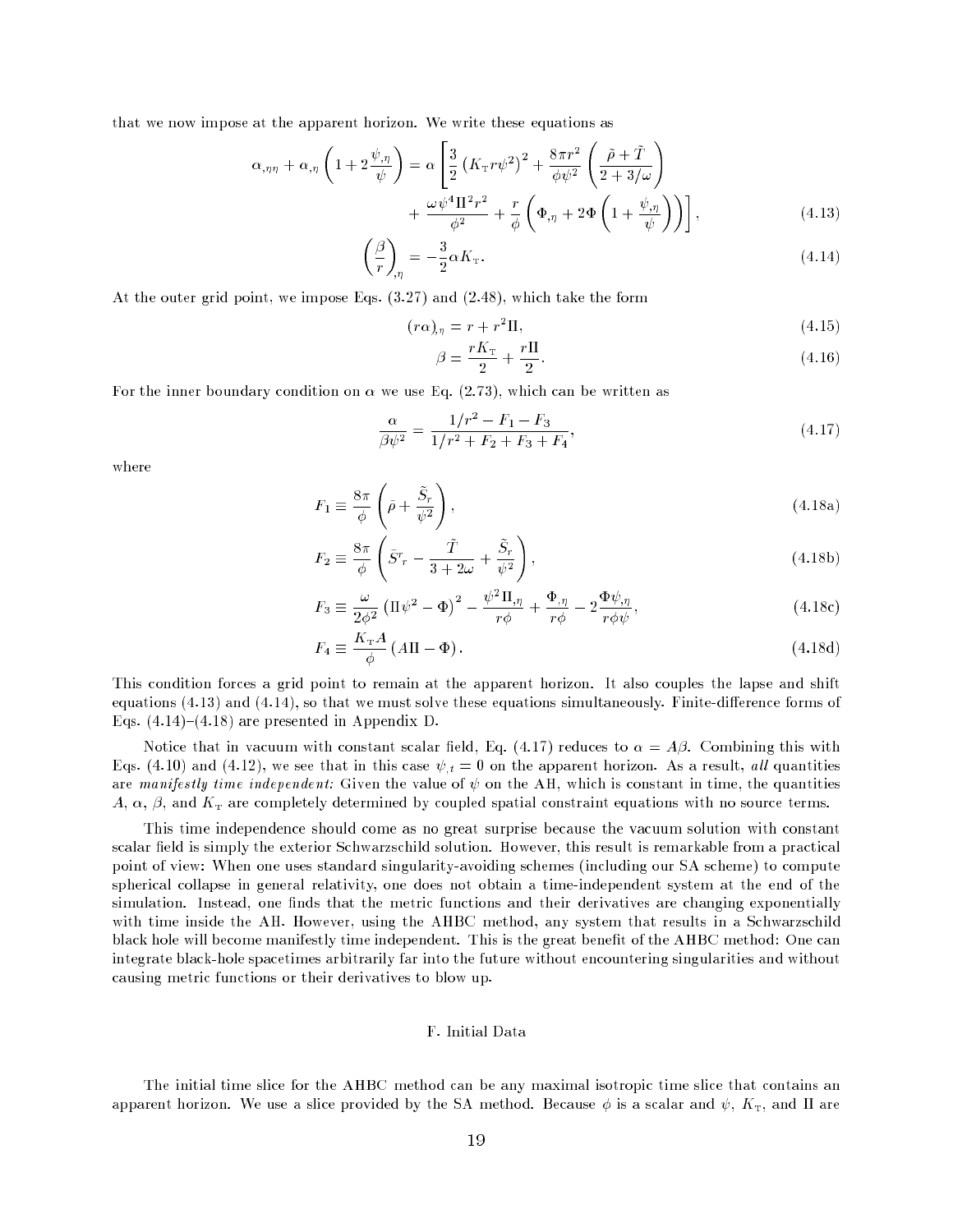three-dimensional geometric objects on the slice, and because we use the same 3-metric for both the SA and AHBC methods, the values of these variables on the initial slice can be simply read off from the SA slice. After laying down a new spatial grid as described in section A, we spatially interpolate these variables from the old SA grid to the new one. We then determine  $\Phi$  from Eq. (2.28). For self-consistency, we then freeze the value of  $\psi$  at the AH and recalculate  $\psi$  and  $K<sub>T</sub>$  from Eqs. (4.8)–(4.11). Finally, we calculate  $\alpha$  and  $\beta$  by solving Eqs.  $(4.14)-(4.18)$ .

Although the initial AHBC time slice coincides with an SA slice, subsequent AHBC slices do not coincide with those that would have been produced by continuing the SA method, because the two methods have a different lapse and shift. These differences are due soley to the different inner boundary conditions used in the two methods.

#### G. Diagnostics

In determining the metric and the scalar field, we never use the  $K<sub>T</sub>$  evolution equation (2.20) or the definition of  $\Phi$ , Eq. (2.28). Furthermore, while we need the A evolution equation (2.19) to determine a boundary condition at the AH, this equation is not used at any other grid point except as an initial guess. We therefore have three equations that can serve as diagnostics at each time step.

In addition, we can compare the results of the masses calculated by Eqs.  $(2.65)$  and  $(2.66)$ . Unlike the step-by-step comparison of equations (2.20), (2.28), and (2.19), this method is sensitive to errors that accumulate over time. Because we exclude the origin from our spacetime, we cannot evaluate the volume integrals (2.67) in the AHBC method.

#### V. NUMERICAL RESULTS

In this section we treat a few select collapse scenarios to calibrate our code. We use these cases to compare the standard SA scheme with the AHBC method. For a more complete summary of physical results and an evaluation of collapse to black holes in Brans-Dicke theory, see Paper II.

#### A. Oppenheimer-Snyder Collapse in General Relativity

A useful test of our code is Oppenheimer-Snyder[24] collapse to a black hole in general relativity. We start with a momentarily static, uniform sphere of dust with an initial areal radius  $R_s = 10M$ , where M is the total mass of the configuration as measured by Keplerian orbits far from the origin. We follow the collapse of this object to a black hole using our SA scheme with  $\omega = 10^{37}$ . Such a large value of  $\omega$  puts us well into the general relativistic limit. We use 41 interior grid points, 87 exterior grid points, and 1200 particles. Our outer grid boundary is at  $r = 100M$ .

Figures 1, 2, and 3 show snapshots of metric parameters at selected values of coordinate time. Also shown are the exact results obtained[25] by transforming the analytic solution[24] into the maximal isotropic gauge. The SA method agrees well with the exact solution until very late times. The "collapse of the lapse" can be seen in Figure 1: inside  $r_s = 1.5M$ , the lapse function decreases exponentially with time, freezing the clocks of normal observers in this region. The values of A and  $\beta$  inside  $r_s = 1.5M$  also change rapidly with time, as can be seen in Figures 2 and 3. Because of the large values of A, coordinate radii become very small compared to isotropic radii. For example, the areal radius of the matter surface at  $t = 87M$  is about  $r_s = 1.5M$ , while its coordinate radius is only  $r \sim 5 \times 10^{-8} M$ . In addition, the gradients of  $\alpha$ , A, and  $\beta$ become very steep near  $r_s = 1.5M$ .

Tracking particles at  $r \sim 10^{-8}M$  with a grid that extends to  $r = 100M$  and resolving the metric function A which drops from  $> 10^7$  to 2 between  $r = 10^{-7}M$  and  $r = M$  requires an enormous dynamic range.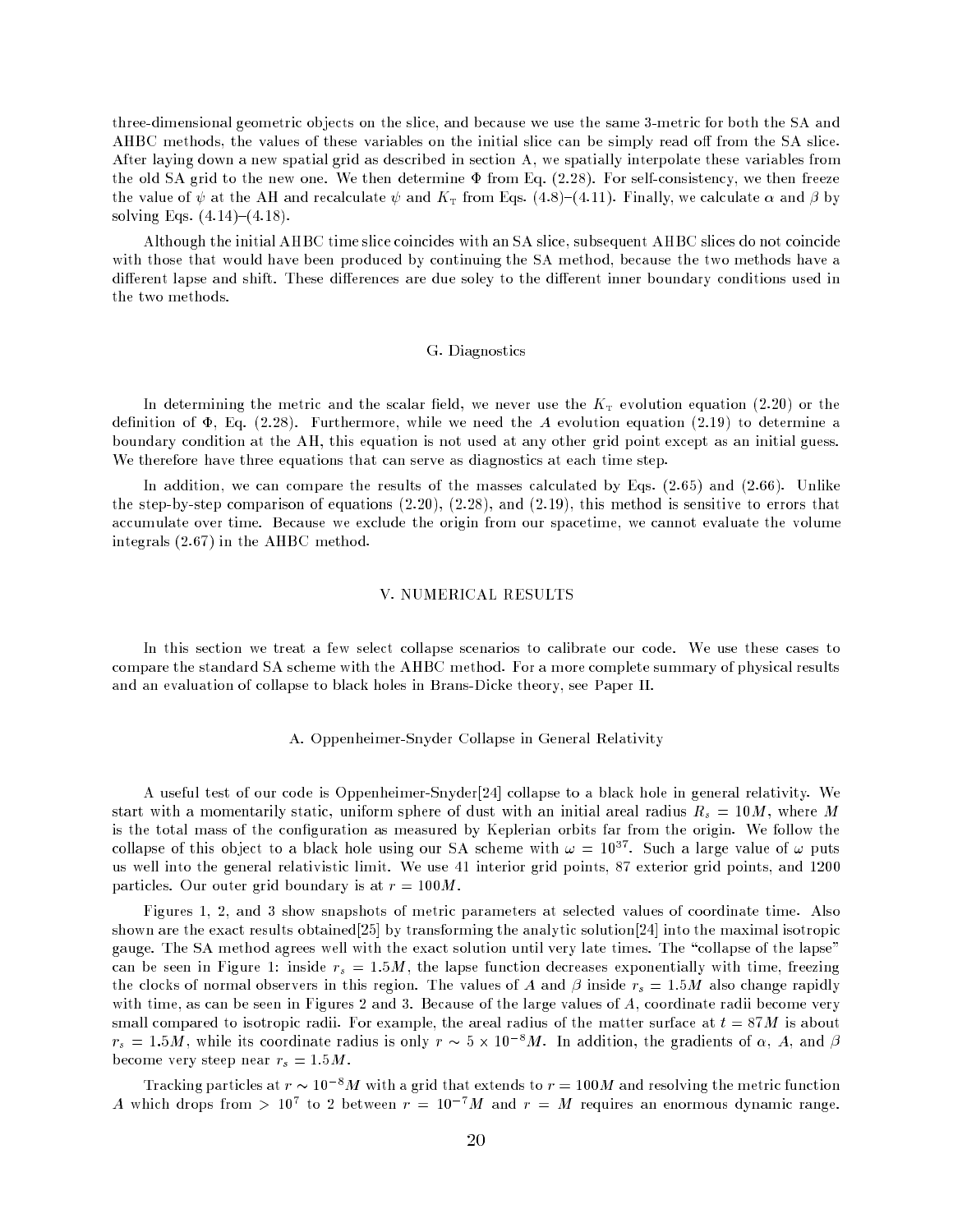

**Figure 1** The lapse function  $\alpha$  versus areal radius  $r_s$  on selected maximal time slices for general relativistic Oppenheimer-Snyder collapse from  $R_s = 10M$ . Calculations by the SA method (dotted line) are compared with the exact solution (dashed line). Time and distance are measured in units of M.



**igure 2** The metric component  $A^{1/2}$  versus areal radius  $r_s$  on selected maximal time slices. Labeling is the same as in Figure 1.

Because our inner grid follows the particles at each time step, grid points tend to accumulate at the limit (matter) surface,  $r_s \sim 1.5M$ . Although this allows us to resolve the large metric gradients better than with a stationary grid, our code eventually loses accuracy as the gradients grow. This can be seen in Figures 1{3: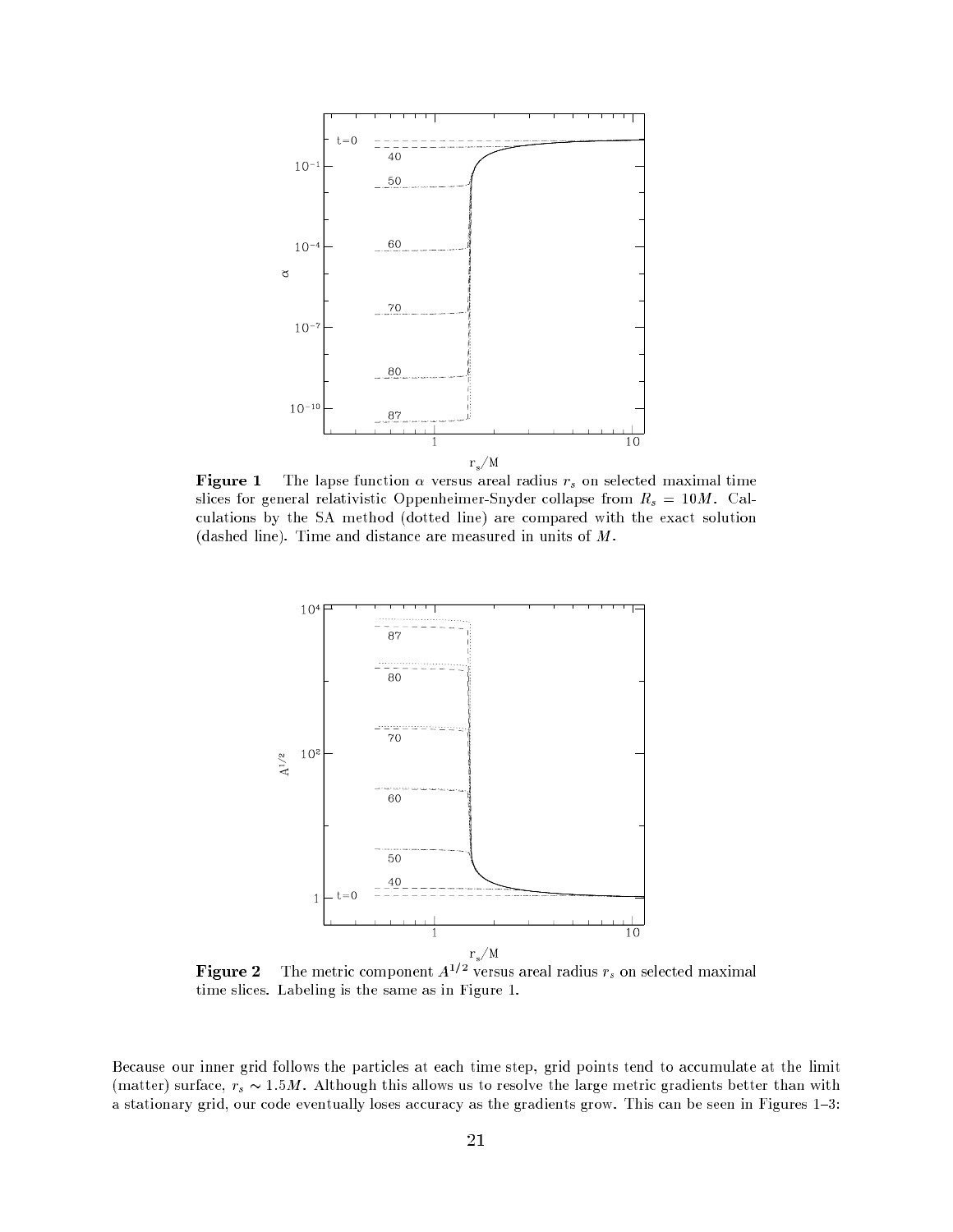

**Figure 3** The radial shift  $\beta$  versus areal radius  $r_s$  on selected maximal time slices. Labeling is the same as in Figure 1.



Figure 4 Oppenheimer-Snyder collapse in maximal slicing, calculated by the SA method. The five solid lines represent world lines of matter elements containing  $20\%, 40\%, 60\%, 80\%,$  and  $100\%$  of the interior rest mass. Time and areal radius are measured in units of  $M$ . The dotted line is the apparent horizon, which forms at about  $t = 44M$ , at which point it already coincides with the event horizon.

the SA method and the exact soultion begin to disagree at about  $t = 60M$ , and this discrepancy increases exponentially with time. Even if we were able to maintain accuracy, numerical overflow would eventually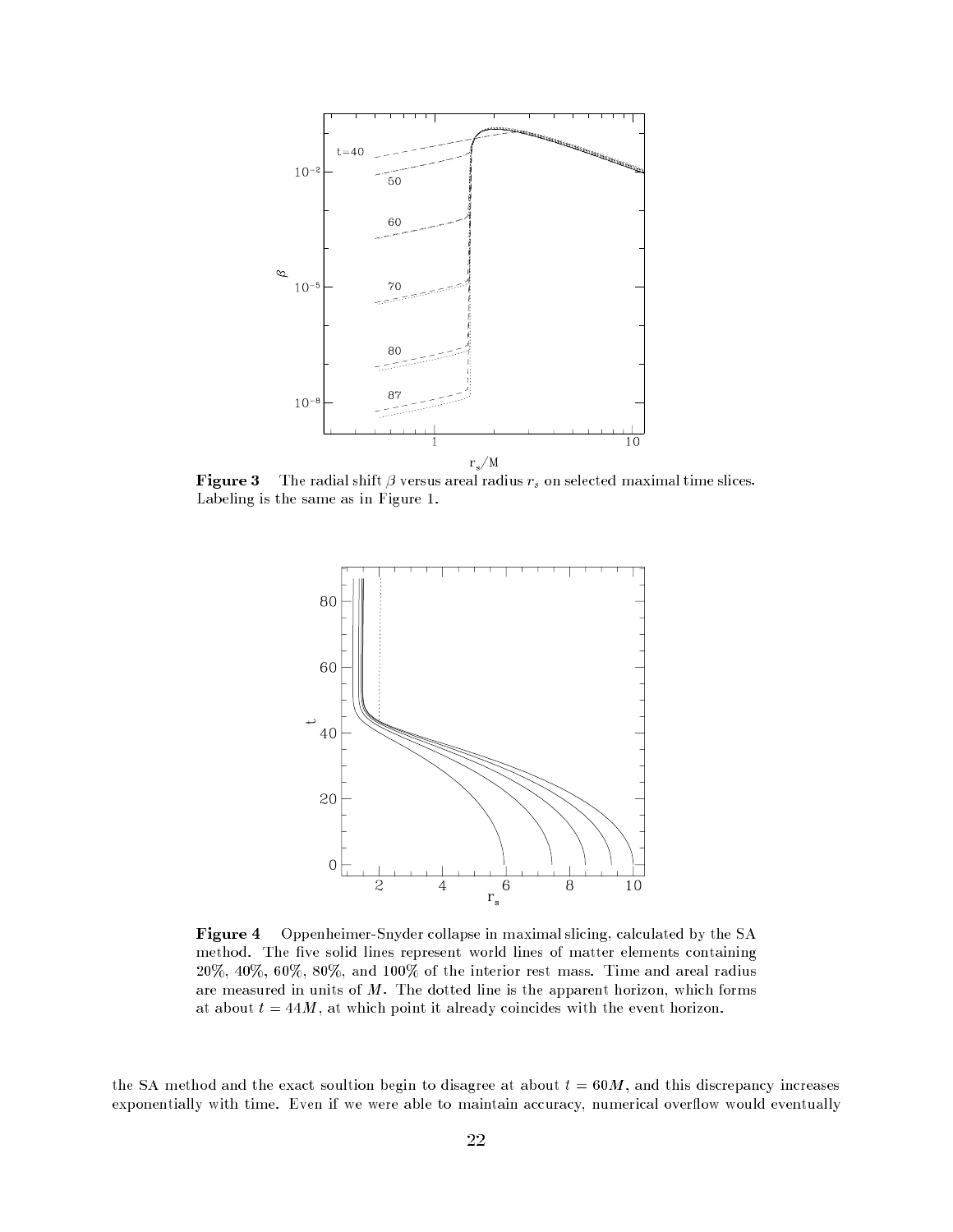cause our SA code to terminate.

A spacetime diagram of Oppenheimer-Snyder collapse is shown in Figure 4. Because of the "collapse of the lapse", the matter particles sit at a constant areal radius after  $t = 50M$ . An apparent horizon, which forms at  $t = 44M$  outside of the matter, has an initial areal radius of  $r_s = 2M$ , in agreement with the Schwarzschild solution. It increases slightly in size after about  $t = 70M$  because of numerical errors.



**Figure 5** Metric quantities for  $t > 45M$  for Oppenheimer-Snyder collapse in general relativity, calculated by the AHBC method. We remove the region of spacetime inside the apparent horizon at  $r_s = 2M$  and only retain the vacuum exterior. All quantities are constant in time.

The above numerical difficulties do not occur in the AHBC method because we no longer use such a pathological coordinate system. In Figure 5 we show the metric coefficients obtained from the AHBC method after matching onto an SA time slice at  $t = 45$ . We use 128 grid points, and place the outer boundary at  $r = 100M$ . The apparent horizon is located at the grid point  $i = 4$ , which is at coordinate radius  $r = 0.78M$ and areal radius  $r_s = 2M$ . The innermost grid point is at  $r = 0.7 M_0$ . Because all the matter has fallen past the AH by  $t = 45M$ , we no longer need to move the particles—we have discarded the region of spacetime that contains them. In this case the metric is manifestly static.

#### B. Scalar Waves on a Schwarzschild Background

Consider a small scalar perturbation about a Schwarzschild black hole. If the perturbation is so small that its contribution to the metric is negligible, then it is not necessary to solve the coupled Brans-Dicke equations (2.4) and (2.5) to determine the future evolution of  $\phi$ . Instead, one only needs to solve the wave equation (2.4) in vacuum on a Schwarzschild background. This equation can be written in the form[26; 27]

$$
u_{,t_st_s} = u_{,zz} + Vu,\tag{5.1}
$$

where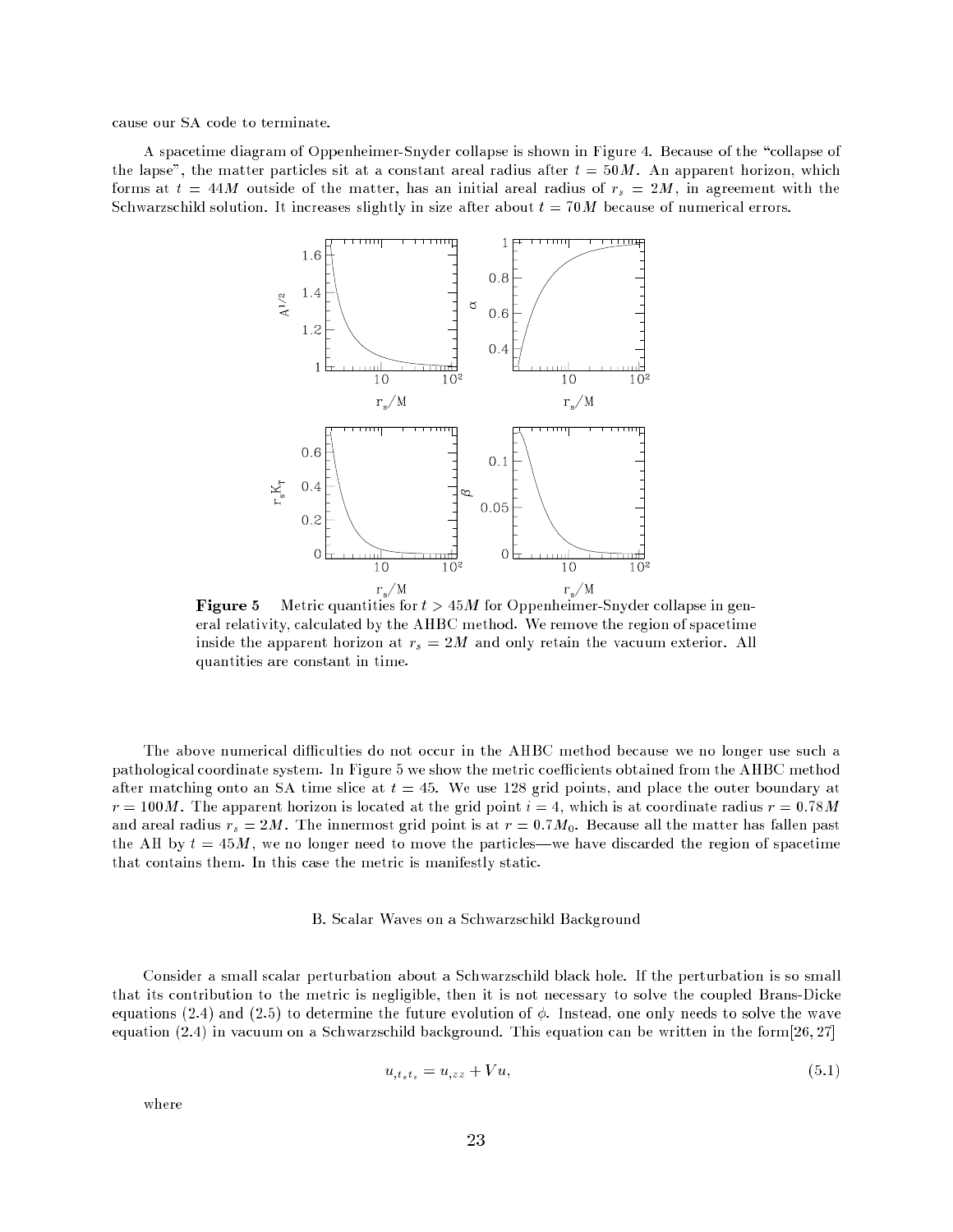$$
u \equiv r_s \phi,\tag{5.2}
$$

$$
V \equiv \frac{2}{r_s^3} \left( 1 - \frac{2}{r_s} \right),\tag{5.3}
$$

$$
z \equiv r_s + 2\ln(r_s/2 - 1),\tag{5.4}
$$

 $r_s$  is the areal radius, and  $t_s$  is the Schwarzschild time coordinate. The variable z is the familiar "tortoise" coordinate, which runs from  $z = -\infty$  (at  $r_s = 2$ ) to  $z = \infty$  (at  $r_s = \infty$ ). The mass of the black hole has been set equal to unity. Eq. (5.1) provides an important check for our AHBC code. This equation is not difficult to solve numerically—it is simply a one-dimensional flat space wave equation in a static potential.

We set up the following test case: At  $t_s = 0$ , the metric is Schwarzschild and the scalar field is given by

$$
\phi = 1 + \frac{C}{r_s} \exp\left(\frac{\left(r_s - r_0\right)^2}{2\sigma^2}\right),\tag{5.5}
$$

where  $r_0 = 80, C = 10^{-6}$ , and  $\sigma = 5$ . We set  $\phi_{,t_s} = 0$  initially. As time progresses, the initial pulse divides into two pieces: one moves outwards to infinity, while the other moves toward the black hole and is partially reflected by the Schwarzschild potential.

We calculate  $\phi$  as a function of  $r_s$  and  $t_s$  for this case by two independent methods: we solve the full Brans-Dicke equations using the AHBC method, and we solve the perturbation equation (5.1) using a staggered leapfrog finite difference scheme. The AHBC method requires metric coefficients on an initial time slice; these are provided by matching onto Oppenheimer-Snyder collapse (calculated from the exact solution following Petrich et al.[25]) after the matter has fallen into the black hole.

Because the AHBC method and the perturbation method use different coordinate systems, we must be careful in setting up the initial data. Eq.  $(5.5)$  is defined on the Schwarzschild time slice  $t_s = 0$ . This slice does not correspond to the maximal slice  $t = 0$ , or any other  $t = constant$  slice in maximal isotropic gauge. However, the initial Gaussian pulse (5.5) is far from the black hole, where  $t = constant$  and  $t<sub>s</sub> = constant$ slices nearly coincide. Therefore, if we choose the slice  $t = 0$  to coincide with  $t_s = 0$  at  $r_s = 80$ , we can use Eq. (5.5) to determine  $\phi$  at  $t = 0$  for the AHBC method without introducing much error.

Although  $t = constant$  and  $t_s = constant$  slices nearly coincide at  $r_s \sim 80$  where the initial wave is nonzero, these slices differ considerably in the strong field region near the black hole. If we wish to compare the results of the AHBC and perturbation methods in this region, we must use coordinate invariant quantities. We therefore introduce a set of stationary observers at specified values of the areal radius  $r_s$ , and we record the values of  $\phi$  and  $\phi$ , measured by each of these observers as a function of  $\tau$ , the proper time measured by the clock of each observer. To synchronize the clocks in a manner independent of the choice of time slicing, we introduce an ingoing light signal that passes  $r_s = 80$  at  $t_s = t = 0$ . Each observer starts his clock running from  $\tau = 0$  when he sees the signal, e.g., at the initial time slice, an observer at  $r_s = 80$  reads  $\tau = 0$ , an observer at  $r_s = 90$  reads  $\tau \sim 10$  (plus  $O(1/r_s)$  corrections), and an observer at  $r_s = 70$  reads  $\tau \sim -10$ .

Figure 6 shows  $\phi$  and  $\phi_{,\tau}$  as measured by two different observers. The observer at  $r_s = 100M$  sees two peaks of scalar radiation. The first travels outward from  $r_s = 80M$ , starting at the observer's proper time  $\tau \sim 20M$ , and passes the observer at  $\tau \sim 40M$ . The second travels inward from  $r_s = 80M$ , is partially reflected by the black hole, and then moves outward, passing the observer at  $\tau \sim 220M$ . The observer at  $r_s = 5M$  does not see the outgoing radiation pulse, but instead sees a combination of the ingoing pulse and its reflection. The agreement between the two numerical methods is excellent, demonstrating that the AHBC scheme is able to handle gravitational radiation without producing large numerical reflections at the apparent horizon or at the outer grid boundary. In addition, the above case extends from  $t = 0$  to  $t = 300M$ . much longer than a traditional SA scheme would allow.

Figure 7 shows the coordinate velocity of outgoing light rays,

$$
\frac{dr}{dt} = \frac{\alpha}{A} - \beta. \tag{5.6}
$$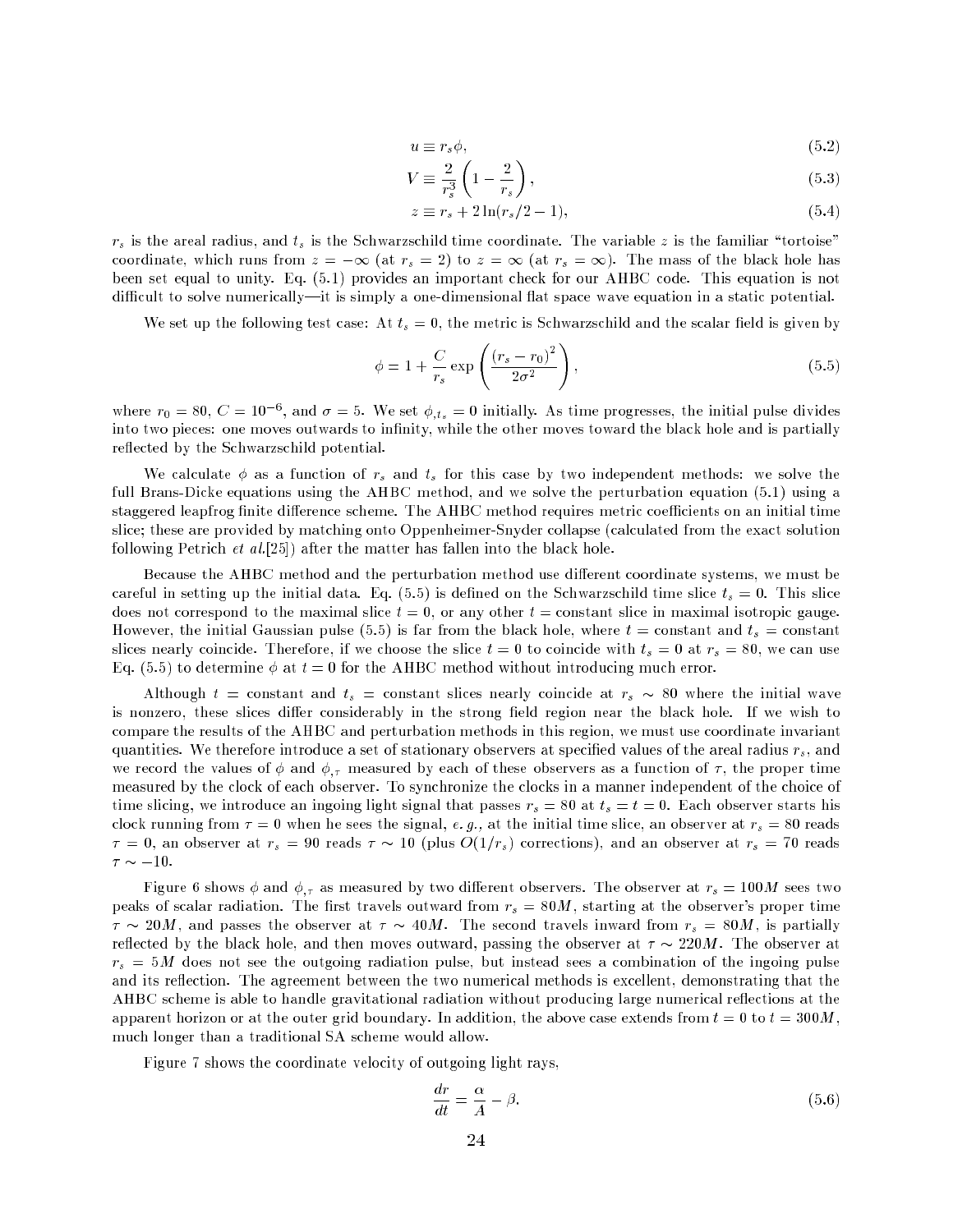

**Figure 6** Scalar field and its derivative with respect to proper time  $\tau$ , as measured by stationary observers, for a small scalar perturbation about a Schwarzschild black hole. The proper time  $\tau$  is measured in units of M, the mass of the black hole. The AHBC method (solid line) and the perturbation method (dotted line) almost coincide. Both methods use 256 grid points. The observation radii, from top to bottom, are  $r_s = 100M$  and  $5M$ .

This quantity is negative inside the apparent horizon, indicating that in this region information can only move inward with respect to the coordinates. Such a coordinate system is essential for solving the wave equation without explicitly imposing a boundary condition at the inner edge of the numerical grid. Because the spacetime is Schwarzschild, the apparent horizon coincides with the event horizon, so that the coordinate grid point on the AH moves along an outgoing light ray. At large radii  $dr/dt$  approaches unity because the coordinate system is asymptotically Minkowskian.

#### C. Oscillating Einstein Cluster

In order to demonstrate the emission of monopole gravitational radiation, we evolve a system that undergoes spherical oscillations. At  $t = 0$  we place particles in randomly oriented stable circular orbits, and then reduce each particle's four-velocity component  $u_{\theta}$  by a constant factor  $\xi$ . The particles are arranged so that the comoving energy density is initially uniform throughout the configuration. If  $\xi = 1$ , the particle distribution would remain in equilibrium. In general relativity such an equilibrium system is called an Einstein[28] cluster. For  $\xi$  < 1 and a weak gravitational field, particles do not remain in equilibrium, but instead move on elliptical orbits with identical periods, and the entire spherical distribution periodically expands and contracts in a homologous manner[29]. In strong gravitational fields, however, the oscillations of the distribution are not homologous because of shell crossing. In addition, the existence of a scalar field in Brans-Dicke theory allows monopole radiation, so that the system loses energy. The particles eventually settle into a new equilibrium state.

Figure 8 shows  $\phi - 1$ , II, and the metric quantities  $A^{1/2} - 1$  and  $\alpha - 1$ , measured at  $r = 400 M_0$  as a function of coordinate time for an oscillating cluster with  $\xi = 0.95$  and an initial areal radius  $R = 10M_0$ . Here  $M_0$  is the initial active gravitational mass M of the cluster. The particles and the spacetime are evolved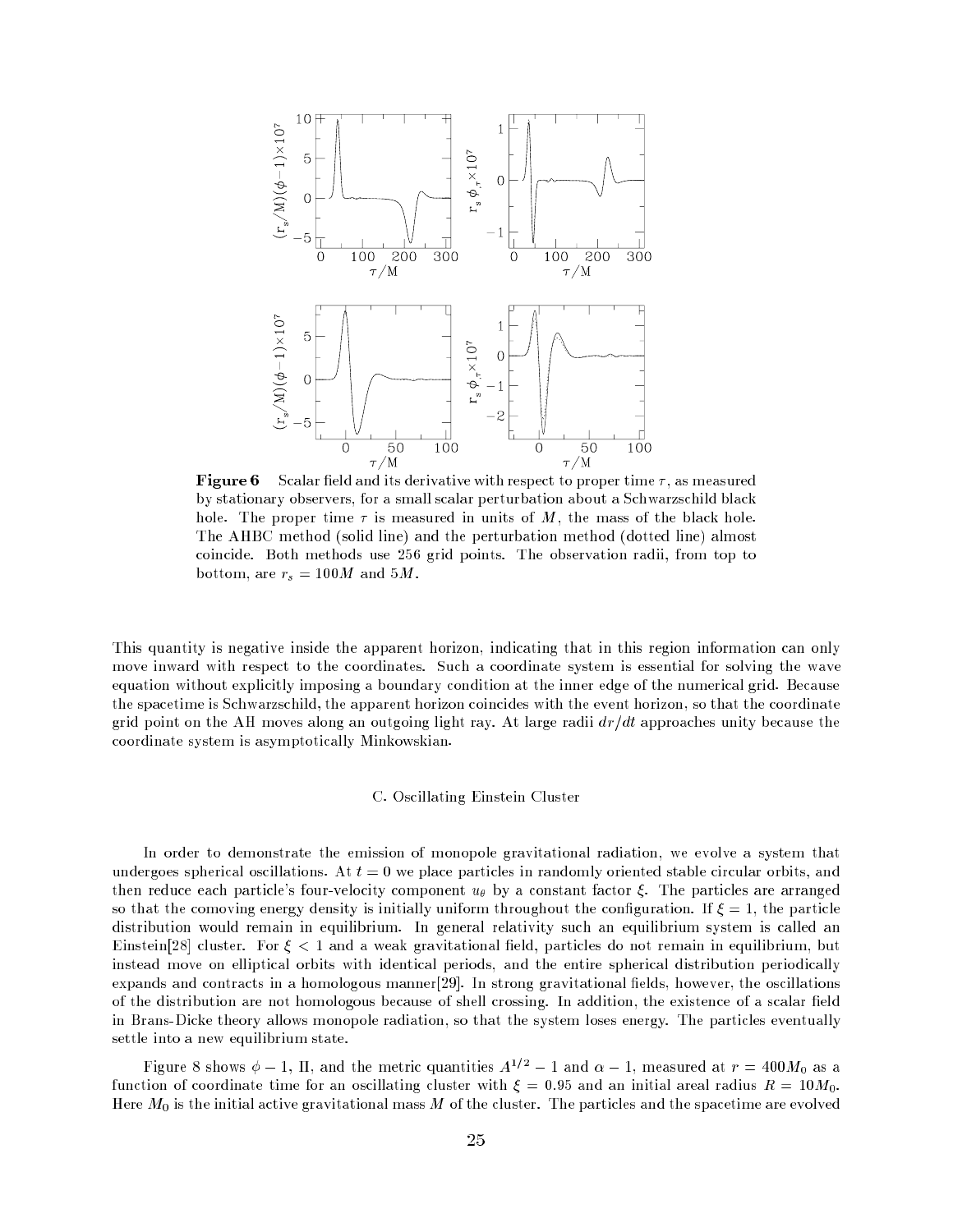

Figure 7 Coordinate velocity  $dr/dt$  of outgoing light rays versus areal radius  $r<sub>s</sub>$  for a Schwarzschild black hole with a weak scalar perturbation. Areal radius is measured in units of M, the mass of the black hole. The quantity  $dr/dt$  is time-independent because the scalar field is too small to significantly change the background Schwarzschild metric. The arrow indicates the position of the apparent horizon, which is at  $r_s = 2M$ . The inner edge of the computational domain is at  $r_s = 1.96 M$ .

using the SA method. In order to produce a significant amount of gravitational radiation, we set  $\omega = 1$ . As the cluster oscillates, it produces scalar gravitational radiation that first reaches  $r = 400M<sub>0</sub>$  at a time  $t \sim 400 M_0$ . The amplitude of the oscillation is damped because energy is lost to radiation. Notice that the lapse function  $\alpha$  oscillates even before the radiation reaches  $r = 400 M_0$ . This is because  $\alpha$  is determined by elliptic equations which \feel" the oscillations of the interior matter distribution as well as the gravitational radiation that propagates to infinity.

### D. Oppenheimer-Snyder Collapse in Brans-Dicke Theory

We now consider a case in which the effects of the scalar field are large enough that one cannot use linear approximations to determine the evolution of the spacetime. We treat the analogue of Oppenheimer-Snyder collapse in Brans-Dicke theory. This case is identical to the one in section A except that we set  $\omega = 1$  to increase the effect of the scalar field on the spacetime geometry. This value of  $\omega$  conflicts with experiment; however, our purpose here is not to calculate a physically realistic collapse, but to provide a test of our numerical method.

We begin with a uniform, momentarily static sphere of noninteracting particles with total mass  $M_0$  and initial radius  $r_s = 10M_0$ . The zero subscript on the mass refers to the initial value—as it evolves in time, the system loses mass because of scalar gravitational radiation. Because  $\omega = 1$ , the scalar mass  $M<sub>s</sub>$  contributes about 16% of the initial mass  $M_0$ . We follow the collapse of the configuration with our SA method, using 81 interior grid points, 175 exterior grid points, and 1200 particles. Our outer grid boundary is at  $r = 100M_0$ .

A spacetime diagram of the collapse is shown in Figure 9. The apparent horizon forms outside the matter surface at  $t = 44M_0$ . It initially has a radius  $r_s = 1.42M_0$ , but it expands as the scalar field radiates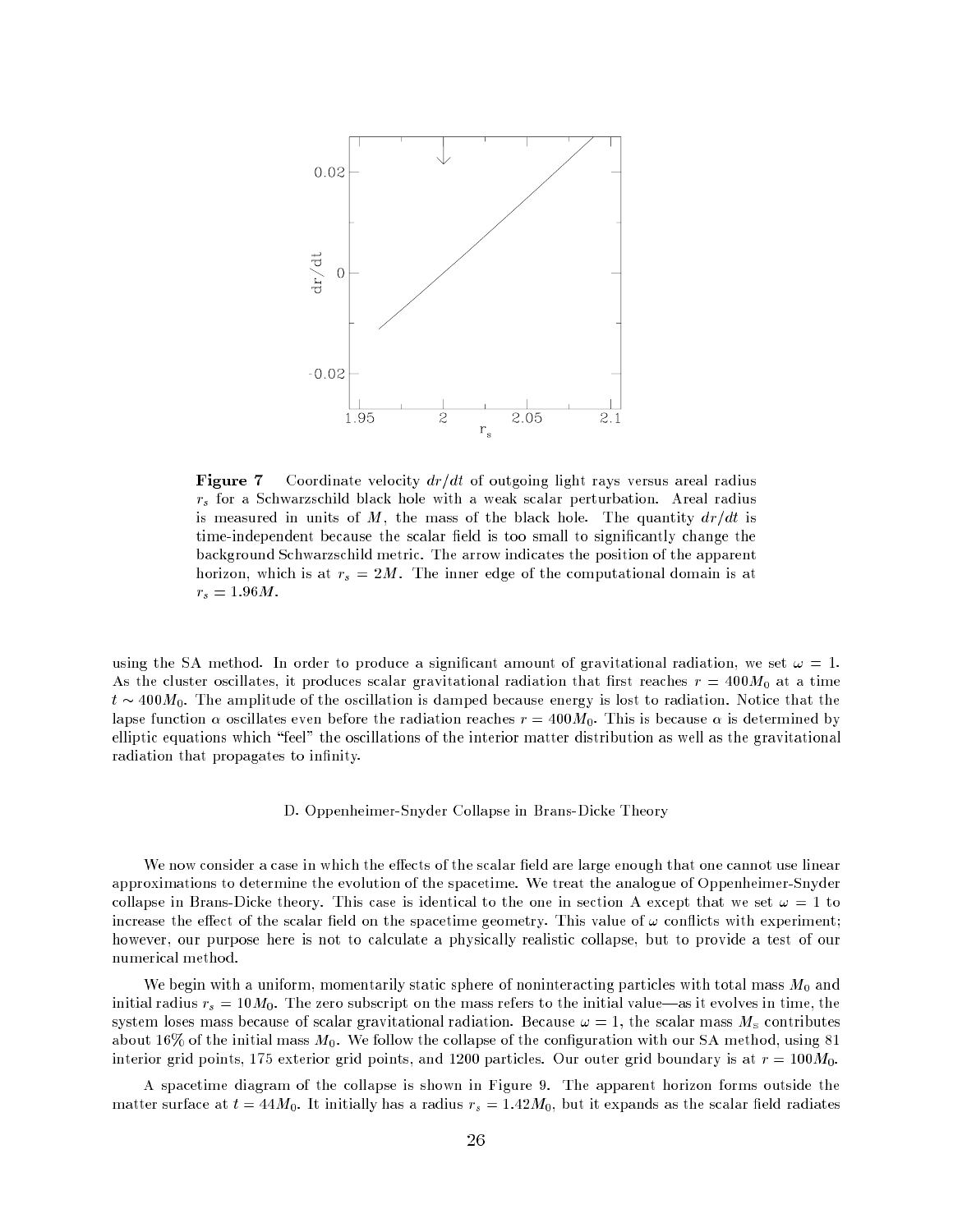

**Figure 8** Scalar field and metric quantities at  $r = 400 M_0$  for an oscillating Einstein cluster with  $\omega = 1, \xi = 0.95$ , and an initial areal radius  $R = 10 M_0$ . The solid lines show results calculated with an outer grid radius at  $r = 410M_0$ , 1200 particles, 61 inner grid points, and 195 outer grid points. The dotted lines show results calculated with an outer grid radius at  $r = 1000 M_0$ , 1200 particles, 61 inner grid points, and 451 outer grid points. The close agreement between the two cases demonstrates that our code accurately handles the outgoing wave boundary conditions at our outermost grid point, even while waves are passing through the boundary.

away. By  $t = 65M_0$  the AH has grown to  $r_s = 1.69M_0$ . It then decreases by about 0.01 $M_0$  (not visible in the figure) and reaches equilibrium. This decrease represents a feature of Brans-Dicke black holes that is not present in general relativity. It is discussed further in Paper II. After  $t = 90M_0$ , numerical errors from exponentially growing metric gradients become large enough that the matter and AH both move outward in areal radius. These errors eventually cause the code to crash at  $t = 99M_0$ . Adding more grid points does not allow the code to run much longer: with twice as many grid points, it only runs until  $t = 108M_0$ .

Figure 10 shows the scalar field as a function of areal radius and coordinate time. The scalar field begins radiating away soon after the formation of the apparent horizon at  $t = 44M_0$ . Outside the AH, a pulse of scalar radiation propagates outward towards infinity. Inside the AH, the value of  $\phi$  is frozen in time because of the "collapse of the lapse". A large gradient in  $\phi$  develops near the matter surface just outside  $r_s/M = 1$ . Until very late times, this region is well-covered by our grid, which follows the particles at every time step. However, the grid coverage in the exterior is extremely sparse: At  $t = 80M_0$ , only 18 of our 256 grid points lie outside coordinate radius  $r/M_0 = 10$ , and at  $t = 90M_0$ , only 29 of these grid points lie outside  $r/M_0 = 1$ . This makes it difficult to resolve the outgoing pulse of scalar radiation at late times.

Unlike the general relativistic case discussed in section V.A, the system has not settled into its final state by the time the SA code loses accuracy. This is because the spacetime remains dynamical after the formation of a black hole—it continues to emit scalar gravitational radiation. In addition, at  $t = 80M_0$  one cannot accurately determine how much energy has been lost owing to gravitational radiation because the tail end of the waveform has not yet propagated far enough from the black hole to justify using linearized theory. By  $t = 90M_0$ , the waveform has propagated a bit further into the weak-field region, but the grid coverage in the exterior is becoming sparse.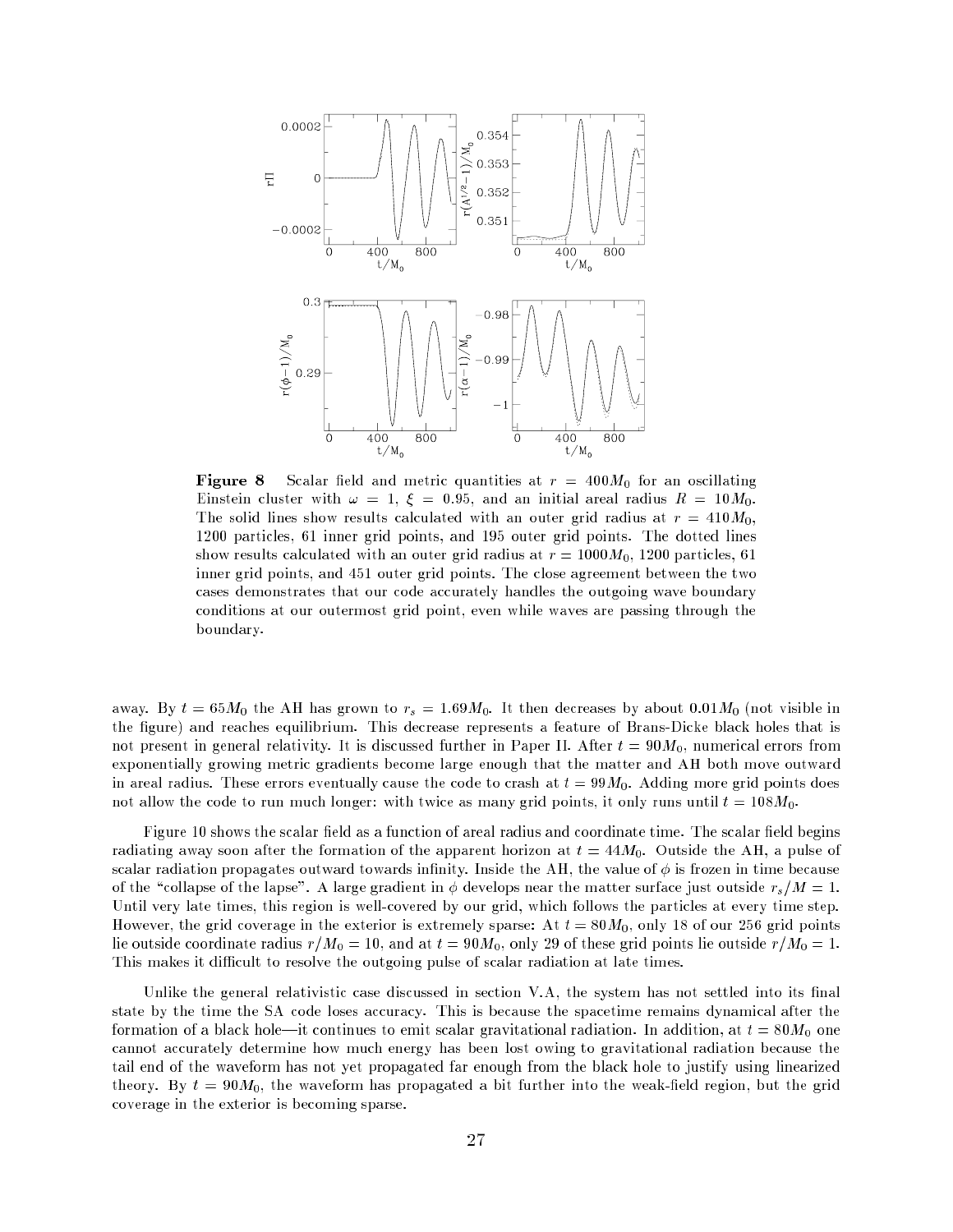

Figure 9 Oppenheimer-Snyder Collapse in Brans-Dicke theory using maximal slicing, and calculated by the SA method. The five solid lines represent world lines of matter elements containing  $20\%, 40\%, 60\%, 80\%,$  and  $100\%$  of the interior rest mass. Time t and areal radius  $r_s$  are measured in units of  $M_0$ , the initial mass of the conguration. The dotted line is the apparent horizon, which forms at about  $t = 44M_0.$ 

The SA method fails here because it cannot maintain accuracy far enough into the future. Although one might be able to determine the waveform and radiated energy by increasing the grid coverage by a factor of 4 or so, this would be extremely costly in terms of computer time. The above simulation with 256 grid points requires 8 hours of CPU time on a SUN Sparcstation 5 to integrate to  $t = 90M_0$ . With 512 points, it takes 32 CPU hours to get to  $t = 90M_0$ , and 6 additional CPU hours to reach  $t = 100M_0$ . At each time step, the computer spends most of its time moving the particles and calculating source terms. The length of each time step is small  $(\Delta t \sim 2 \times 10^{-3} M_0$  at late times, using 256 grid points) because of the Courant limit.

In the AHBC method we no longer have an exponentially varying metric, so we are able to integrate much farther into the future. The savings in computer time are enormous: Because we no longer have a Courant limitation and we no longer need to move particles, the AHBC method with 256 grid points requires only 20 minutes of CPU time to run from  $t = 45M_0$  to  $t = 300M_0$ . The average length of each timestep is  $\Delta t \sim 0.09M_0$ , a factor of 45 larger than in the SA method for the same number of grid points. Furthermore, each step in the AHBC method takes an average of 0.4 CPU seconds, as opposed to about 1 CPU second for the SA method.

In Figure 11 we show the evolution of  $\phi$  calculated using the AHBC method with 256 grid points. The initial data is provided by an SA slice at  $t = 45M_0$ . We show results only up to  $t = 216M_0$ , but our code is capable of running indefinitely. One can see the scalar field radiate away to infinity after the black hole forms. At the end of the simulation, we are left with the Schwarzschild solution and a constant scalar field, in agreement with Hawking's theorem[30] and with the simulations[4] of Shibata *et al.*.

Mass conservation is shown in Figure 12. The upper two plots show  $M_{\rm T}$  and  $M_{\rm s}$  at different radii, calculated from Eqs.  $(2.64)$  and  $(2.66)$ . Notice that values of the tensor mass measured at different radii do not agree, even at the initial time step. The same is true for the scalar mass, although it is difficult to see this from the figure because the scale of the  $M<sub>s</sub>$  plot is much larger than that of the  $M<sub>T</sub>$  plot. This small discrepancy is not due to numerical error; it results from second-order terms that are not accounted for in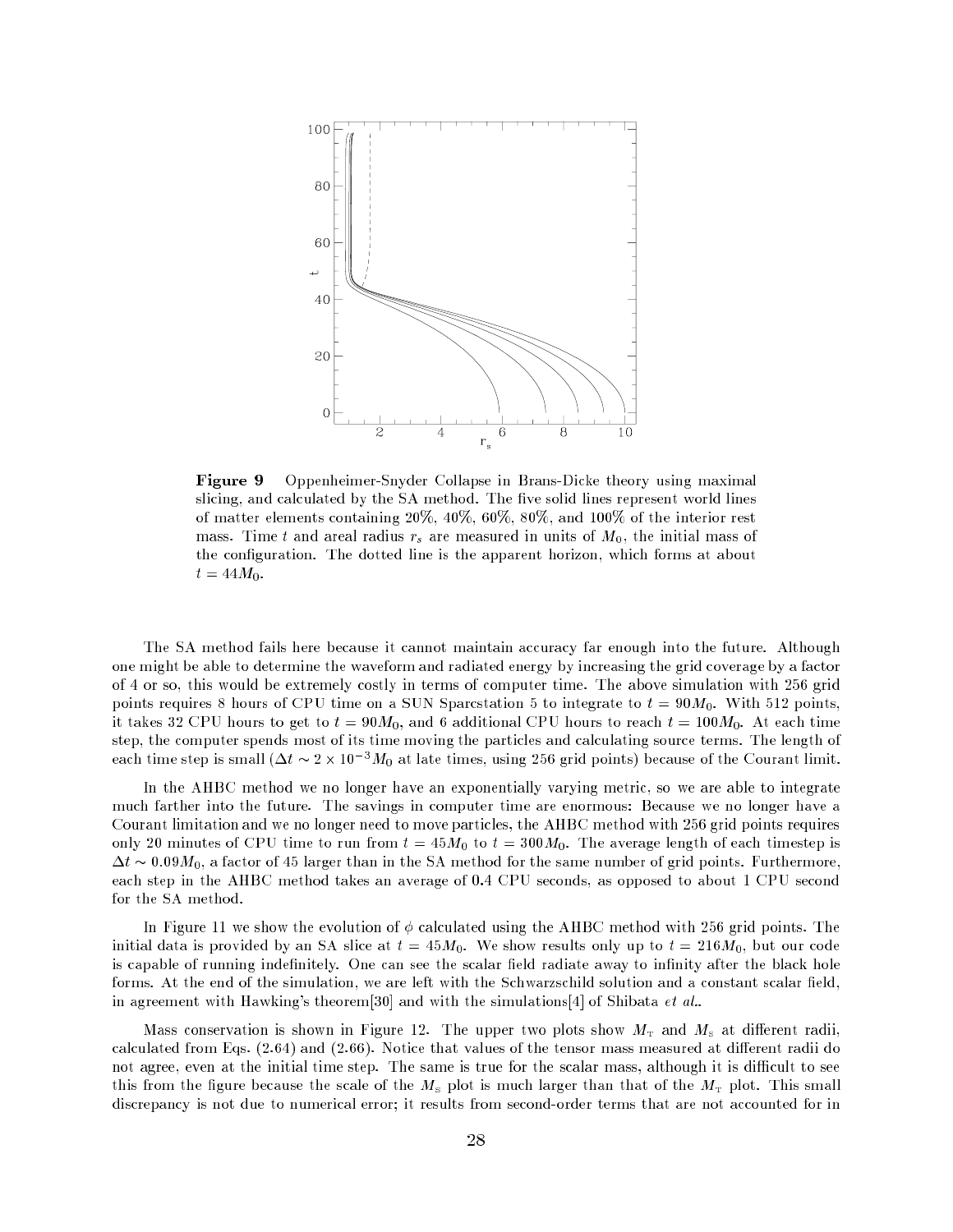

**Figure 10** Scalar field  $\phi$  as a function of areal radius  $r_s$  on selected maximal time slices for the collapse shown in Figure 9. Time and distance are measured in units of  $M_0$ . We plot  $r_s/M_0$  on a logarithmic scale in order to show the region inside the AH.



Figure 11 Same as Figure 10, except calculated using the AHBC scheme, which allows one to integrate farther into the future. Time and distance are measured in units of  $M_0$ . The areal radius  $r_s$  is plotted on a linear scale.

the linear-order expressions (2.64). These terms produce  $O(1/r)$  corrections to the masses. It is interesting to note that the instantaneous values of  $M<sub>T</sub>$  do not exhibit this error after the scalar field has radiated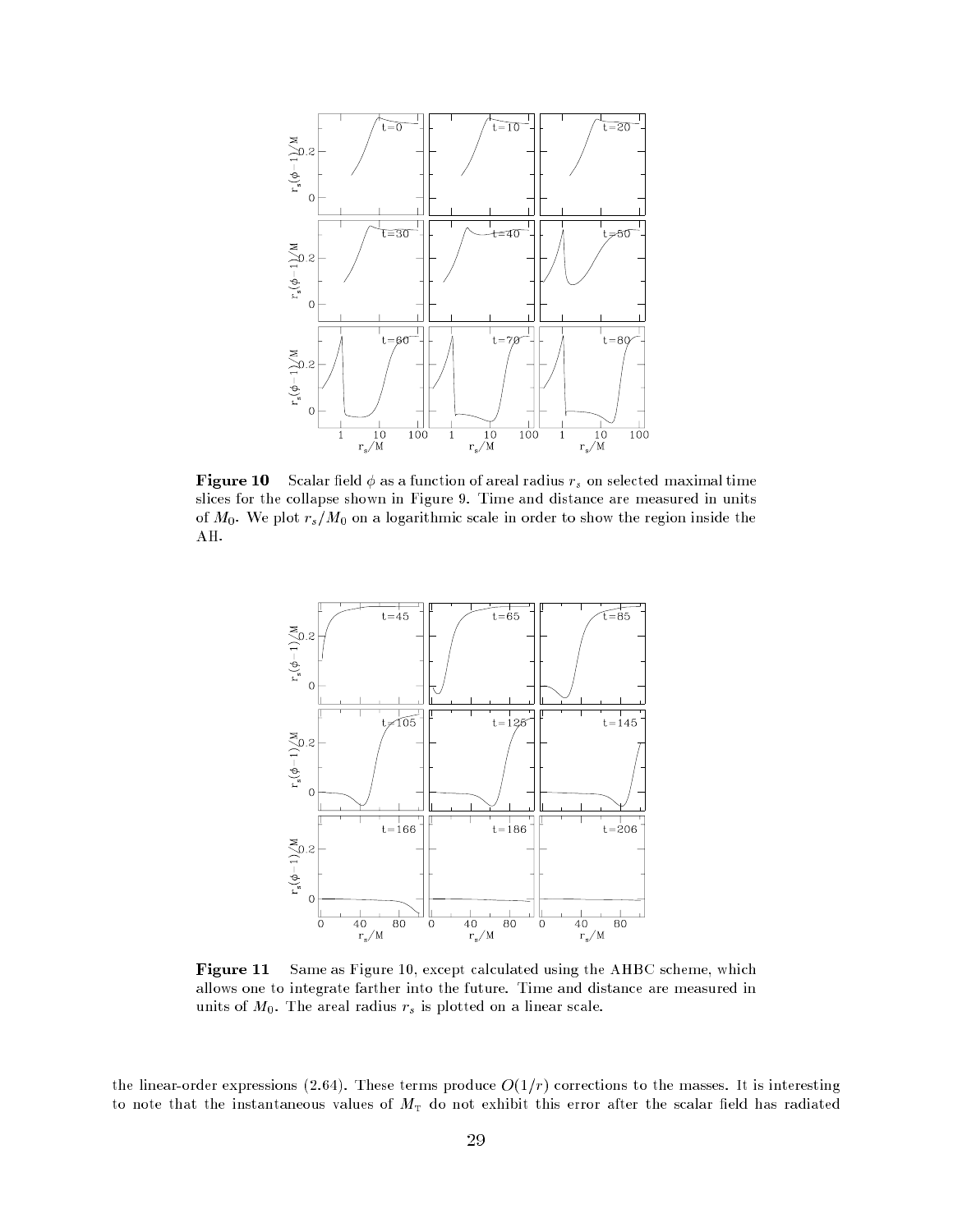

**Figure 12** Mass conservation for the AHBC method. In the upper two plots, the instantaneous masses from Eqs. (2.64) (solid lines) and the time-integrated masses from Eqs. (2.66) (dotted lines) are shown versus coordinate time at coordinate radii  $80M_0$ ,  $75M_0$ ,  $50M_0$ , and  $25M_0$ . Observers at smaller radii see the outgoing pulse at earlier times. The lower two plots are obtained by extrapolating the data in the upper two plots to  $r = \infty$ . Time is measured in units of  $M_0$ .

away—the solid lines in the upper left plot converge to the same value for  $t > 175M_0$ . This is because in the final state the spacetime is Schwarzschild, and in this case the second-order terms vanish $[18]$ :

$$
A^{1/2} = 1 + \frac{M}{2r} + O\left(\frac{1}{r^4}\right), \qquad \text{GR, vacuum.} \tag{5.7}
$$

To remove the effects of the second-order terms and to determine the masses that one would measure at infinity, we extrapolate radially to  $r = \infty$  by fitting to the form  $M = C_1 + C_2/r$ . The result is shown in the lower plots of Figure 12. Because this is a radial extrapolation with no time dependence, it is only meaningful in the initial and final states. In the final state, the instantaneous and time-integrated values agree remarkably well for both  $M<sub>T</sub>$  and  $M<sub>s</sub>$ . This is a nontrivial result that verifies the accuracy of our numerical code.

The final mass of the configuration is  $M = M<sub>T</sub> + M<sub>s</sub> \sim 0.83 M<sub>0</sub>$ —the system loses about 17% of its initial mass because of scalar gravitational radiation. While all of the scalar mass is radiated away during the collapse, the loss of tensor mass is small, accounting for only about  $3\%$  of the mass loss. Although the tensor mass should decrease monotonically with the emission of gravitational radiation[17], the instantaneous values in Figure 12 do not. This is another effect of the second-order terms that are not included in the linearized equations.

#### CONCLUSION

By adopting an AHBC method we have avoided the troublesome coordinate pathologies of singularityavoiding schemes used in numerical relativity. We have used this method to evolve spherically symmetric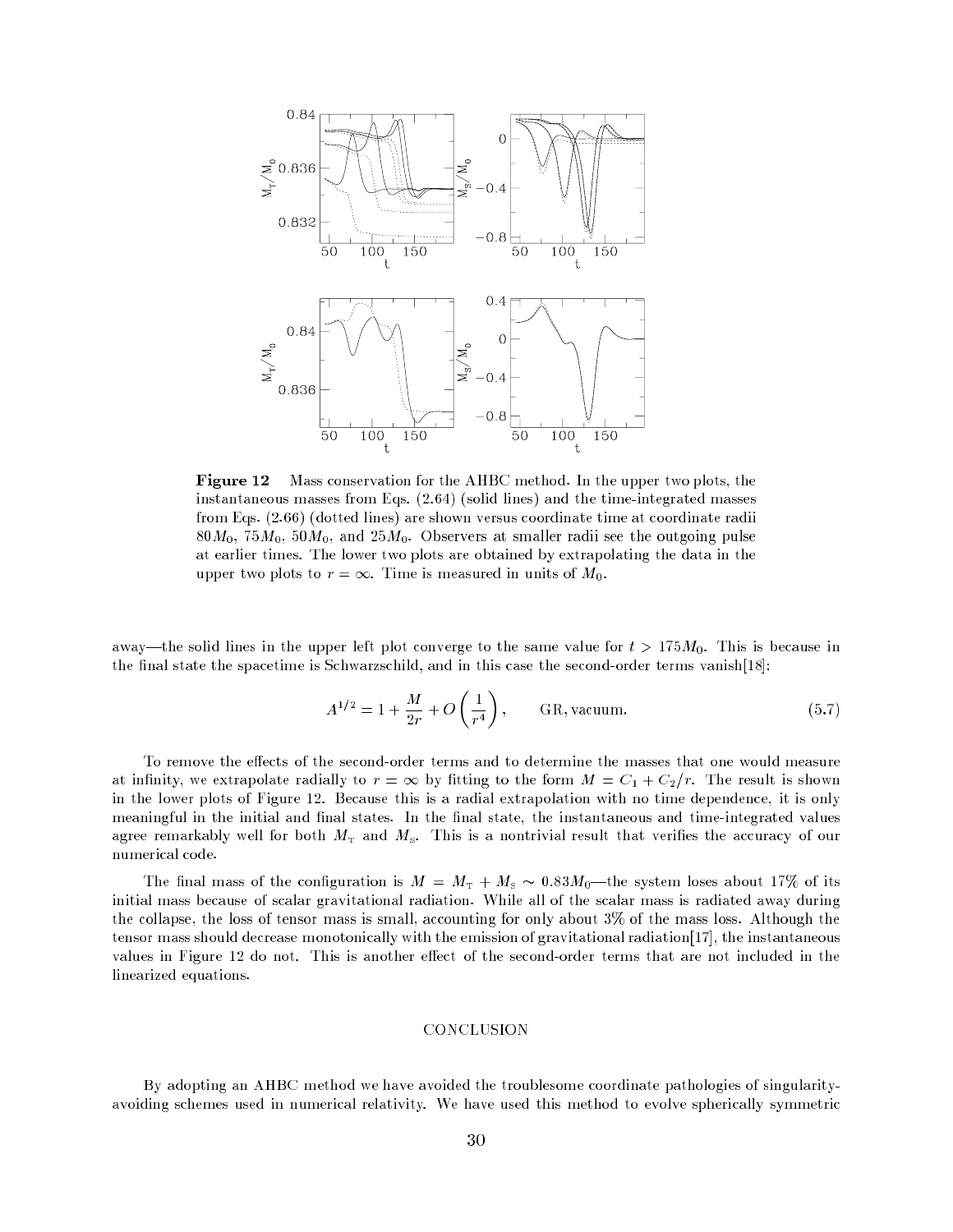spacetimes in Brans-Dicke theory. In particular, we have treated Oppenheimer-Snyder collapse to a black hole in both the general relativistic limit and in a regime in which the scalar field effects are strong. We have also tested our code against an independent method by evolving scalar perturbations on a Schwarzschild background. Our code can handle black hole spacetimes that contain gravitational radiation and is capable of maintaining high accuracy for an arbitrarily long time. Although we have restricted ourselves to spherical spacetimes, our scheme does not explicitly utilize results specic to spherical symmetry (such as matching to an exterior Schwarzschild metric). Accordingly, we feel that generalizing the scheme to multidimensions holds considerable promise.

#### ACKNOWLEDGMENTS

We would like to thank A. Abrahams and T. Baumgarte for helpful discussions. This work has been supported in part by National Science Foundation grants AST 91-19475 and PHY 90-07834 and the Grand Challenge grant NSF PHY 93-18152 ASC 93-18152 (ARPA supplemented).

#### APPENDIX A. FINITE DIFFERENCE EQUATIONS FOR SA METHOD

In this appendix we discuss the numerical details of the SA method, including the finite difference approximations for equations found in section II. The numerical grid extends from  $r_1 = 0$  to  $r_{i_{\text{max}}} = r_{\text{max}}$ . All variables are centered at half-grid points  $r_{i+1/2}$ . Time steps are labeled by the index n. We define the time derivative operator

$$
T[Y]_{i+1/2}^{n} \equiv (Y_{,t})_{i+1/2}^{n}
$$
  
\n
$$
\equiv \frac{\Delta t_{n-1}}{\Delta t_n + \Delta t_{n-1}} \frac{Y_{i+1/2}^{n+1} - Y_{i+1/2}^{n}}{\Delta t_n} + \frac{\Delta t_n}{\Delta t_n + \Delta t_{n-1}} \frac{Y_{i+1/2}^{n} - Y_{i+1/2}^{n-1}}{\Delta t_{n-1}},
$$
 (A1)

and a Laplacian-like operator that takes two arguments:

 $\overline{\phantom{a}}$ 

$$
\mathcal{R}[X, Y]_{i+1/2}^n \equiv \left( (XY_{r^2})_{r^3} \right)_{i+1/2}^n
$$
  

$$
\equiv \frac{1}{r_{i+1}^3 - r_i^3} \left[ X_{i+1}^n \left( \frac{Y_{i+3/2}^n - Y_{i+1/2}^n}{r_{i+3/2}^2 - r_{i+1/2}^2} \right) - X_i^n \left( \frac{Y_{i+1/2}^n - Y_{i-1/2}^n}{r_{i+1/2}^2 - r_{i-1/2}^2} \right) \right].
$$
 (A2)

Here  $\Delta t_n \equiv t_{n+1} - t_n$ , and X and Y are any variables defined at half-grid points  $r_{i+1/2}$ . The quantities  $X_i^n$ that appear in the finite difference expression for  $\mathcal R$  are obtained from  $X_{i+1/2}^n$  by linear interpolation in  $r^2$ .

We also define an operator for a derivative with respect to  $r^2$ :

$$
Q[Y]_{i+1/2}^n \equiv (Y_{,r^2})_{i+1/2}^n. \tag{A3}
$$

This operator will only be used for variables that satisfy

$$
Y_{r^2} \sim \text{constant}_1 + \text{constant}_2 \cdot r^2. \tag{A4}
$$

Because an quantities are defined at nan-grid points, the finite difference approximation of  $\mathcal{Q}[Y]_{i+1/2}^+$  is obtained by first calculating

$$
\left(Y_{r^2}\right)_i^n \equiv \frac{Y_{i+1/2}^n - Y_{i-1/2}^n}{r_{i+1/2}^2 - r_{i-1/2}^2} \tag{A5}
$$

at all grid points  $r_i$  and then interpolating linearly in  $r^2$  to the half-grid points  $r_{i+1/2}$ . To determine  $[Y]_{i+1/2}^n$  at  $i=1$  we extrapolate linearly in  $r^2$  using the values of  $(Y_{r^2})_i^n$  $\imath$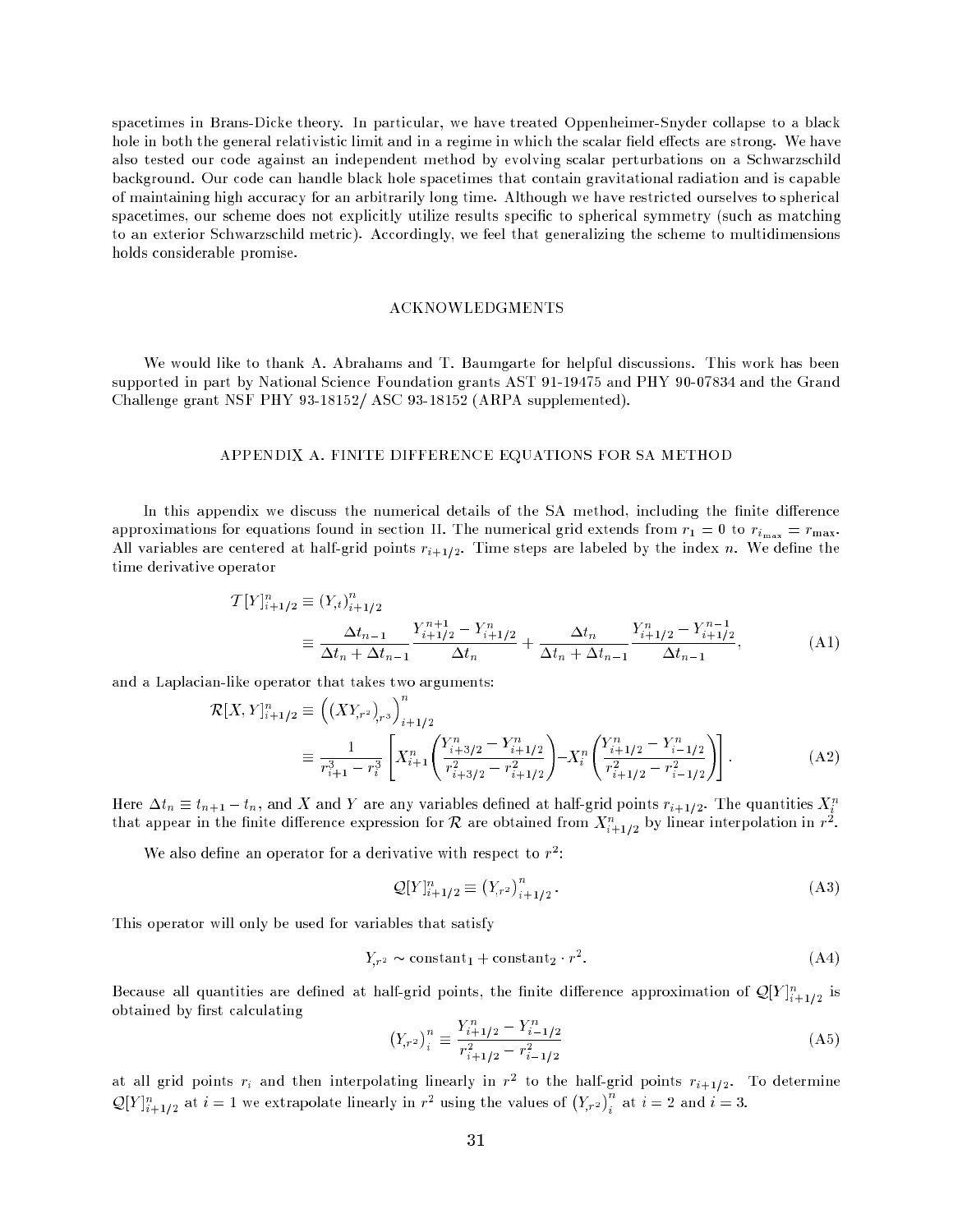#### 1. Wave Equation

The finite difference form of Eqs.  $(3.14)$  can be written

$$
\mathcal{T}[\xi]_{i+1/2}^n = 2r_{i+1/2}\beta_{i+1/2}^n \mathcal{Q}[\xi]_{i+1/2}^n - \alpha_{i+1/2}^n \Pi_{i+1/2}^n,
$$
\n(A6a)  
\n
$$
\mathcal{T}[\Pi]_{i+1/2}^n = 2r_{i+1/2}\beta_{i+1/2}^n \mathcal{Q}[\Pi]_{i+1/2}^n - \frac{6}{(A_{i+1/2}^n)^3} \mathcal{R} [r^3 A\alpha, \xi]_{i+1/2}^n + \frac{8\pi \tilde{T}_{i+1/2}^n \alpha_{i+1/2}^n}{(A_{i+1/2}^n)^3 (3+2\omega)}.
$$
\n(A6b)

Notice that all quantities on the right-hand side of Eqs.  $(A6)$  are evaluated at timestep n. For a grid uniform in  $r$ , these equations are second-order accurate in both space and time.

Because of the way we have finite differenced the equations, we have already included the regularity condition (3.15) at the origin, so this equation need not be imposed explicitly. A finite difference approximation of the boundary condition (3.17), which is imposed at the outermost grid point, is

$$
Y_{i_{\max}+1/2}^{n+1} = \frac{r_{i_{\max}-1/2}}{r_{i_{\max}+1/2}} Y_{i_{\max}-1/2}^{n} + \left(\frac{1-\zeta}{1+\zeta}\right) \left(Y_{i_{\max}+1/2}^{n} - \frac{r_{i_{\max}-1/2}}{r_{i_{\max}+1/2}} Y_{i_{\max}-1/2}^{n+1}\right),\tag{A7}
$$

where

$$
\zeta \equiv \frac{\Delta t_n}{r_{i_{\text{max}}+1/2} - r_{i_{\text{max}}-1/2}},\tag{A8}
$$

and Y is either  $\Pi$  or  $\xi$ . This equation is second-order accurate in space and time.

For a uniform Cartesian grid, the Courant stability condition for the above difference scheme is

$$
\Delta t < \frac{\Delta r}{|\beta \pm 2\alpha/A|},\tag{A9}
$$

where  $\Delta r \equiv r_{i+1} - r_i$ . For a variable timestep and a nonuniform radial grid, we use the stability criterion

$$
\Delta t = \varepsilon \min_{i} \left\{ \frac{\Delta r_i}{|\beta_i \pm 2\alpha_i/A_i|} \right\},\tag{A10}
$$

where typically we choose  $\varepsilon = 0.5$  for accuracy.

# 2. Constraints

The initial guess for  $\phi$  is computed from Eq. (3.24). We use the finite difference scheme

$$
\mathcal{T}[\psi]_{i+1/2}^n
$$
  
=  $2r_{i+1/2}\beta_{i+1/2}^n \mathcal{Q}[\psi]_{i+1/2}^n + \frac{\beta_{i+1/2}^n \psi_{i+1/2}^n}{2r_{i+1/2}} - \frac{1}{4}\alpha_{i+1/2}^n \psi_{i+1/2}^n(K_{\tau})_{i+1/2}^n.$  (A11)

Since the evolution equation is only used for an initial guess, the stability of the scheme used to solve it is irrelevant, and the accuracy is only important for reducing the number of iterations needed to solve the constraints.

A second-order accurate finite-difference form of the momentum constraint  $(3.20)$  is

$$
\frac{Z_{i+1/2} - Z_{i-1/2}}{r_{i+1/2}^5 - r_{i-1/2}^5} = \frac{8\pi(\tilde{S}_r)_i}{5r_i} - \frac{2}{5}\psi_i^6 \frac{\Pi_{i+1/2} - \Pi_{i-1/2}}{r_{i+1/2}^2 - r_{i-1/2}^2} - \left(\frac{2\omega\psi_i^6}{5\phi_i}\right) \frac{\xi_{i+1/2} - \xi_{i-1/2}}{r_{i+1/2}^2 - r_{i-1/2}^2}.
$$
 (A12)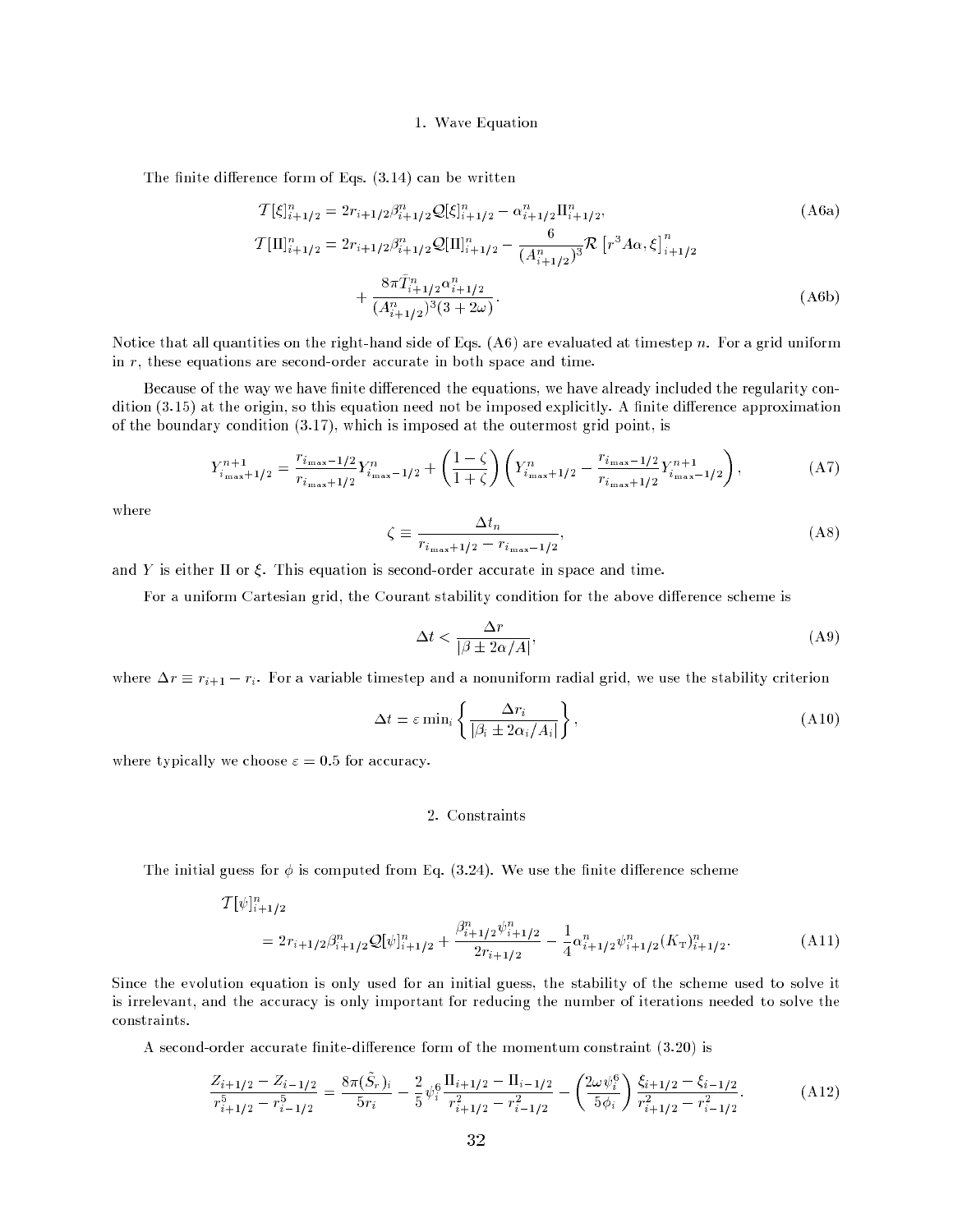The quantities  $A_i$ ,  $\Pi_i$ , and  $\phi_i$  defined on grid points i are determined from their values on half-grid points using linear interpolation in  $r^2$ . To determine  $Z_{3/2}$ , we integrate from  $r = 0$  to  $r = r_{3/2}$  using the fact that  $\psi$ ,  $\xi$ ,  $\phi$ , and  $S_r/r$  obey Eq. (A4) near the origin. The result is

$$
Z_{3/2} = \frac{\psi_{3/2}^6 r_{3/2}^4}{5} \left[ 8\pi (S_r)_{3/2} - 2r_{3/2} \left( \frac{\Pi_{5/2} - \Pi_{3/2}}{r_{5/2}^2 - r_{3/2}^2} + \left( \frac{\omega \Pi_{3/2}}{\phi_{3/2}} \right) \frac{\xi_{5/2} - \xi_{3/2}}{r_{5/2}^2 - r_{3/2}^2} \right) \right].
$$
 (A13)

Eqs. (A12) and (A13) are solved for Z by starting at  $Z_{3/2}$  and working up to  $Z_{i_{\text{max}}+1/2}$ . Because Eqs. (A12) and (A13) depend on  $\psi$  through the scalar wave terms, we must solve this equation at every step in the iteration of the Hamiltonian constraint.

The Hamiltonian constraint, Eq. (3.21), can be written

$$
\frac{6}{\phi^{1/2}} \left( r^3 \phi^{1/2} \psi_{,r^2} \right)_{,r^3} = \sum_k R^{(k)} \psi^{p(k)},\tag{A14}
$$

where the coefficients  $R^{(k)}$  do not depend on  $\psi$ . We solve this nonlinear equation by an iterative scheme. Let  $\hat{\psi}$  be an initial guess for  $\psi$ , and write  $\psi = \hat{\psi}(1 + (\psi - \hat{\psi})/\hat{\psi})$ . If we have a good initial guess, we can evaluate the right-hand side of Eq. (A14) to first order in  $(\psi - \hat{\psi})/\hat{\psi}$ . The result is

$$
6\left(r^3\phi^{1/2}\psi_{,r^2}\right)_{r^3} = \phi^{1/2}\sum_k R^{(k)}\hat{\psi}^{p(k)-1}\left(p(k)\psi + (1-p(k))\hat{\psi}\right). \tag{A15}
$$

We finite difference this equation as follows:

$$
6\mathcal{R}\left[r^{3}\phi^{1/2},\psi\right]_{i+1/2} = \phi_{i+1/2}^{1/2} \sum_{k} R_{i+1/2}^{(k)} \hat{\psi}_{i+1/2}^{p(k)-1} \left(p(k)\psi_{i+1/2} + (1-p(k))\hat{\psi}_{i+1/2}\right). \tag{A16}
$$

This is a tridiagonal set of linear equations that can be solved for  $\psi$ . The coefficients  $R_{i+1/2}^{(k)}$  appearing in Eq. (A16) are given by

$$
R_{i+1/2}^{(1)} = -\frac{3Z_{i+1/2}^2}{16r_{i+1/2}^6\phi_{i+1/2}^2},\tag{A17a}
$$

$$
R_{i+1/2}^{(2)} = -\frac{2\pi\tilde{\rho}_{i+1/2}}{\phi_{i+1/2}},\tag{A17b}
$$

$$
R_{i+1/2}^{(3)} = -\frac{\omega \Pi_{i+1/2}^2}{8\phi_{i+1/2}^2},\tag{A17c}
$$

$$
R_{i+1/2}^{(4)} = -\omega \left( \frac{r_{i+1/2} \mathcal{Q}[\xi]_{i+1/2}}{\phi_{i+1/2}} \right)^2, \tag{A17d}
$$

$$
R_{i+1/2}^{(5)} = -\frac{3}{2}\mathcal{R}\left[r^3, \xi\right]_{i+1/2},\tag{A17e}
$$

and the values of  $p(k)$  for  $k = 1, \ldots, 5$  are  $-7, -1, 5, 1$ , and 1, respectively.

The boundary condition at the origin, Eq.  $(3.22)$ , is taken care of automatically by the finite difference scheme and does not need to be added explicitly. The boundary condition (3.23) is imposed at the outermost grid point. In finite difference form, this condition is

$$
\frac{(r\psi)_{i_{\max}+1/2} - (r\psi)_{i_{\max}-1/2}}{r_{i_{\max}+1/2} - r_{i_{\max}-1/2}} = 1 - \frac{1}{8} \left( (r\Pi)_{i_{\max}+1/2} - (r\Pi)_{i_{\max}-1/2} \right). \tag{A18}
$$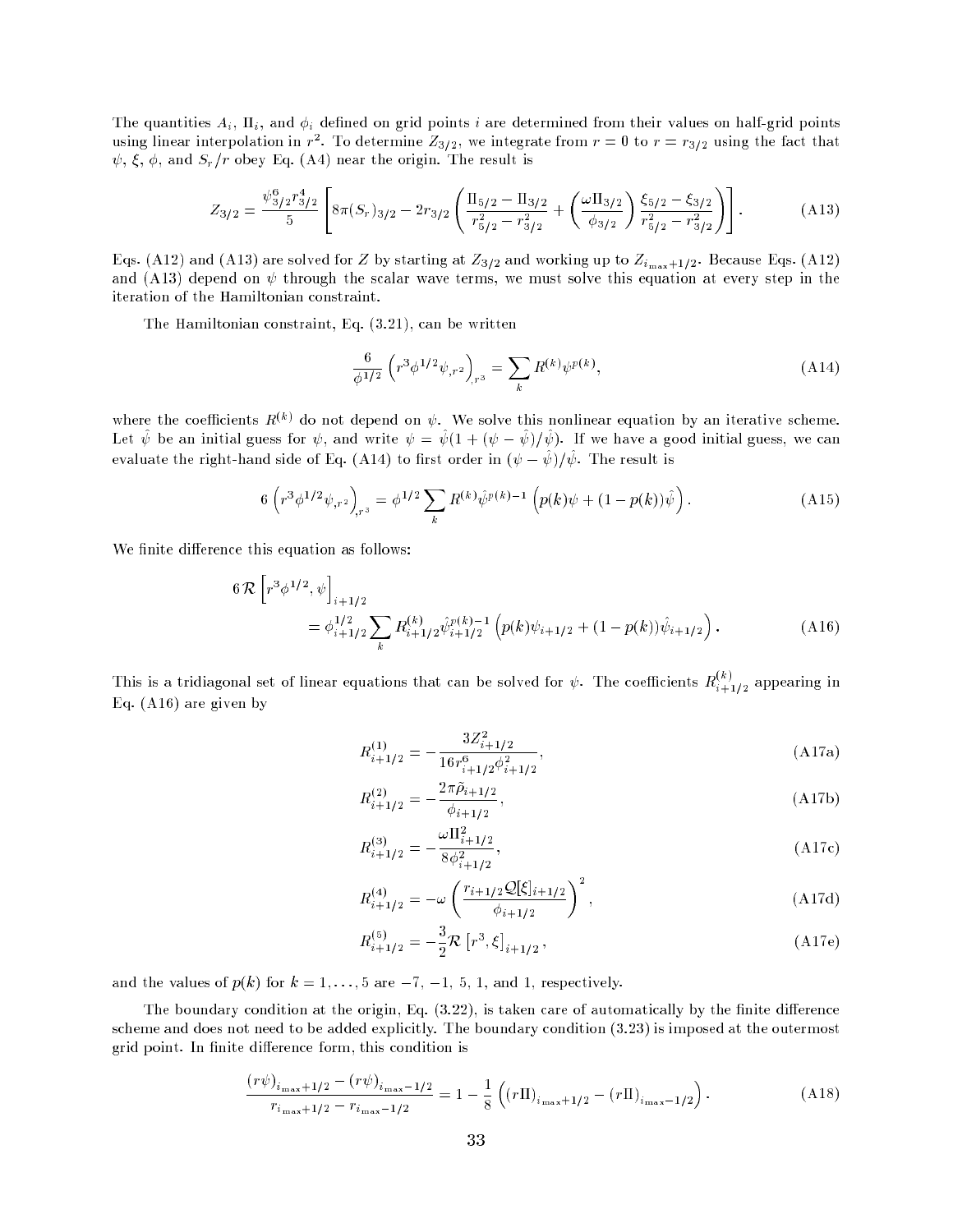After obtaining the initial guess from Eq. (A11), we iterate Eq. (A16) until convergence. Because the variable  $\psi$  appears in Eq. (A12), we must recalculate Z at every step in the iteration.

## 3. Lapse and Shift

Equation (3.25) is linear in  $\alpha$ , and can be solved using the finite difference approximation

$$
\frac{6}{(A_{i+1/2})^3} \mathcal{R} \left[ r^3 A, \alpha \right]_{i+1/2}
$$
\n
$$
= \alpha_{i+1/2} \left( \frac{8\pi}{\phi_{i+1/2}} \left( \tilde{\rho}_{i+1/2} + \frac{\tilde{T}_{i+1/2}}{2+3/\omega} \right) + \frac{\omega \Pi_{i+1/2}^2}{\phi_{i+1/2}^2} + \frac{3}{2} (K_{\rm T}^2)_{i+1/2} \right). \tag{A19}
$$

This is a tridiagonal system of equations, which is easily solved by standard methods. The value of A at a grid point *i* is obtained by linear interpolation in  $r^2$ .

There is no need to explicitly impose a boundary condition at the origin. The boundary condition at infinity, Eq.  $(3.27)$ , is imposed at the outermost grid point. A finite-difference version of this equation

$$
\frac{(r\alpha)_{i_{\max}+1/2} - (r\alpha)_{i_{\max}-1/2}}{r_{i_{\max}+1/2} - r_{i_{\max}-1/2}} = 1 + \frac{1}{2} \left( (r\Pi)_{i_{\max}+1/2} - (r\Pi)_{i_{\max}-1/2} \right). \tag{A20}
$$

For the shift equation  $(2.24)$ , we use the finite difference approximation

$$
\frac{1}{r_{i+1/2} - r_{i-1/2}} \left( \frac{\beta_{i+1/2}}{r_{i+1/2}} - \frac{\beta_{i-1/2}}{r_{i-1/2}} \right) = -\frac{3}{2} \frac{\alpha_i}{r_i} (K_{\rm T})_i,
$$
\n(A21)

where  $\alpha$  and  $K_T$  at the grid points  $r_i$  are calculated from their values at the half-grid points by linear interpolation in  $r^2$ . The finite difference form of the the boundary condition  $(3.28)$  is

$$
\beta_{i_{\max}+1/2} = \frac{1}{2} \left( r K_{\text{T}} \right)_{i_{\max}+1/2} + \frac{1}{2} \left( r \Pi \right)_{i_{\max}+1/2} . \tag{A22}
$$

Eqs. (A21) and (A22) are easily solved by starting at  $i = i_{\text{max}}$  and proceeding down to  $i = 1$ .

# APPENDIX B. INITIAL DATA FOR SA METHOD

If one chooses Schwarzschild coordinates such that

$$
ds^{2} = -e^{2\Phi}dt^{2} + e^{2\Lambda}dr_{s}^{2} + r_{s}^{2}d\Omega^{2},
$$
\n(B1)

then the Brans-Dicke field equations for a *static* configuration of dust can be written in the form $[23]$ 

$$
2\Lambda' = 8\pi r_s e^{2\Lambda - \psi} \left( \rho + \frac{T}{3 + 2\omega} \right) + \frac{1 + r_s \psi'}{2 + r_s \psi'} \left( \frac{2 - 2e^{2\Lambda}}{r_s} \right) + \frac{(2 + \omega)r_s \psi'^2}{2 + r_s \psi'}, \tag{B2}
$$

$$
\psi^{\prime\prime} = -\frac{\psi^{\prime}}{r_s} \left( 1 + e^{2\Lambda} \right) + 8\pi e^{2\Lambda - \psi} \left[ \frac{T}{3 + 2\omega} + \frac{r_s \psi^{\prime}}{2} \left( \rho + \frac{T}{3 + 2\omega} \right) \right],
$$
\n(B3)

$$
\Phi' = \frac{1}{r_s(2 + r_s \psi')} \left( -2r_s \psi' + \frac{1}{2} (r_s \psi')^2 + e^{\Lambda} - 1 \right),\tag{B4}
$$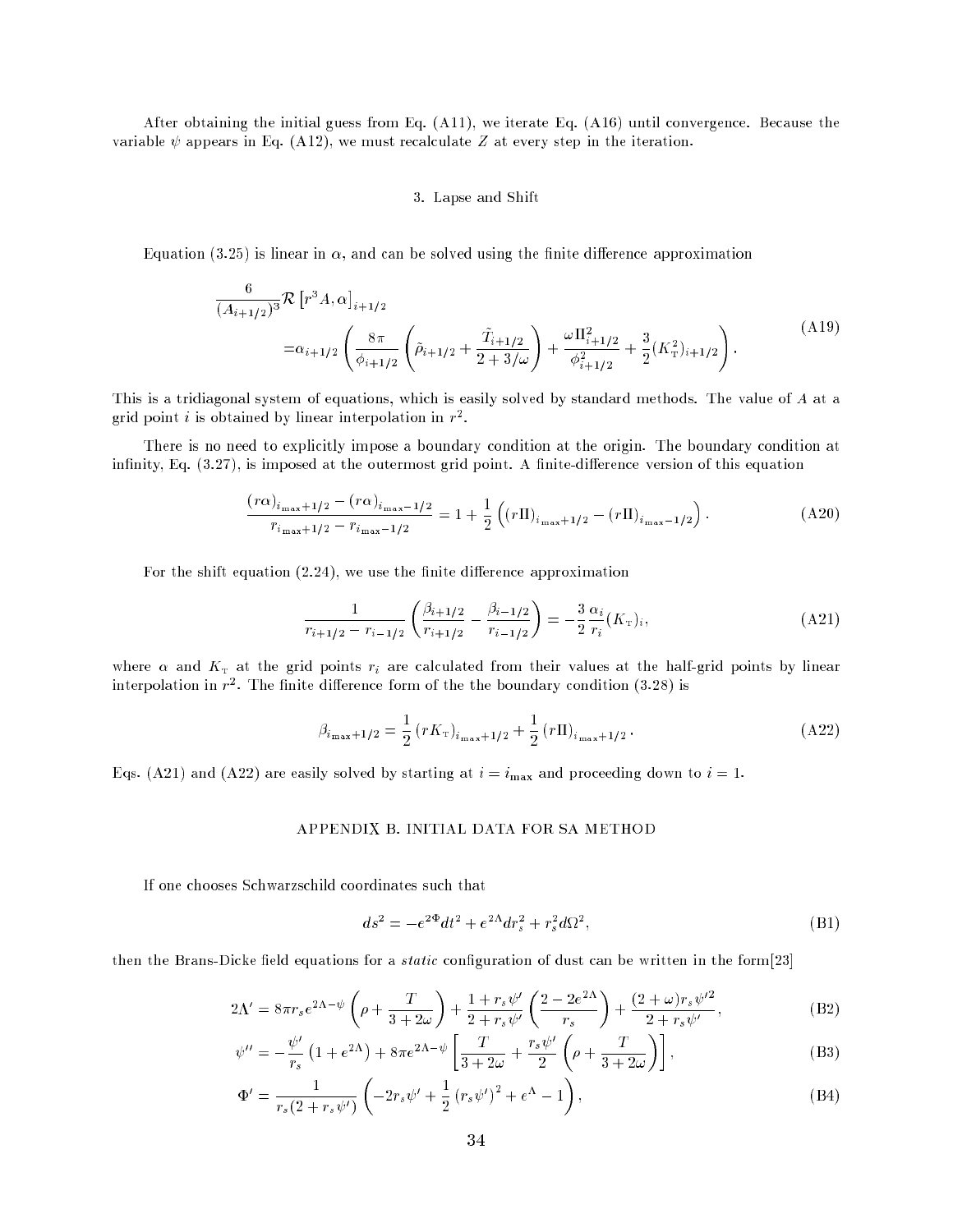where

$$
\psi \equiv \ln \phi. \tag{B5}
$$

Here primes denote differentiation with respect to the areal radius  $r<sub>s</sub>$ , and we have chosen units such that  $\phi = 1$  at  $r_s = \infty$ .

For a static distribution of particles with comoving density  $\rho_{\star}$ , the source terms in the above equations are given by

$$
\rho = \rho_{\star}(\tilde{u}^{0})^{2},\tag{B6}
$$

$$
T = -\rho_{\star}.\tag{B7}
$$

Here

$$
\tilde{u}^0 \equiv u^0 e^{\Phi},\tag{B8}
$$

where  $u^0$  is the time component of the particles' mean four-velocity field. If all particles are static,  $\tilde{u}^0 = 1$ . If particles are in randomly oriented circular orbits,

$$
\tilde{u}^0 = (1 - r_s \Phi')^{-1/2} \,. \tag{B9}
$$

We can find the isotropic radius  $r$  from the relation

$$
r' = \frac{re^{\Lambda}}{r_s}.
$$
 (B10)

The amount of rest mass  $M_{\text{rest}}$  enclosed within a radius  $r_s$  is given by

$$
M'_{\text{rest}} = \frac{4\pi\rho e^{\Lambda}r_s^2}{\tilde{u}^0}.
$$
 (B11)

Near the center of the star, Eqs.  $(B2)-(B11)$  reduce to

$$
\psi = \psi_0 + \frac{4\pi e^{-\psi_0} r_s^2}{3} \frac{T_0}{3 + 2\omega} + \cdots,
$$
\n(B12)

$$
\Lambda = \frac{4\pi e^{-\psi_0} r_s^2}{3} \left(\rho_0 + \frac{T_0}{3 + 2\omega}\right) + \cdots,
$$
\n(B13)

$$
\Phi = \Phi_0 + \frac{2\pi e^{-\psi_0} r_s^2}{3} \left( \rho_0 - \frac{T_0}{3 + 2\omega} \right) + \cdots,
$$
\n(B14)

$$
r = Dr_s \left[ 1 + \frac{2\pi e^{-\psi_0} r_s^2}{3} \left( \rho_0 + \frac{T_0}{3 + 2\omega} \right) + \cdots \right],
$$
 (B15)

$$
M_{\text{rest}} = \frac{4\pi\rho_0 r_s^3}{3} + \cdots \tag{B16},
$$

where a zero subscript indicates a value at the center. The constants D,  $\Phi_0$ , and  $\psi_0$  are determined by matching to the exterior solution.

For the exterior solution, we match to the Brans type I metric[31]. This solution can be expressed analytically in Schwarzschild-like coordinates[32]:

$$
\phi = \xi^{\chi},\tag{B17}
$$

$$
r_s = \frac{4B\xi^{1-Q}}{1-\xi^2},\tag{B18}
$$

$$
e^{\Phi} = \xi^{Q-\chi},\tag{B19}
$$

$$
e^{-\Lambda} = \frac{1 + \xi^2 + Q(\xi^2 - 1)}{2\xi},
$$
 (B20)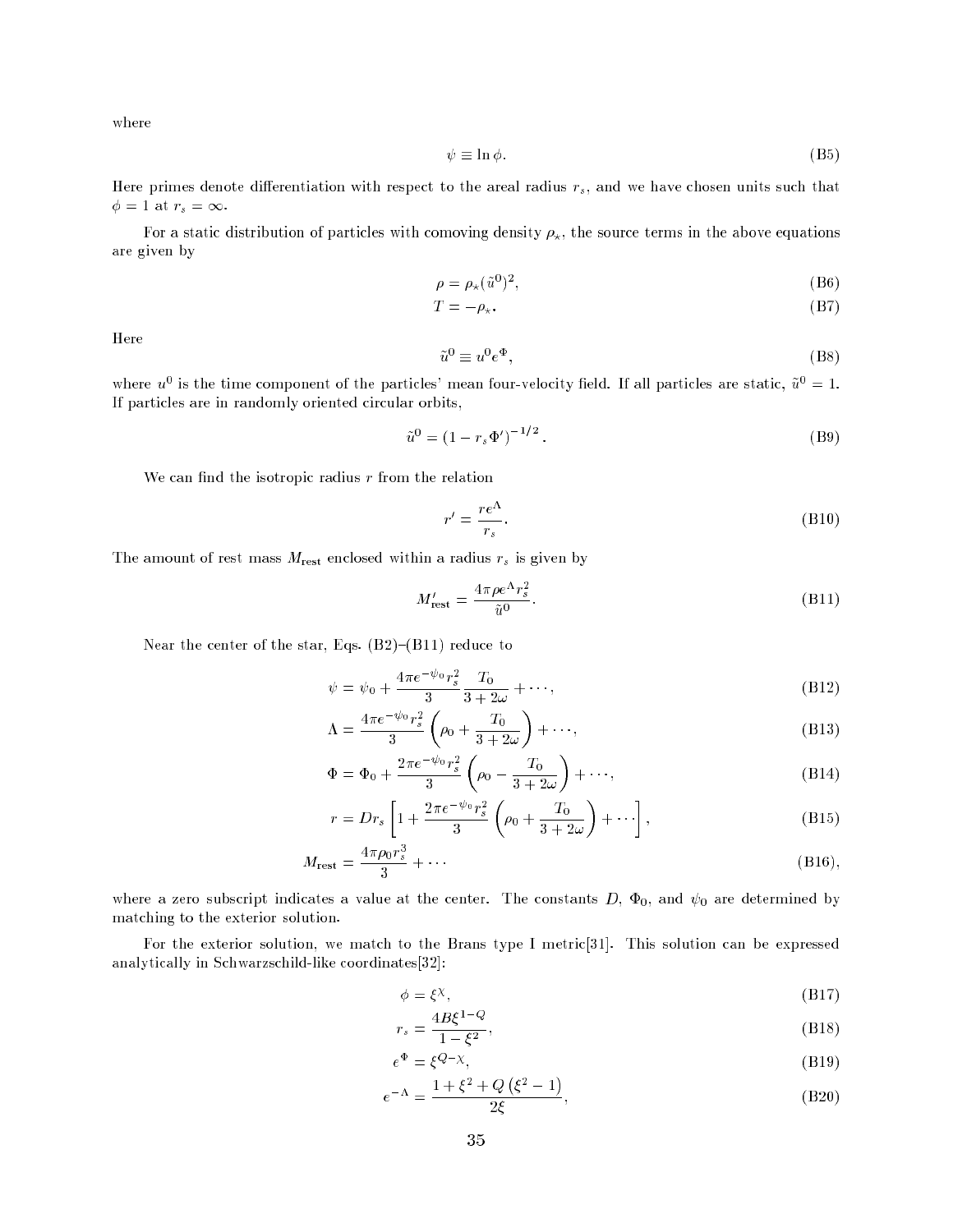The constants B, Q, and  $\chi$  are determined by matching to the interior solution, subject to the constraint

$$
Q^2 + \chi^2 \left( 1 + \frac{\omega}{2} \right) - \chi Q - 1 = 0. \tag{B21}
$$

In the exterior, the isotropic radius is given by

$$
r = B\frac{1+\xi}{1-\xi}.\tag{B22}
$$

Note that our parameter  $\chi$  corresponds to Matsuda's  $A/\lambda$  and Brans'  $C/\lambda$ , and our parameter Q corresponds to Matsuda's  $(1 + A)/\lambda$  and Brans'  $(1 + C)/\lambda$ .

To determine the complete solution for a star with a given areal radius  $R_s$  and a given density profile, we first integrate Eqs. (B2)–(B4) and (B10)–(B11) from  $r_s = 0$  to  $r_s = R_s$ . These equations are ODEs and can be integrated to arbitrary accuracy by standard numerical methods. To perform the integration, we make an arbitrary choice for  $\rho_{\star}(r_s = 0)$ , and we set  $D = 1$  and  $\Phi_0 = \psi_0 = 0$ . We will later determine the true values of D and  $\psi_0$  by matching to the exterior solution. The value of  $\Phi_0$  is completely arbitrary, and only serves to determine the time coordinate.

After performing the integration, we match  $e^{\Lambda}$  and  $\psi'$  to the exterior solution, thereby obtaining  $\xi_{S}$ , the surface value of  $\xi$ , as well as the parameters Q and  $\chi$ . The quantity  $\xi_S$  is given by

$$
a_1(\xi_S^2 + 1) + a_2 \xi_S = 0,\tag{B23}
$$

where

$$
a_1 \equiv e^{-\Lambda_S} \left( 1 + \frac{1}{2} r_s \psi'_S \right), \tag{B24}
$$

$$
a_2 \equiv -1 - e^{-2\Lambda_S} \left( 1 + r_s \psi'_S + \left( 1 + \frac{1}{2} \omega \right) \left( r_s \psi'_S \right)^2 \right). \tag{B25}
$$

The constants  $Q$  and  $\chi$  are found from

$$
Q = \frac{1 + \xi_S^2 - 2\xi e^{-\Lambda_S}}{1 - \xi_S^2},
$$
\n(B26)

$$
\chi = \frac{2r_s \psi_S' \xi_S e^{-\Lambda_S}}{1 - \xi_S^2}.\tag{B27}
$$

Knowledge of  $\xi_S$  and  $\chi$  determines the value of  $\psi$  at the surface as calculated from the exterior solution:

$$
\psi_{S_{\text{ext}}} = \chi \ln \xi_S. \tag{B28}
$$

In general, this will not be equal to the value of  $\psi_S$  obtained from the interior solution,  $\psi_{S_{\rm int}}$ , because we chose  $\psi(r_s = 0) = 0$  when integrating the ODE's. In order to match the value of  $\psi$  at the surface, we define

$$
\psi_0 \equiv \chi \ln \xi_S - \psi_{S_{\text{int}}},\tag{B29}
$$

and make the transformation

$$
\psi \to \psi + \psi_0,
$$
  
\n
$$
\rho \to \rho e^{\psi_0},
$$
  
\n
$$
T \to Te^{\psi_0},
$$
  
\n
$$
M_{\text{rest}} \to M_{\text{rest}} e^{\psi_0},
$$
\n(B30)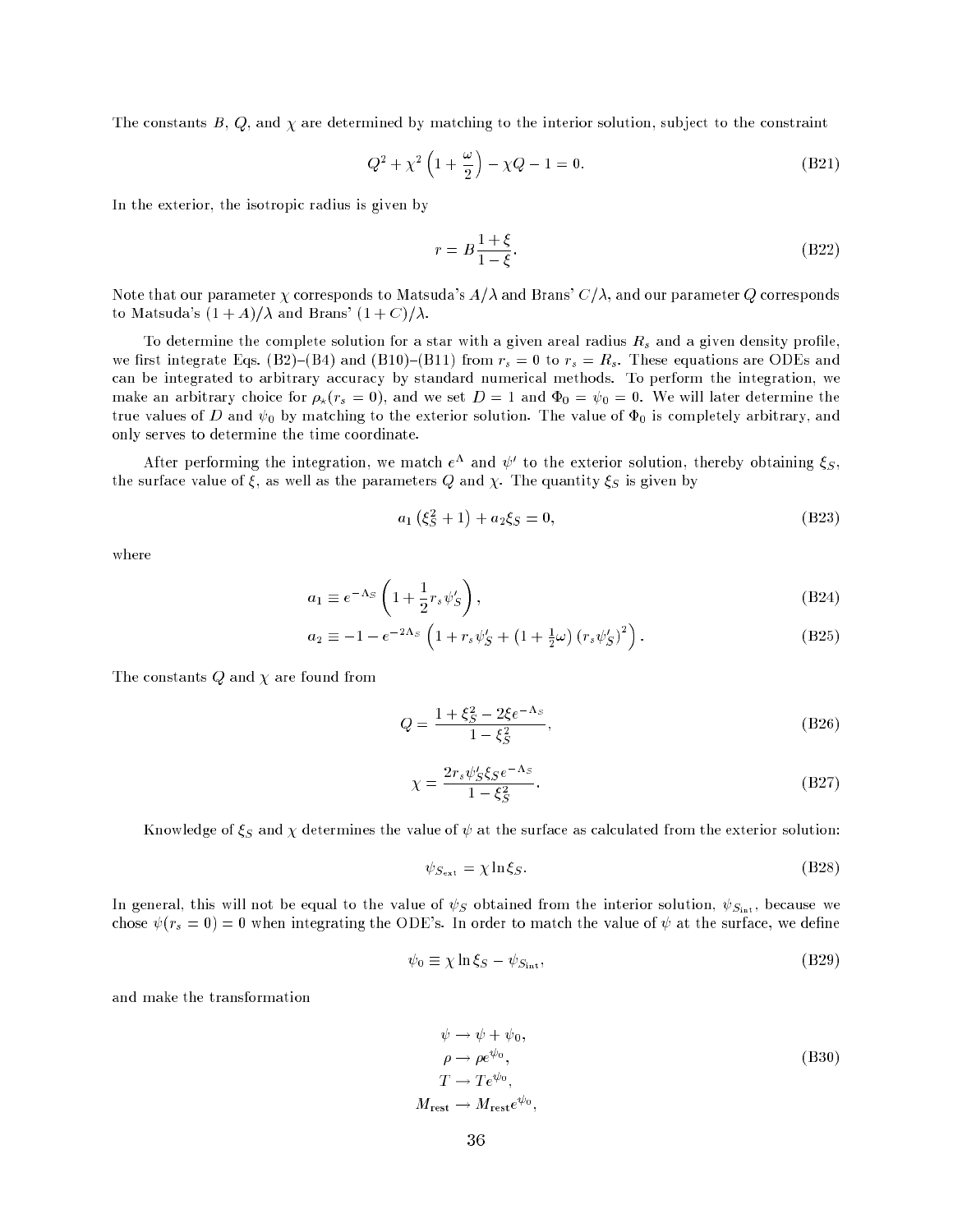everywhere in the interior. We transform the variables  $\rho$ , T, and  $M_{rest}$  along with  $\psi$  so that the quantities  $\Lambda$ ,  $\Psi, r, r_s,$  and  $\psi$  -remain invariant—this way we do not need to recalculate  $\zeta_S, \zeta_S$  and  $\chi$  from Eqs. (B25)=(B27). This invariance is easily verified by examining Eqs.  $(B2)$ – $(B4)$  and  $(B10)$ – $(B11)$ .

Finally, we determine the value of  $B$  from Eq. (B18) evaluated at the surface

$$
B = \frac{R_s (1 - \xi_S^2) \xi_S^{Q-1}}{4},\tag{B31}
$$

and we obtain the value of  $D$  by matching  $r_s$  and  $r$  at the surface:

$$
D = \frac{B(1 + \xi_S)}{R(1 - \xi_S)}.
$$
 (B32)

Making the transformation  $r \to Dr$  everywhere in the interior completes the solution.

The various masses are found from the exterior solution:

$$
M_{\rm s} = -B\chi,\tag{B33}
$$

$$
M_{\rm T} = B(2Q - \chi),\tag{B34}
$$

$$
M = 2B(Q - \chi),\tag{B35}
$$

Given an areal radius  $R_s$ , a density profile  $\rho_{\star}(r_s)/\rho_{\star}(0)$ , and a prescription for determining the fourvelocities of particles such as Eq. (B9), the entire solution is a determined by only one parameter, the initial value of  $\rho_{\star}(0)$  used to begin the integration (this is not the true value of  $\rho_{\star}(0)$  because  $\rho_{\star}(0)$  is modified by the transformation (B30)). To construct a solution with a particular mass, we vary the initial value of  $\rho_{\star}(0)$  until Eq. (B35) yields the desired result. This procedure can be thought of as finding a root of a single (complicated) function of one variable.

# APPENDIX C. SOLUTION OF WAVE EQUATION IN AHBC METHOD

In the AHBC method, the coordinate velocity of an outgoing light ray, given by Eq. (2.68), is negative at coordinate grid points located inside the CCH. Therefore, in this region information propagates in the inward direction with respect to the coordinates. In principle, any quantity at a given grid point in this region is completely determined by information that has propagated inward from the exterior. This implies that no boundary condition should be imposed at the innermost edge of the grid, since this edge lies in the causal future of the remainder of the spacetime. We take advantage of this property by calculating quantities at a given grid point inside the CCH without using information from the region interior to that grid point. Not only does this permit us to use a numerical scheme in which information inside the CCH cannot move outward, but it also frees us from imposing an explicit boundary condition at the innermost grid radius.

Alcubierre<sup>[11]</sup> has constructed an implicit scheme for solving the scalar wave equation in flat  $1+1$ dimensional spacetime, but in an arbitrarily moving coordinate system. His scheme treates transitions between regions of the grid where light rays can move in only one coordinate direction, and regions in which they can move in both directions. In the former regions, his scheme ensures that information propagates in only one direction.

We use a method based on Alcubierre's analysis, but we do not use the same finite difference scheme. Like his method, ours is implicit, uses spatially averaged time derivatives, and requires no rewriting of the field equations in an inertial coordinate system. This makes it different from the causal differencing method of Seidel and Suen[9] and the causal reconnection scheme of Alcubierre and Schutz[10]. However, while Alcubierre solves the second order wave equation for  $\phi$  using a scheme with three time levels, we solve two coupled first order equations (Eqs. 4.4 and 4.5) for the variables  $\Phi$  and  $\Pi$  using a two-level scheme. Directly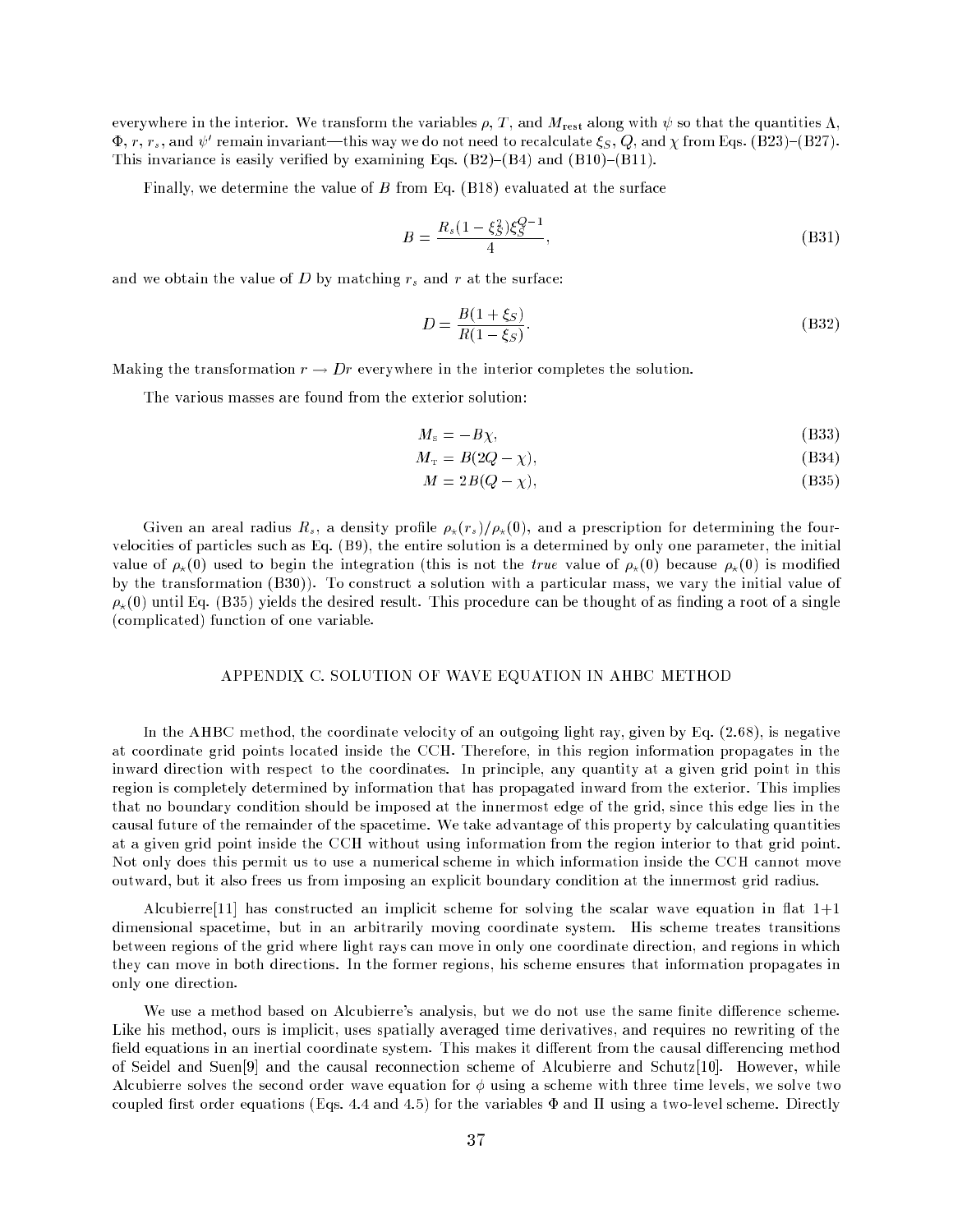solving second order equations (in time) is not very well suited for 3+1 numerical relativity, in which one prefers to have initial data dened on a single Cauchy surface, and one propagates this data from one time slice to the next.

#### 1. Finite Difference Equations

We define the following time derivative operator  $\mathcal{T}_A$  that averages over the three nearest spatial grid points:

$$
\mathcal{T}_{\mathcal{A}}[Y]_{i}^{n+1/2} \equiv (1 - \theta_{i}(1 + \lambda_{i})) \frac{\Pi_{i}^{n+1} - \Pi_{i}^{n}}{\Delta t} + \theta_{i} \frac{\Pi_{i+1}^{n+1} - \Pi_{i+1}^{n}}{\Delta t} + \theta_{i} \lambda_{i} \frac{\Pi_{i-1}^{n+1} - \Pi_{i-1}^{n}}{\Delta t},
$$
\n(C1)

where

$$
\lambda_i \equiv \frac{\eta_{i+1} - \eta_i}{\eta_i - \eta_{i-1}},\tag{C2}
$$

$$
\Delta t \equiv t^{n+1} - t^n. \tag{C3}
$$

For a spatial grid uniform in , we have in above operator in a second order accurate in both space in both space in both space in both space in both space in both space in both space in both space in both space in both sp and time. The quantity  $\theta_i$  is a numerical coefficient that describes the amount of spatial averaging, and is discussed further below. As discovered by Alcubierre, this averaging is important for solving the wave equation in the regime where the coordinate speed of outgoing light rays is negative. For  $\theta_i = 0$  there is no averaging; the time derivative at spatial grid point  $\eta_i$  is computed using only quantities at  $\eta_i$ .

In order to average quantities in time, we introduce the operator

$$
\mathcal{A}_t[Y]_i^{n+1/2} \equiv \frac{1}{2} \left( Y_i^{n+1} + Y_i^n \right), \tag{C4}
$$

which is accurate to second order in  $\Delta t$ . Because most of our variables, such as II, are defined on the spatial grid points  $\{i_1, \ldots, i_{\text{max}}\}$ , but the variable  $\Phi$  is defined on the half grid points  $\{i_{3/2}, \ldots, i_{\text{max}} + 1/2\}$ , we define an operator that averages over spatial grid points:

$$
\mathcal{A}_{\eta}[Y]_{i+1/2}^n \equiv \frac{1}{2} \left( Y_{i+1}^n + Y_i^n \right). \tag{C5}
$$

Because of our staggered grid, we use a three-point spatial derivative operator  $\mathcal D$  and a two-point spatial derivative operator  $\mathcal{D}_{1/2}$ :

$$
\mathcal{D}[Y]_i \equiv (Y_{,\eta})_i = \frac{\eta_i - \eta_{i-1}}{\eta_{i+1} - \eta_{i-1}} \left( \frac{Y_{i+1} - Y_i}{\eta_{i+1} - \eta_i} \right) + \frac{\eta_{i+1} - \eta_i}{\eta_{i+1} - \eta_{i-1}} \left( \frac{Y_i - Y_{i-1}}{\eta_i - \eta_{i-1}} \right),\tag{C6}
$$

and

$$
\mathcal{D}_{1/2}[Y]_i \equiv (Y_{,\eta})_i = \frac{Y_{i+1/2} - Y_{i-1/2}}{\eta_{i+1/2} - \eta_{i-1/2}}.\tag{C7}
$$

The operator  $\mathcal D$  is second order accurate even for a nonuniform spatial grid.

In vacuum, the wave equation  $(4.4)-(4.5)$  can be written in the following implicit finite difference form using the above operators:

$$
\mathcal{T}_{\mathcal{A}}[\Pi]_{i}^{n+1/2} = Q\mathcal{D}[\mathcal{A}_{t}[\Pi]]_{i}^{n+1/2} + P\mathcal{D}_{1/2}[\mathcal{A}_{t}[\Phi]]_{i}^{n+1/2} + S\mathcal{A}_{t}[\mathcal{A}_{\eta}[\Phi]]_{i}^{n+1/2},
$$
\n(C8)\n
$$
\mathcal{T}_{\mathcal{A}}[\Phi]_{i+1/2}^{n+1/2} = W\mathcal{D}[\mathcal{A}_{t}[\Phi]]_{i+1/2}^{n+1/2} + X\mathcal{A}_{t}[\Phi]_{i+1/2}^{n+1/2}
$$

$$
[\Phi]_{i+1/2}^{n+1/2} = W \mathcal{D}[\mathcal{A}_t[\Phi]]_{i+1/2}^{n+1/2} + X \mathcal{A}_t[\Phi]_{i+1/2}^{n+1/2} + U \mathcal{D}_{1/2}[\mathcal{A}_t[\Pi]]_{i+1/2}^{n+1/2} + V \mathcal{A}_t[\mathcal{A}_{\eta}[\Pi]]_{i+1/2}^{n+1/2}.
$$
 (C9)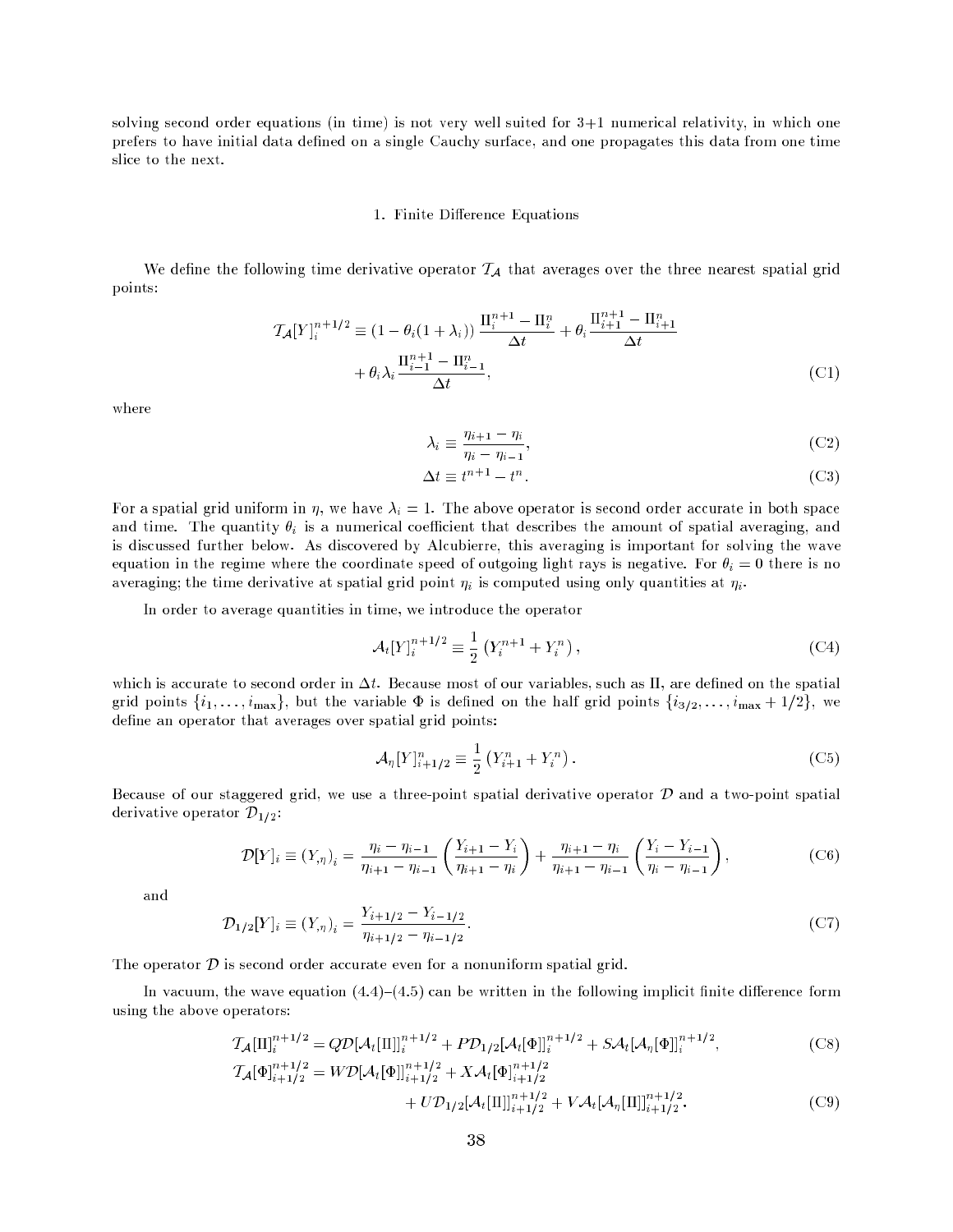The coefficients  $Q, P, S, W, T, U$ , and V are given by

$$
Q = \frac{\beta_i^n}{r_i},\tag{C10a}
$$

$$
P = -\frac{\alpha_i^n}{(\psi_i^n)^4 r_i},\tag{C10b}
$$

$$
S = P\left(2 + \frac{1}{\alpha_i^n} \mathcal{D}[\alpha]_i^n + \frac{2}{\psi_i^n} \mathcal{D}[\psi]_i^n\right),\tag{C10c}
$$

$$
W = \frac{\mathcal{A}_{\eta} \left[ \beta \right]_{i+1/2}^{\alpha}}{r_{i+1/2}},\tag{C10d}
$$

$$
X = \frac{1}{r_{i+1/2}} \mathcal{D}_{1/2} \left[ \beta \right]_{i+1/2}^n, \tag{C10e}
$$

$$
U = -\frac{\mathcal{A}_{\eta} [\alpha]_{i+1/2}^n}{r_{i+1/2}},
$$
\n(C10f)

$$
V = -\frac{1}{r_{i+1/2}} \mathcal{D}_{1/2} \left[ \alpha \right]_{i+1/2}^n.
$$
 (C10g)

Notice that the coefficients defined by Eqs. (C10) are not centered at timestep  $n + 1/2$ , but instead are centered at timestep n. This is because the quantities  $\alpha$ ,  $\beta$ , and  $\psi$  are only known at timestep n when the wave equation is solved. As a result, this difference scheme is only first order accurate in time, although it remains second order accurate in space (for a uniform spatial grid). However, in the case where the metric coefficients change much more slowly than the wave variables  $\Pi$  and  $\Phi$ , the scheme becomes second order accurate in both space and time.

If one neglects the terms with S, X, and V in Eqs. (C8) and (C9), and one assumes a uniformly spaced grid, a Von Neumann analysis shows that the above difference scheme is unconditionally stable. The terms containing  $S, X$ , and  $V$  should not significantly affect stability because these terms do not contain derivatives of  $\Phi$  or  $\Pi$ .

The boundary conditions at the outer grid point, Eqs.  $(4.6)$  and  $(4.7)$ , can be written

$$
\frac{\Pi_i^{n+1} - \Pi_i^n}{\Delta t} = -\frac{1}{r_i} \mathcal{D}_{1/2} [\mathcal{A}_t[\Phi]]_i^{n+1/2} - \frac{2}{r_i} \mathcal{A}_\eta [\mathcal{A}_t[\Phi]]_i^{n+1/2},\tag{C11}
$$

$$
\frac{\Phi_i^{n+1} - \Phi_i^n}{\Delta t} = -\frac{1}{r_i} \mathcal{D}_{1/2} [\mathcal{A}_t[\Phi]]_i^{n+1/2} - \frac{2}{r_i} \mathcal{A}_\eta [\mathcal{A}_t[\Phi]]_i^{n+1/2} + \frac{1}{r_i} \mathcal{A}_t[\Pi].
$$
\n(C12)

Both of these conditions are imposed at  $i = i_{\text{max}}$ . For a grid uniform in  $\eta$ , they are second-order accurate in both space and time.

#### 2. Causal Solution Method

To solve the wave equation at each time step, we first determine the location of the CCH to the nearest grid point using Eq. (2.68). We then define a causal boundary at  $r_{i_{\text{CB}}} = r_{\text{CB}}$ , which we place either at the CCH or the AH, whichever is smaller.

of linear equations for the variables  $\Phi_{i+1/2}^{n+1}$  and  $\Pi_i^{n+1}$ , where  $i = \{1, \ldots, i_{\max}\}\$ . Because there are a total of  $\omega_t$ max variables and only  $\omega_t$ max  $\omega$  equations, the system is underdetermined. However, this is a shortcoming of our finite difference approximation rather than a property of the underlying differential equations. In the continuum limit, Eqs. (4.4) and (4.5) together with the boundary conditions (4.6) and (4.7) should uniquely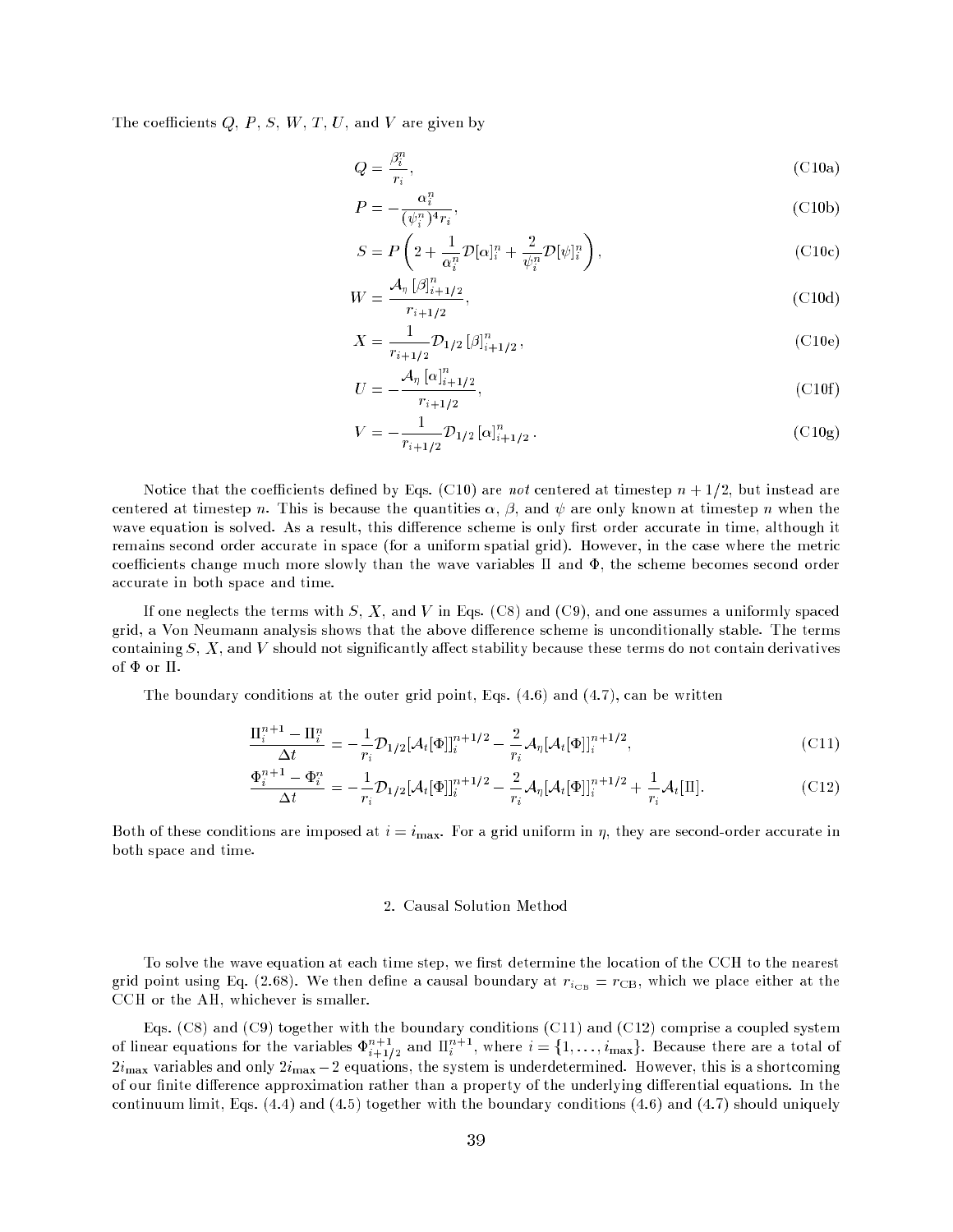determine  $\Phi$  and  $\Pi$  everywhere in the spacetime region covered by our grid, given appropriate initial data. No additional boundary condition is needed at the inner edge of this region because no information can propagate outward from this boundary.

This leads us to the following questions: Which of the  $2i_{\text{max}}$  variables should be determined by the  $2i_{\text{max}} - 2$  finite difference equations, and how should we determine the remaining variables?



Figure 13 Spacetime diagram showing the grid points involved in Eq. (C8) for  $i = 4$ . This equation is centered at the event  $(i = 4, t = t_{n+1/2})$ , indicated by a cross in the figure. The solid circles denote the grid points involved in the equation; other grid points are shown as open circles. In case A, left-directed and rightdirected light rays move in opposite directions, as indicated by the light cone. In case B, left-directed and right-directed light rays move to the left with respect to the coordinates.

For the moment, consider only Eq. (C8). For a particular value of i, this equation involves 5 grid points at timestep n and 5 grid points at timestep  $n + 1$ . These are the points labeled by i,  $i + 1$ ,  $i - 1$ ,  $i + 1/2$ , and  $i - 1/2$ . Figure 13A is a spacetime diagram showing these grid points for the case  $i = 4$ , in a coordinate system where oppositely directed photons move in opposite directions on the grid. In this case, one traditionally uses Eq. (C8) to determine  $\prod_{i=1}^{n+1}$  in terms of quantities defined at the other nine grid points.

Now consider the case in Figure 13B, in which the coordinates are chosen so that both left-directed and right-directed light rays move to the left. We could proceed in the same way as we did in Figure 13A, and use Eq. (C8) for  $i=4$  to determine  $\Pi^{n+1}_4.$  This approach should cause no difficulty for either the stability or accuracy of the scheme. However, we instead choose to exploit the causal structure of the problem by using Eq. (C8) for  $i = 4$  to determine  $\prod_{3}^{n+1}$ . In this way, quantities at the point  $(i = 3, t = t_{n+1})$  only depend on data from points with  $i \geq 3$ . This would not be permitted for the case shown in Figure 13A, since in that case, quantities at the point  $(i = 3, t = t_{n+1})$  should be determined from information that propagates from both directions. However, in the case shown in Figure 13B, information can in principle only propagate to the left, a property which our scheme enforces.

We therefore adopt the following solution method: For grid points  $i = 1, \ldots, i_{\text{CB}}$ , we solve for  $\Pi_i^{n+1}$ and  $\Phi^{n+1}_{i+1/2}$  using Eqs. (C8) and (C9) centered at  $i+1$  and  $i+3/2$ , as in Figure 13B. For grid points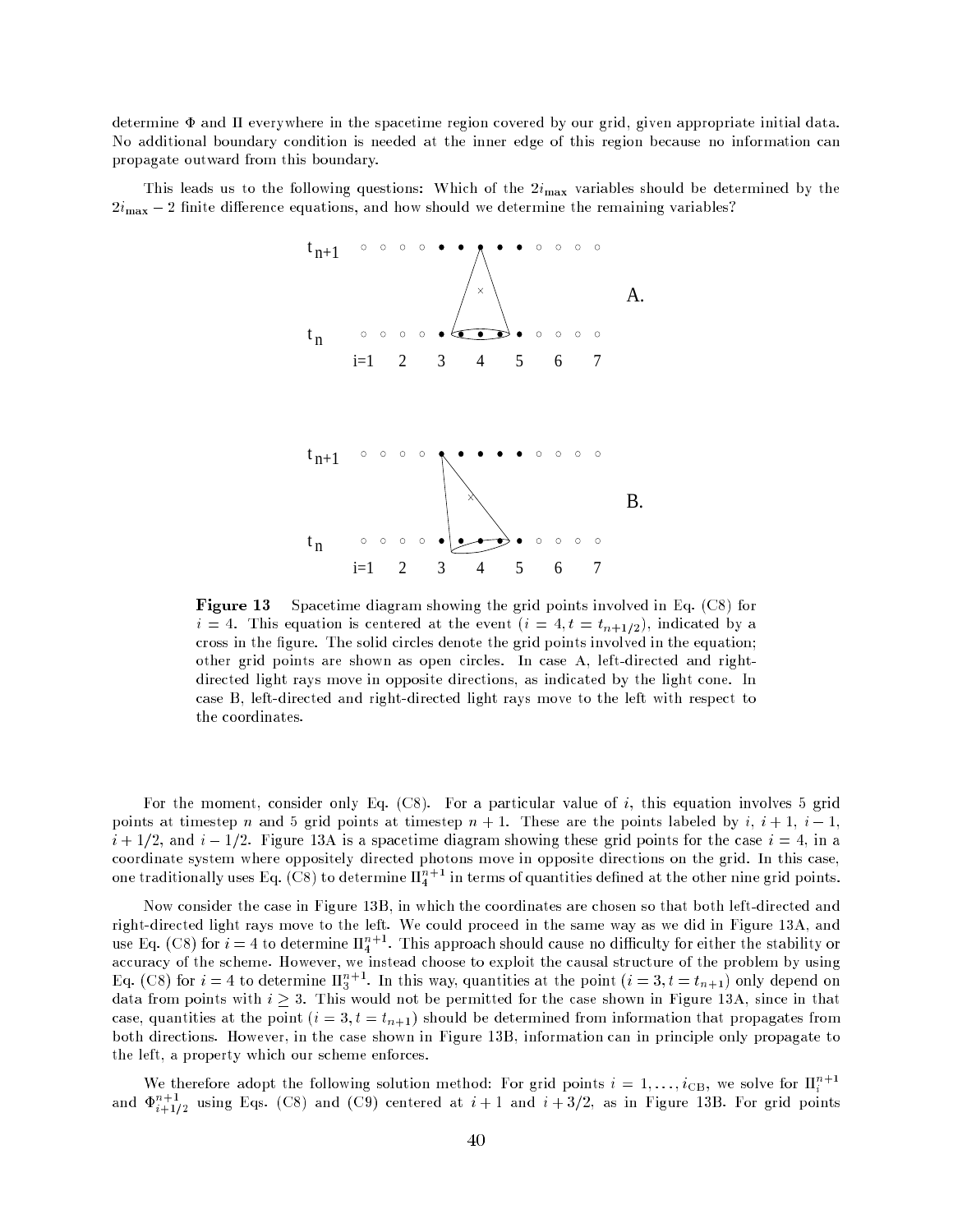$i = i_{\text{CB}} + 2, \ldots, i_{\text{max}} - 1$ , we solve for  $\Pi_i^{n+1}$  and  $\Phi_{i+1/2}^{n+1}$  using Eqs. (C8) and (C9) centered at i and  $i + 1/2$ , as in Figure 13A. The quantities  $\prod_{i_{\max}}$  and  $\Phi_{i_{\max}+1/2}$  are determined by the boundary conditions (C11) and (C12). Following Alcubierre, we determine the two remaining variables,  $\Pi_{i_{\text{CB}}+1}$  and  $\Phi_{i_{\text{CB}}+3/2}$ , by requiring the functions  $\Pi(r)$  and  $\Phi(r)$  to be smooth: we use quadratic interpolation to obtain the two extra equations.

This procedure can be encoded into a single matrix equation, which we write schematically in the form

<sup>B</sup> <sup>B</sup> <sup>B</sup> <sup>B</sup> <sup>B</sup> <sup>B</sup> <sup>B</sup> <sup>B</sup> <sup>B</sup> <sup>B</sup> <sup>B</sup> <sup>B</sup> <sup>B</sup> <sup>B</sup> <sup>B</sup> <sup>B</sup> <sup>B</sup> <sup>B</sup> <sup>B</sup> <sup>B</sup> <sup>B</sup> <sup>B</sup> <sup>B</sup> <sup>B</sup> <sup>B</sup> <sup>B</sup> <sup>B</sup> <sup>B</sup> <sup>B</sup> <sup>B</sup> <sup>B</sup> <sup>B</sup> <sup>B</sup> <sup>B</sup> <sup>B</sup> <sup>B</sup> <sup>B</sup> - - -<sup>C</sup> <sup>C</sup> <sup>C</sup> <sup>C</sup> <sup>C</sup> <sup>C</sup> <sup>C</sup> <sup>C</sup> <sup>C</sup> <sup>C</sup> <sup>C</sup> <sup>C</sup> <sup>C</sup> <sup>C</sup> <sup>C</sup> <sup>C</sup> <sup>C</sup> <sup>C</sup> <sup>C</sup> <sup>C</sup> <sup>C</sup> <sup>C</sup> <sup>C</sup> <sup>C</sup> <sup>C</sup> <sup>C</sup> <sup>C</sup> <sup>C</sup> <sup>C</sup> <sup>C</sup> <sup>C</sup> <sup>C</sup> <sup>C</sup> <sup>C</sup> <sup>C</sup> <sup>C</sup> <sup>C</sup> <sup>B</sup> <sup>B</sup> <sup>B</sup> <sup>B</sup> <sup>B</sup> <sup>B</sup> <sup>B</sup> <sup>B</sup> <sup>B</sup> <sup>B</sup> <sup>B</sup> <sup>B</sup> <sup>B</sup> <sup>B</sup> <sup>B</sup> <sup>B</sup> <sup>B</sup> <sup>B</sup> <sup>B</sup> <sup>B</sup> <sup>B</sup> <sup>B</sup> <sup>B</sup> <sup>B</sup> <sup>B</sup> <sup>B</sup> <sup>B</sup> <sup>B</sup> <sup>B</sup> <sup>B</sup> <sup>B</sup> <sup>B</sup> <sup>B</sup> <sup>B</sup> <sup>B</sup> <sup>B</sup> <sup>B</sup> n+1 1 n+1 3=2 n+1 iCB n+1 iCB+1=2 n+1 iCB+1 n+1 iCB+3=2 n+1 iCB+2 n+1 iCB+5=2 n+1 imax n+1 imax+1=2 <sup>C</sup> <sup>C</sup> <sup>C</sup> <sup>C</sup> <sup>C</sup> <sup>C</sup> <sup>C</sup> <sup>C</sup> <sup>C</sup> <sup>C</sup> <sup>C</sup> <sup>C</sup> <sup>C</sup> <sup>C</sup> <sup>C</sup> <sup>C</sup> <sup>C</sup> <sup>C</sup> <sup>C</sup> <sup>C</sup> <sup>C</sup> <sup>C</sup> <sup>C</sup> <sup>C</sup> <sup>C</sup> <sup>C</sup> <sup>C</sup> <sup>C</sup> <sup>C</sup> <sup>C</sup> <sup>C</sup> <sup>C</sup> <sup>C</sup> <sup>C</sup> <sup>C</sup> <sup>C</sup> <sup>C</sup> = RHS: (C13)

The last two rows of the matrix equation represent the boundary conditions (4.6) and (4.7), and the rows corresponding to  $i = i_{\text{CB}} + 1$  and  $i = i_{\text{CB}} + 1/2$  represent the two interpolation equations. All other rows represent Eq. (C8) or (C9) for some particular value of i. All quantities located on time slice  $t_n$  are absorbed into the right-hand side (RHS) of the matrix equation. Nonzero entries in the square matrix are indicated by either dots or crosses. The single cross on the diagonal element of each row denotes the grid point being determined by that equation. The square matrix is band diagonal, so Eq. (C13) is easily solved by standard methods[21].

The above algorithm has the important property that grid points inside of the causal boundary cannot influence grid points in the exterior. This is true not only in the continuum limit, but in the discrete case as well. For example, since  $\prod_{1}^{n+1}$  appears in only one equation, it must be determined by that equation; hence it cannot possibly affect  $\Phi$  or  $\Pi$  at any other grid point.

Until now we have not specified the spatial averaging parameter  $\theta_i$  that appears in the time derivative operator (C1). Normally one would set  $\theta_i = 0$ , since averaging time derivatives over space makes the difference scheme dispersive. However, this choice is inadequate for the grid points  $i = 1, \ldots, i_{\text{CB}}$ , where we solve for  $\Pi^{n+1}_{i}$  and  $\Phi^{n+1}_{i+1/2}$  using equations centered at  $i+1$  and  $i+3/2.$  This is because the matrix elements multiplying  $\prod_{i=1}^{n+1}$  and  $\Phi_{i+1/2}^{n+1}$  in rows i and  $i+1/2$  are small in magnitude compared to other elements in the same row, so that when one inverts the matrix to solve for these variables, one effectively sums several terms that nearly cancel and then divides by a small number. As a result, the matrix inversion is unstable. To cure this, we set  $\theta_i = 1/(2 + 2\lambda_i)$  inside the causal boundary  $r = r_{\text{CB}}$ , so that there is a stronger coupling between neighboring spatial grid points. Outside the causal boundary, we do not need this coupling, so we set  $\theta_i = 0$ . Using different values of  $\theta_i$  in the exterior than in the interior causes no problem because the two regions of the grid are causally disconnected, even in the finite difference approximation.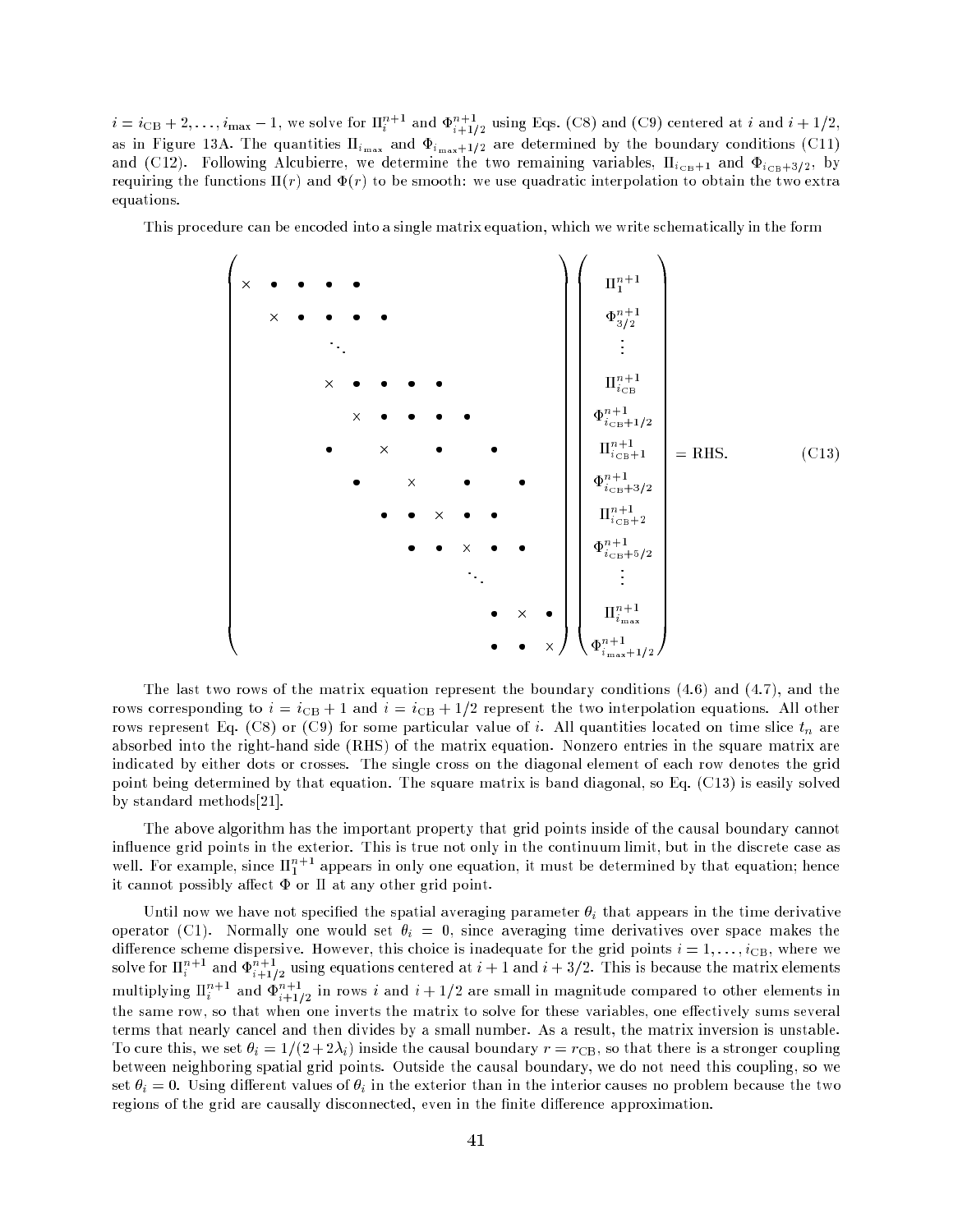Because we use an implicit difference scheme, there is no stability limitation on the time step. However, for accuracy it is useful to set the time step so that inside the causal boundary, the past directed light cone of a grid point at  $(i, t_{n+1})$  contains the event  $(i + 1, t_{n+1/2})$ , as in Figure 13B. In general, this requires the time step to be larger than the grid spacing. Notice that a Courant type condition would produce entirely the opposite effect: if one decreased the time step in Figure 13B sufficiently, the past light cone of the point  $(i = 3, t = t_{n+1})$  would not contain the spacetime event  $(i = 4, t = t_{n+1/2})$ . From Eq. (2.68) we take the center of the light cone to be at  $\Delta r = -\beta \Delta t$ , so we impose the condition

$$
\Delta t = \varepsilon \frac{\Delta r}{\beta} \tag{C14}
$$

at the innermost grid point. We typically choose  $\varepsilon = 1/2$ .

# APPENDIX D. AHBC SOLUTION OF CONSTRAINTS

To solve for  $\psi$  and Z, we first find the value of  $\psi$  at the AH using the evolution equation (4.12). This equation also provides an initial guess for  $\psi$  elsewhere. We use the finite difference approximation

$$
\mathcal{T}[\psi]_i^n = \frac{\beta_i^n}{r_i} \left( \mathcal{D}[\psi]_i^n + \frac{1}{2} \psi_i^n \right) - \frac{1}{4} \alpha_i^n \psi_i^n (K_\text{T})_i^n, \tag{D1}
$$

where the operator  $\mathcal D$  is defined in Eq. (C6) and the operator  $\mathcal T$  is given by Eq. (A1). This scheme is second-order accurate in space and time, even for a nonuniform grid or for unequal timesteps. The stability of the scheme is irrelevant since the result is only retained at the AH—at all other grid points,  $\psi$  is refined using the Hamiltonian constraint.

Next, we solve the momentum and Hamiltonian constraints simultaneously using an iterative scheme. These equations are coupled because Brans-Dicke scalar radiation terms containing  $\psi$  appear in the momentum constraint (4.8). Let  $\hat{\psi}$  be an initial guess for  $\psi$ , and let  $\hat{Z}$  be an initial guess for Z. If we substitute

$$
\psi = \hat{\psi} \left( 1 + \frac{\psi - \hat{\psi}}{\hat{\psi}} \right) \tag{D2a}
$$

$$
Z = \hat{Z} \left( 1 + \frac{Z - \hat{Z}}{\hat{Z}} \right)
$$
 (D2b)

into the constraint equations (4.8) and (4.9), and expand to first order in the small quantities  $(\psi - \dot{\psi})/\dot{\psi}$ and  $(Z - \hat{Z})/\hat{Z}$ , the result is

$$
Z_{,\eta} + \psi \left( 6\hat{\psi}^5 r^3 \right) \left( \Pi_{,\eta} + \frac{\Pi \Phi \omega r}{\phi} \right) = 8\pi r^4 \tilde{S}_r + \left( 5\hat{\psi}^6 r^3 \right) \left( \Pi_{,\eta} + \frac{\Pi \Phi \omega r}{\phi} \right), \tag{D3}
$$

$$
\psi_{,\eta\eta} + \psi_{,\eta} \left( 1 + \frac{\Phi r}{2\phi} \right) + Z \left[ \frac{3}{8} \frac{Z}{\phi^2 \hat{\psi}^7 r^4} \right] \n+ \psi \left[ -\frac{2\pi \tilde{\rho} r^2}{\phi \hat{\psi}^2} - \frac{21}{16} \frac{\tilde{Z}^2}{\phi^2 \hat{\psi}^8 r^4} + \frac{r}{4\phi} \left( \Phi_{,\eta} + 2\Phi \right) + \frac{\omega r^2}{8\phi^2} \left( \Phi^2 + 5\Pi^2 \hat{\psi}^4 \right) \right] \n= -\frac{9}{8} \frac{\tilde{Z}^2}{\phi^2 \hat{\psi}^7 r^4} - \frac{4\pi \tilde{\rho} r^2}{\phi \hat{\psi}} + \frac{\omega \Pi^2 r^2 \hat{\psi}^5}{2\psi^2}.
$$
\n(D4)

Applying the same linearization procedure to the boundary condition at the AH, Eq. (4.10), we obtain

$$
\psi_{,\eta} + \psi \left[ \frac{1}{2} + \frac{3}{4} \frac{\hat{Z}}{\hat{\psi}^4 r^2 \phi} \right] - \frac{1}{4} \frac{Z}{\hat{\psi}^3 r^2 \phi} = \frac{3}{4} \frac{\hat{Z}}{\hat{\psi}^3 r^2 \phi} \quad \text{at AH.}
$$
 (D5)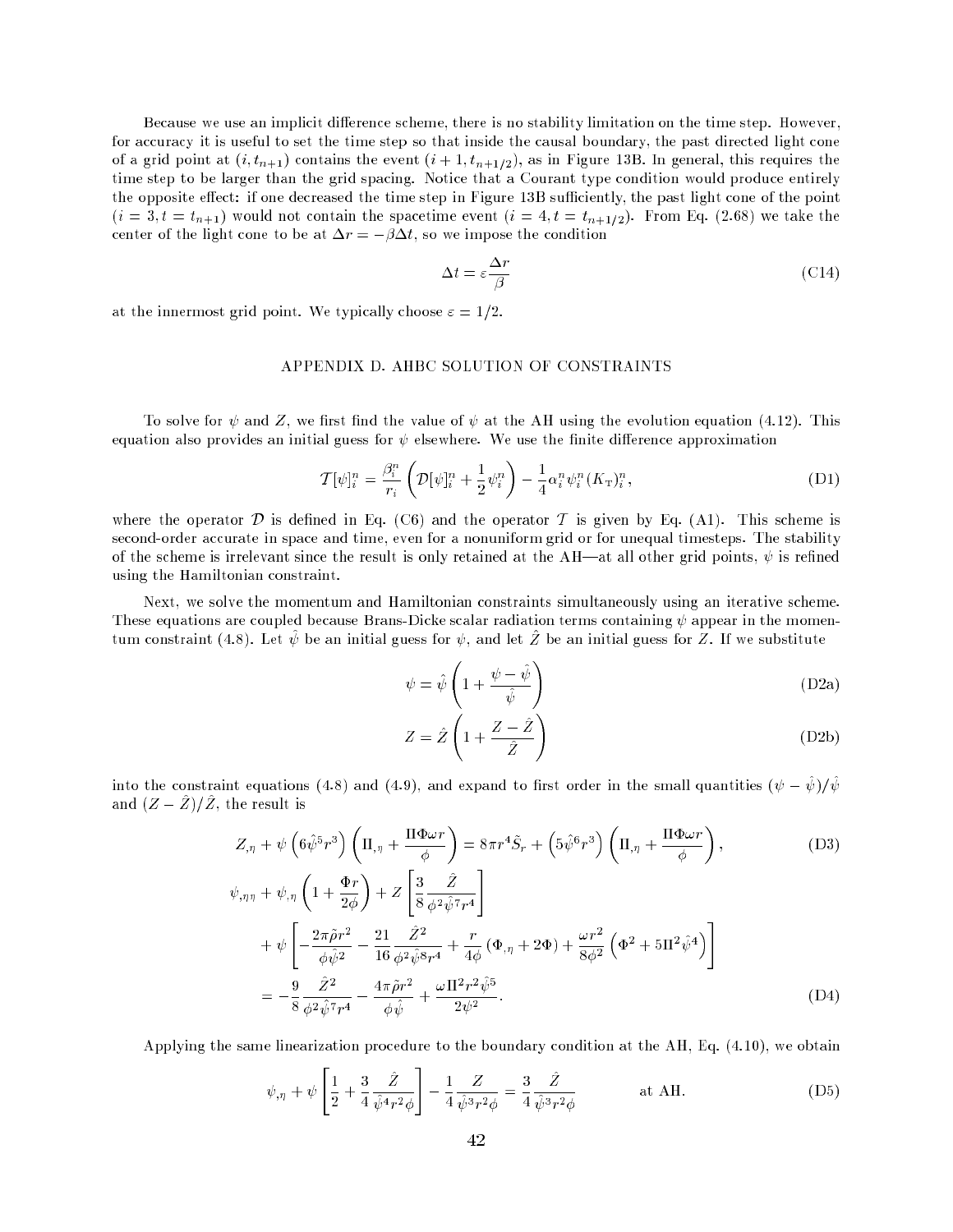For the two other boundary conditions, we set the  $\psi$  at the AH to the value obtained from the evolution equation, and we use Eq. (4.11) at the outer grid point.

The constraints, together with the boundary conditions that they must satisfy, can be written in the finite difference form

$$
\mathcal{D}_{1/2}[Z]_{i+1/2} + \mathcal{A}_{\eta}[\psi]_{i+1/2} \mathcal{A}_{\eta} \left[ 6\hat{\psi}^{5}r^{3} \right]_{i+1/2} \left( \mathcal{D}_{1/2}[\Pi]_{i+1/2} + \mathcal{A}_{\eta} \left[ \frac{\Pi \Phi \omega r}{\phi} \right]_{i+1/2} \right)
$$
  
=  $8\pi \mathcal{A}_{\eta} \left[ r^{4} \tilde{S}_{r} \right]_{i+1/2} + \mathcal{A}_{\eta} \left[ 5\hat{\psi}^{6}r^{3} \right]_{i+1/2} \left( \mathcal{D}_{1/2}[\Pi]_{i+1/2} + \mathcal{A}_{\eta} \left[ \frac{\Pi \Phi \omega r}{\phi} \right]_{i+1/2} \right),$  (D6)

$$
\mathcal{D}^{2}[\psi]_{i} + \mathcal{D}[\psi]_{i} \left( 1 + \frac{\mathcal{A}_{\eta}[\Phi]_{i} r_{i}}{2\phi_{i}} \right) + Z_{i} \left[ \frac{3}{8} \frac{\hat{Z}_{i}}{\phi_{i}^{2} \hat{\psi}_{i}^{T} r_{i}^{4}} \right] + \psi_{i} \left[ -\frac{2\pi \tilde{\rho}_{i} r_{i}^{2}}{\phi_{i} \hat{\psi}_{i}^{2}} -\frac{21}{16} \frac{\hat{Z}_{i}^{2}}{\phi_{i}^{2} \hat{\psi}_{i}^{8} r_{i}^{4}} + \frac{r_{i}}{4\phi_{i}} \left( \mathcal{D}_{1/2}[\Phi]_{i} + 2\mathcal{A}_{\eta}[\Phi]_{i} \right) + \frac{\omega r_{i}^{2}}{8\phi_{i}^{2}} \left( \mathcal{A}_{\eta}[\Phi]_{i}^{2} + 5\Pi_{i}^{2} \hat{\psi}_{i}^{4} \right) \right]
$$
  

$$
= -\frac{9}{8} \frac{\hat{Z}_{i}^{2}}{\phi_{i}^{2} \hat{\psi}_{i}^{7} r_{i}^{4}} - \frac{4\pi \tilde{\rho}_{i} r_{i}^{2}}{\phi_{i} \hat{\psi}_{i}} + \frac{\omega \Pi_{i}^{2} r_{i}^{2} \hat{\psi}_{i}^{5}}{2\psi_{i}^{2}}, \qquad (D7)
$$

$$
\frac{1}{r_{i-1/2}} \mathcal{D}_{1/2}[\psi r]_{i-1/2} = 1 - \frac{1}{8} \left( \Pi_i r_i + \Pi_{i-1} r_{i-1} \right), \qquad i = i_{\text{max}},
$$
 (D8)

$$
\mathcal{D}[\psi]_i + \psi_i \left[ \frac{1}{2} + \frac{3}{4} \frac{\hat{Z}_i}{\hat{\psi}_i^4 r_i^2 \phi_i} \right] - \frac{1}{4} \frac{Z_i}{\hat{\psi}_i^3 r_i^2 \phi_i} = \frac{3}{4} \frac{\hat{Z}_i}{\hat{\psi}_i^3 r_i^2 \phi_i}, \qquad i = i_{\text{AH}},
$$
\n(D9)

$$
\psi_i = \hat{\psi}_i, \qquad i = i_{\text{AH}}.\tag{D10}
$$

Here the operator  $\mathcal{D}^2$  is defined by

$$
\mathcal{D}^{2}[Y]_{i} \equiv [Y_{,\eta\eta}]_{i} = \frac{2}{\eta_{i+1} - \eta_{i-1}} \frac{Y_{i+1} - Y_{i}}{\eta_{i+1} - \eta_{i}} - \frac{2}{\eta_{i+1} - \eta_{i-1}} \frac{Y_{i} - Y_{i-1}}{\eta_{i} - \eta_{i-1}},
$$
\n(D11)

and the operators  $\mathcal{D}, \mathcal{D}_{1/2}$ , and  $\mathcal{A}_{\eta}$  are defined as in Eqs. (C5)-(C7). In the above equations, the averaging operator  $A_{\eta}$  takes precedence over other operations, e.g.,

$$
\mathcal{A}_{\eta}[XY^2] = \mathcal{A}_{\eta}[X](\mathcal{A}_{\eta}[Y])^2. \tag{D12}
$$

Note that  $\mathcal{D}[\mathcal{D}[Y]] \neq \mathcal{D}^2[Y]$ , but for an equally spaced grid,

$$
\mathcal{D}_{1/2}[\mathcal{D}_{1/2}[Y]] = \mathcal{D}^2[Y].
$$
\n(D13)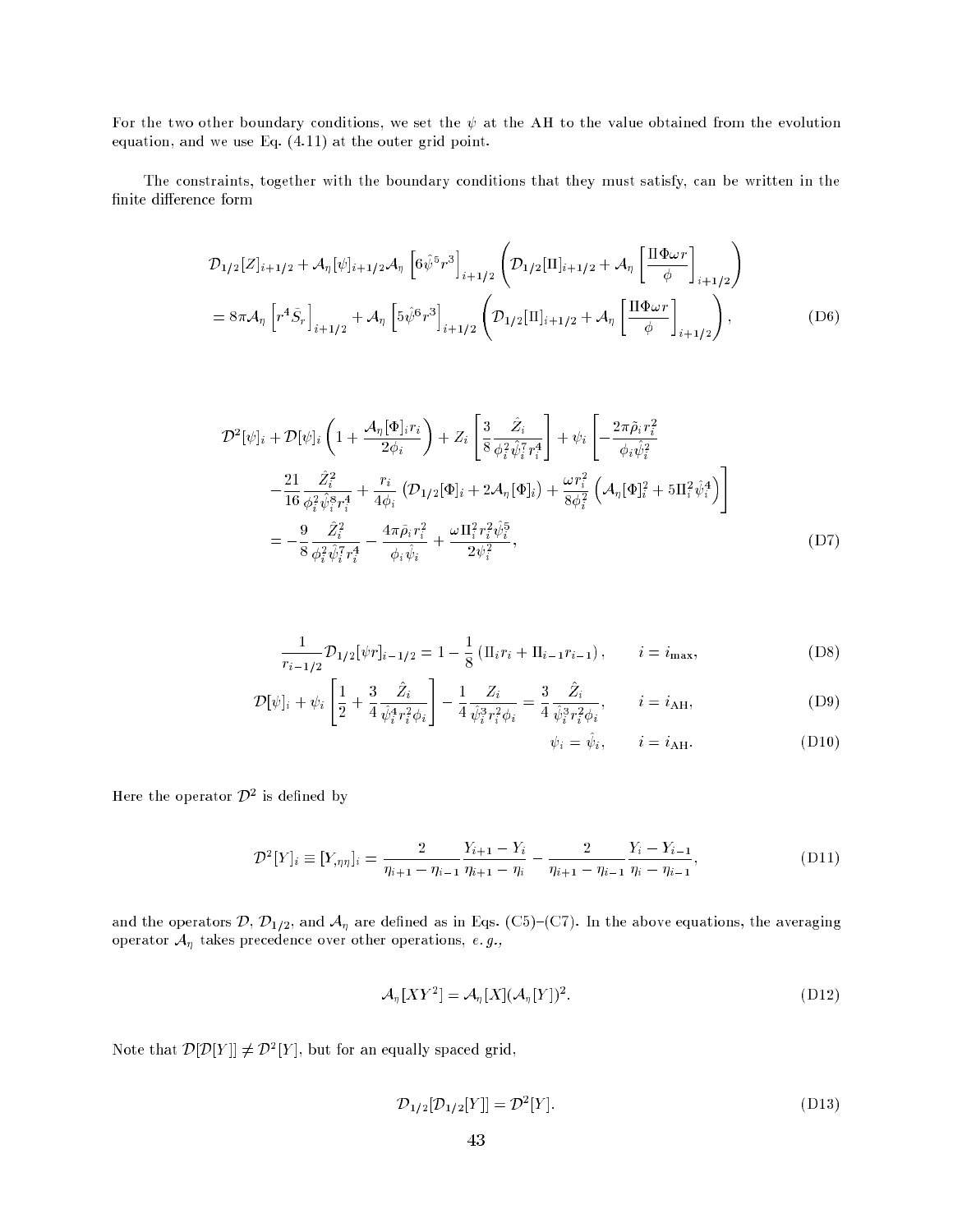Eqs.  $(D6)-(D10)$  can be encoded into a single matrix equation:



Here crosses denote elements on the diagonal, and dots represent all other nonzero entries. The RHS matrix does not depend on  $\psi$  or Z, but does depend on the initial guesses  $\bar{\psi}$  and Z.

Given an initial guess, we iterate the matrix equation (D14) until convergence, using the values of  $\psi$  and Z at each step as initial guesses for the next step. The matrix equation is solved by a standard band-diagonal inversion technique[21].

# APPENDIX E. AHBC SOLUTION OF LAPSE AND SHIFT EQUATIONS

The lapse and shift equations, Eqs.  $(4.13)$  and  $(4.14)$ , together with the boundary conditions  $(4.16)$  $(4.18)$ , can be written in the following finite difference form:

$$
\mathcal{D}^2[\alpha]_i + \mathcal{D}[\alpha]_i \left( \frac{1+2\mathcal{D}[\psi]_i}{\psi_i} \right) = \alpha_i \left[ \frac{3}{2} \left( (K_\text{T})_i r_i \psi_i^2 \right)^2 + \frac{8\pi r_i^2}{\phi_i \psi_i^2} \left( \frac{\tilde{\rho}_i + \tilde{T}_i}{2+3/\omega} \right) + \frac{\omega \psi_i^4 \Pi_i^2 r_i^2}{\phi_i^2} + \frac{r_i}{\phi_i} \left( \mathcal{D}_{1/2}[\Phi]_i + 2\Phi_i \left( \frac{1+\mathcal{D}[\psi]_i}{\psi_i} \right) \right) \right],
$$
\n(E1)

$$
\mathcal{D}_{1/2}[X]_{i+1/2} + \frac{3}{2}\mathcal{A}_{\eta}[\alpha]_{i+1/2}\mathcal{A}_{\eta}\left[\frac{Z}{r^3\psi^6}\right]_{i+1/2} = 0,
$$
\n(E2)

$$
\alpha_i - X_i r_i \psi_i^2 \frac{1/r_i^2 - (F_1)_i - (F_3)_i}{1/r_i^2 + (F_2)_i + (F_3)_i + (F_4)_i} = 0, \qquad i = i_{\text{AH}},
$$
 (E3)

$$
\frac{1}{r_{i-1/2}} \mathcal{D}_{1/2}[\alpha r]_{i-1/2} = 1 + \frac{1}{2} \left( \Pi_i r_i + \Pi_{i-1} r_{i-1} \right), \qquad i = i_{\text{max}},
$$
(E4)

$$
X_i = \frac{(K_{\mathrm{T}})_i}{2} + \frac{\Pi_i}{2}, \qquad i = i_{\text{max}}.\tag{E5}
$$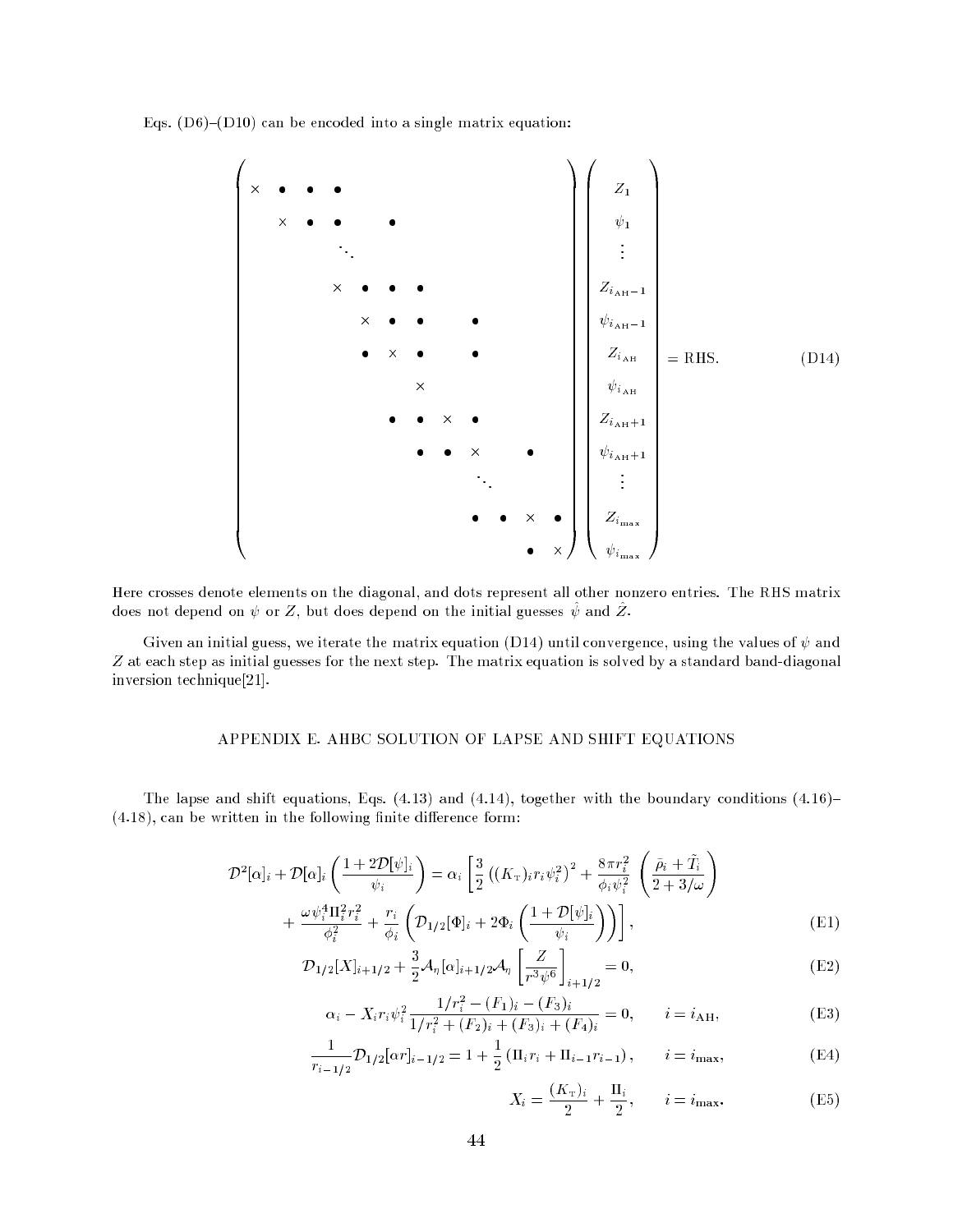$\cdots$  is a set  $\cdots$  if  $\cdots$  is and  $\cdots$ 

$$
(F_1)_i \equiv \frac{8\pi}{\phi_i \psi_i^2} \left( \tilde{\rho}_i + \frac{(\tilde{S}_r)_i}{\psi_i^2} \right),
$$
\n(E6a)

$$
(F_2)_i \equiv \frac{8\pi}{\phi_i \psi_i^2} \left( \frac{(\tilde{S}^r r)_i}{\psi_i^4} - \frac{\tilde{T}_i}{3 + 2\omega} + \frac{(\tilde{S}_r)_i}{\psi_i^2} \right),\tag{E6b}
$$

$$
(F_3)_i \equiv \frac{\omega}{2\phi_i^2} \left(\Pi_i \psi_i^2 - \Phi_i\right)^2 - \frac{\psi_i^2 \mathcal{D}[\Pi]_i}{r_i \phi_i} + \frac{\mathcal{D}_{1/2}[\Phi]_i}{r_i \phi_i} - 2\frac{\Phi_i \mathcal{D}[\psi]_i}{r_i \phi_i \psi_i},\tag{E6c}
$$

$$
(F_4)_i \equiv \frac{(K_{\rm T})_i \psi_i^2}{\phi_i} \left( \psi_i^2 \Pi_i - \Phi_i \right). \tag{E6d}
$$

The operators  $\mathcal{A}_n$ ,  $\mathcal{D}_{1/2}$ ,  $\mathcal{D}$ , and  $\mathcal{D}^2$  are defined by Eqs. (C5)-(C7) and (D11). The averaging operator  $\mathcal{A}_n$ has precedence over other operations.

The lapse and shift equations are coupled because of the boundary condition (E3). To solve them simultaneously, we write Eqs.  $(E1)-(E5)$  as a single matrix equation:



Here crosses denote elements on the diagonal, and dots represent all other nonzero elements. This equation is solved for  $\alpha$  and X by a standard band-diagonal inversion method[21].

# **REFERENCES**

- [1] D. La and P. J. Steinhardt, Phys. Rev. Lett.  $62$ , 376 (1989).
- [2] M. B. Green, J. H. Schwarz, and E. Witten, Superstring Theory: 2 (Cambridge: Cambridge University Press, 1987).
- [3] C. G. Callan, D. Friedan, E. J. Martinek, and M. J. Perry, Nucl. Phys. B262, 593 (1985).
- [4] M. Shibata, K. Nakao, and T. Nakamura, Kyoto University preprint KUNS-1254.